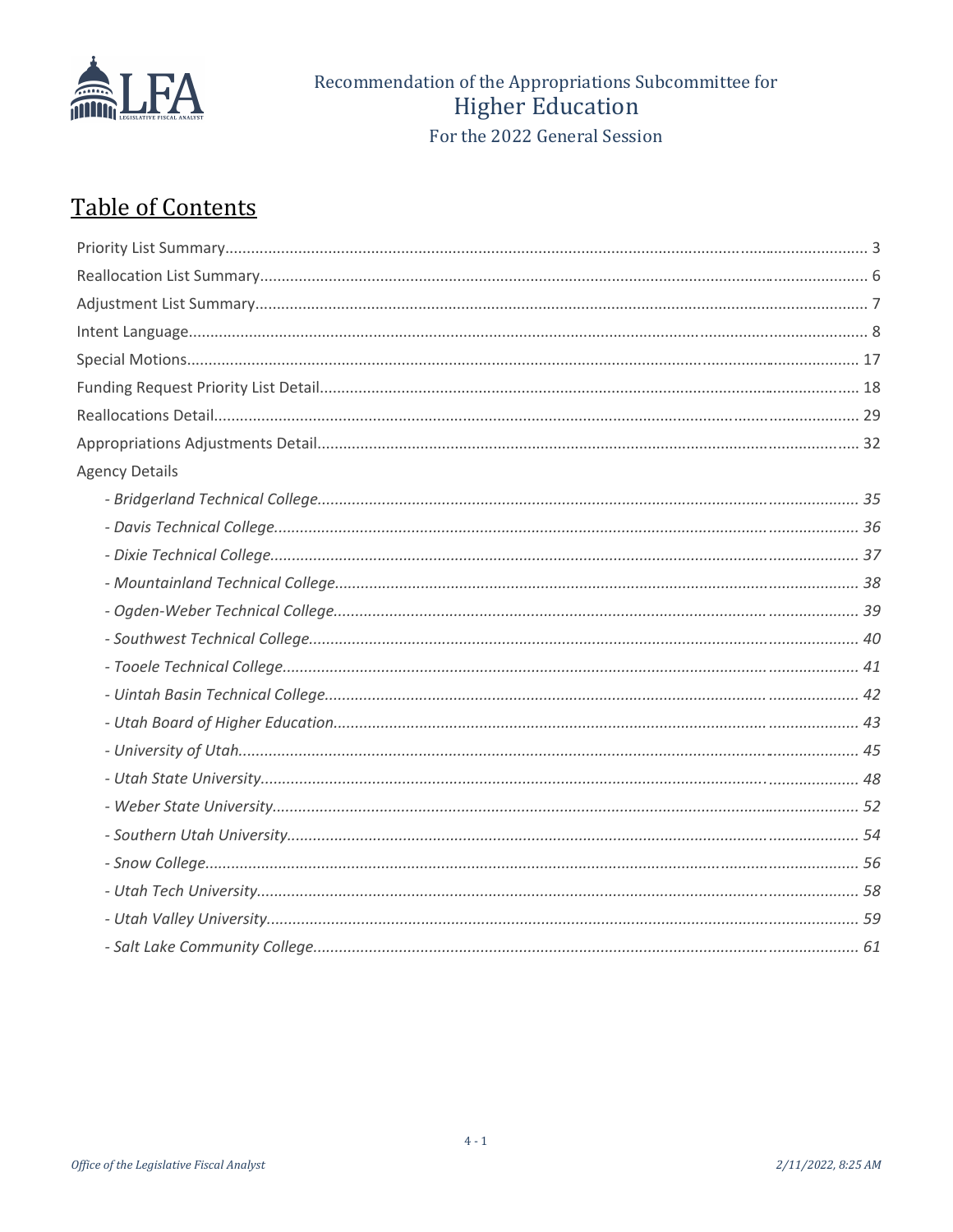

Recommendation of the Appropriations Subcommittee for Higher Education For the 2022 General Session

*Page Intentionally Left Blank*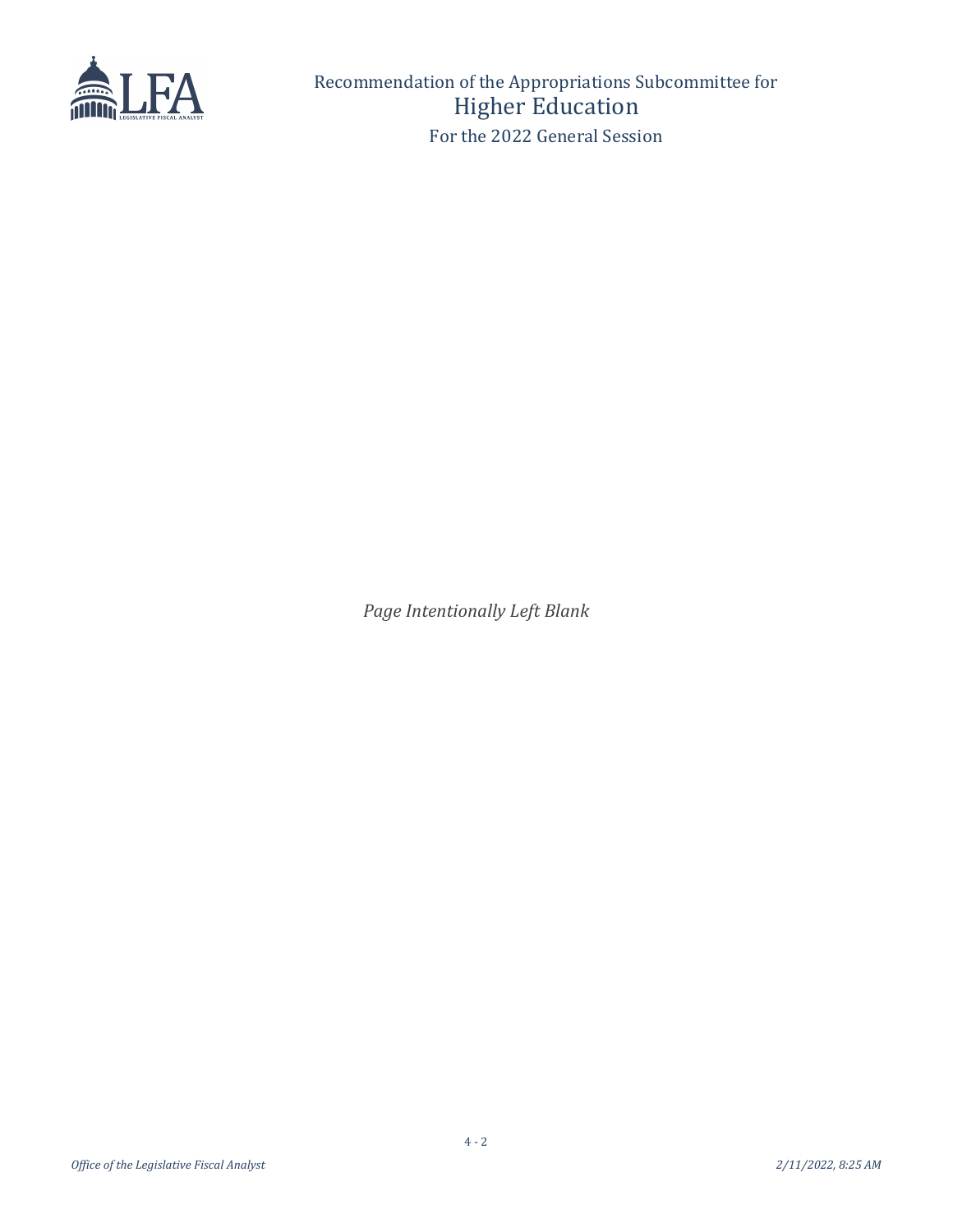

### For the 2022 General Session

## Ongoing Funding Request Priority List

|                                                                                 | <b>Funding Request Impact</b> |                    |                    |
|---------------------------------------------------------------------------------|-------------------------------|--------------------|--------------------|
| <b>Funding Request</b>                                                          | Gen./Ed. Funds                | <b>Other Funds</b> | <b>Total Funds</b> |
| 1. (USU) Edith Bowen Charter School O&M                                         | (90,000)                      |                    | (90,000)           |
| 2. (UBHE) Higher Education Compensation Priority (In)                           | 100                           |                    | 100                |
| 2. (UBHE) Higher Education Compensation Priority (Out)                          | (100)                         |                    | (100)              |
| 3. (UVU) Performance Funding                                                    | 5,652,000                     |                    | 5,652,000          |
| 3. (DSU) Performance Funding                                                    | 1,881,100                     |                    | 1,881,100          |
| 3. (SLCC) Performance Funding                                                   | 3,675,400                     |                    | 3,675,400          |
| 3. (Snow) Performance Funding                                                   | 991,200                       |                    | 991,200            |
| 3. (SUU) Performance Funding                                                    | 2,154,100                     |                    | 2,154,100          |
| 3. (UU) Performance Funding                                                     | 10,227,100                    |                    | 10,227,100         |
| 3. (WSU) Performance Funding                                                    | 3,656,900                     |                    | 3,656,900          |
| 3. (USU) Performance Funding                                                    | 6,762,200                     |                    | 6,762,200          |
| 4. (USU) Enrollment Growth and Capacity at Technical Education<br>Institutions  | 400,000                       |                    | 400,000            |
| 4. (BTC) Enrollment Growth and Capacity at Technical Education<br>Institutions  | 1,034,800                     |                    | 1,034,800          |
| 4. (DTC) Enrollment Growth and Capacity at Technical Education<br>Institutions  | 1,784,500                     |                    | 1,784,500          |
| 4. (MTC) Enrollment Growth and Capacity at Technical Education<br>Institutions  | 2,062,500                     |                    | 2,062,500          |
| 4. (OTC) Enrollment Growth and Capacity at Technical Education<br>Institutions  | 1,372,500                     |                    | 1,372,500          |
| 4. (SLCC) Enrollment Growth and Capacity at Technical Education<br>Institutions | 450,000                       |                    | 450,000            |
| 4. (Snow) Enrollment Growth and Capacity at Technical Education<br>Institutions | 500,000                       |                    | 500,000            |
| 4. (STC) Enrollment Growth and Capacity at Technical Education<br>Institutions  | 626,100                       |                    | 626,100            |
| 4. (UBTC) Enrollment Growth and Capacity at Technical Education<br>Institutions | 456,100                       |                    | 456,100            |
| 4. (TTC) Enrollment Growth and Capacity at Technical Education<br>Institutions  | 663,500                       |                    | 663,500            |
| 5. (WSU) Enrollment Growth at Degree-Granting Institutions                      | 380,000                       |                    | 380,000            |
| 5. (USU) Enrollment Growth at Degree-Granting Institutions                      | 429,000                       |                    | 429,000            |
| 5. (SUU) Enrollment Growth at Degree-Granting Institutions                      | 3,247,000                     |                    | 3,247,000          |
| 5. (DSU) Enrollment Growth at Degree-Granting Institutions                      | 936,000                       |                    | 936,000            |
| 6. (SLCC) Facilities Operations and Maintenance                                 | 328,900                       |                    | 328,900            |
| 6. (USU) Facilities Operations and Maintenance                                  | 194,600                       |                    | 194,600            |
| 6. (UU) Facilities Operations and Maintenance                                   | 162,100                       |                    | 162,100            |
| 6. (MTC) Facilities Operations and Maintenance                                  | 743,000                       |                    | 743,000            |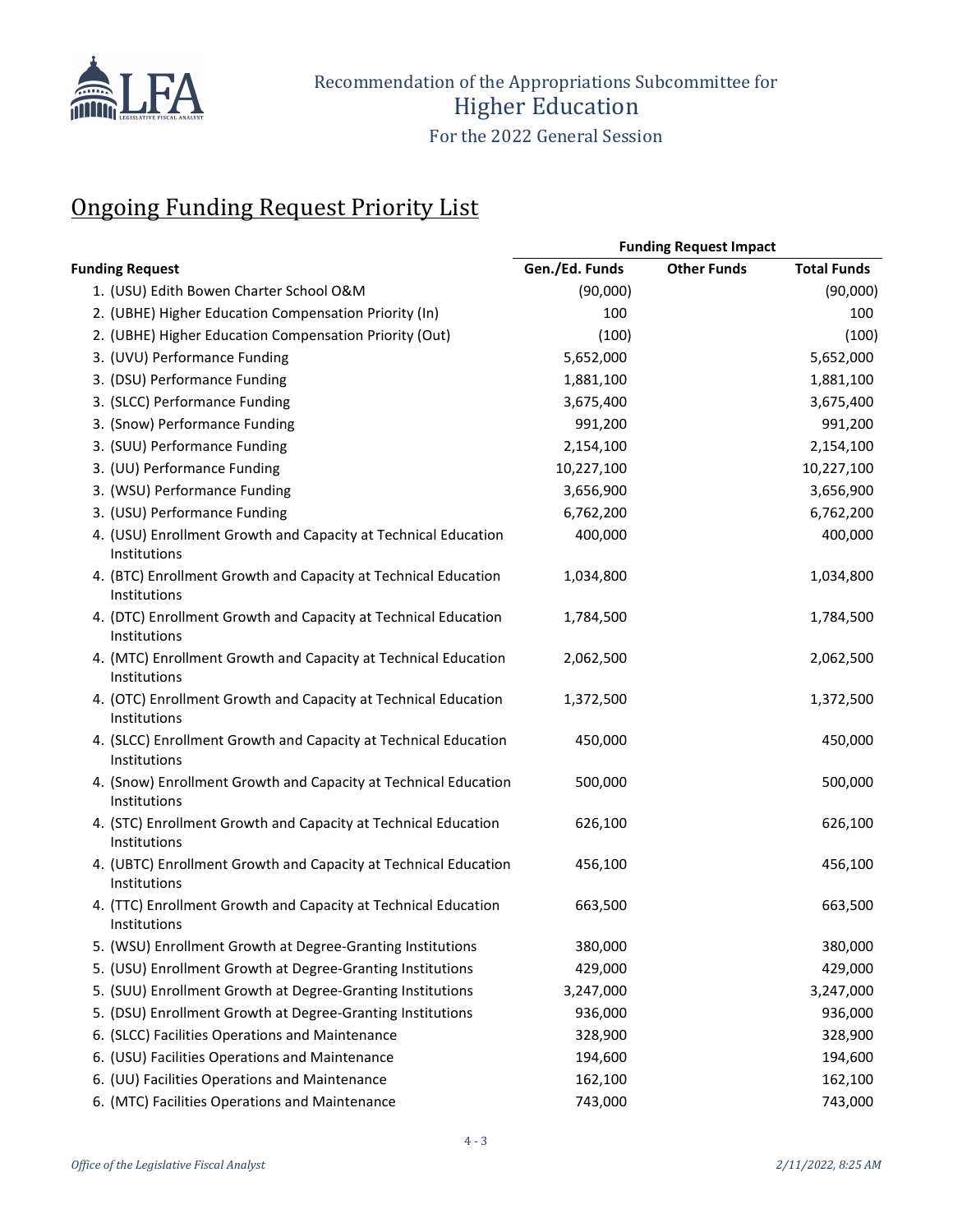

Recommendation of the Appropriations Subcommittee for Higher Education For the 2022 General Session

### Ongoing Funding Request Priority List

| <b>Funding Request Impact</b>                                                          |                |                    |                    |
|----------------------------------------------------------------------------------------|----------------|--------------------|--------------------|
| <b>Funding Request</b>                                                                 | Gen./Ed. Funds | <b>Other Funds</b> | <b>Total Funds</b> |
| 7. (SLCC) State Offset for Reductions in Technical Education<br><b>Program Tuition</b> | 1,200,000      |                    | 1,200,000          |
| 7. (Snow) State Offset for Reductions in Technical Education<br><b>Program Tuition</b> | 466,800        |                    | 466,800            |
| 8. (UBTC) Custom Fit Training                                                          | 40,000         |                    | 40,000             |
| 8. (MTC) Custom Fit Training                                                           | 116,000        |                    | 116,000            |
| 8. (SLCC) Custom Fit Training                                                          | 150,000        |                    | 150,000            |
| 8. (Snow) Custom Fit Training                                                          | 116,000        |                    | 116,000            |
| 8. (BTC) Custom Fit Training                                                           | 100,000        |                    | 100,000            |
| 9. (UBHE) Mental Health Support for Students                                           | 3,000,000      |                    | 3,000,000          |
| 10. (DSU) Student Athlete Graduation Improvement                                       | 550,000        |                    | 550,000            |
| 10. (SLCC) Student Athlete Graduation Improvement                                      | 200,000        |                    | 200,000            |
| 10. (Snow) Student Athlete Graduation Improvement                                      | 200,000        |                    | 200,000            |
| 11. (UU) Rural Recruitment of Utah Dental Students                                     | 1,291,000      |                    | 1,291,000          |
| 12. (WSU) Ongoing Occupational Health and Safety Training                              | 2,500,000      |                    | 2,500,000          |
| 13. (UBHE) Healthcare Workforce Initiative                                             | 2,000,000      |                    | 2,000,000          |
| 14. (UBHE) Engineering Initiative                                                      | 5,000,000      |                    | 5,000,000          |
| 15. (USU) Alzheimer's and Dementia Research Center<br>Appropriation                    | 850,000        |                    | 850,000            |
| 16. (UVU) Civic Thought and Leadership Initiative                                      | 1,500,000      |                    | 1,500,000          |
| Total:                                                                                 | \$69,960,400   | \$0                | \$69,960,400       |

## One-time Funding Request Priority List

|                                                      | <b>Funding Request Impact</b> |                    |                    |  |
|------------------------------------------------------|-------------------------------|--------------------|--------------------|--|
| <b>Funding Request</b>                               | Gen./Ed. Funds                | <b>Other Funds</b> | <b>Total Funds</b> |  |
| 4. (STC) Equipment for Technical Education Programs  | 330,900                       |                    | 330,900            |  |
| 4. (BTC) Equipment for Technical Education Programs  | 581,400                       |                    | 581,400            |  |
| 4. (USU) Equipment for Technical Education Programs  | 338,000                       |                    | 338,000            |  |
| 4. (TTC) Equipment for Technical Education Programs  | 318,600                       |                    | 318,600            |  |
| 4. (Snow) Equipment for Technical Education Programs | 456,100                       |                    | 456,100            |  |
| 4. (SLCC) Equipment for Technical Education Programs | 271,100                       |                    | 271,100            |  |
| 4. (OTC) Equipment for Technical Education Programs  | 622,900                       |                    | 622,900            |  |
| 4. (MTC) Equipment for Technical Education Programs  | 679,500                       |                    | 679,500            |  |
| 4. (DTC) Equipment for Technical Education Programs  | 1,032,900                     |                    | 1,032,900          |  |

4 - 4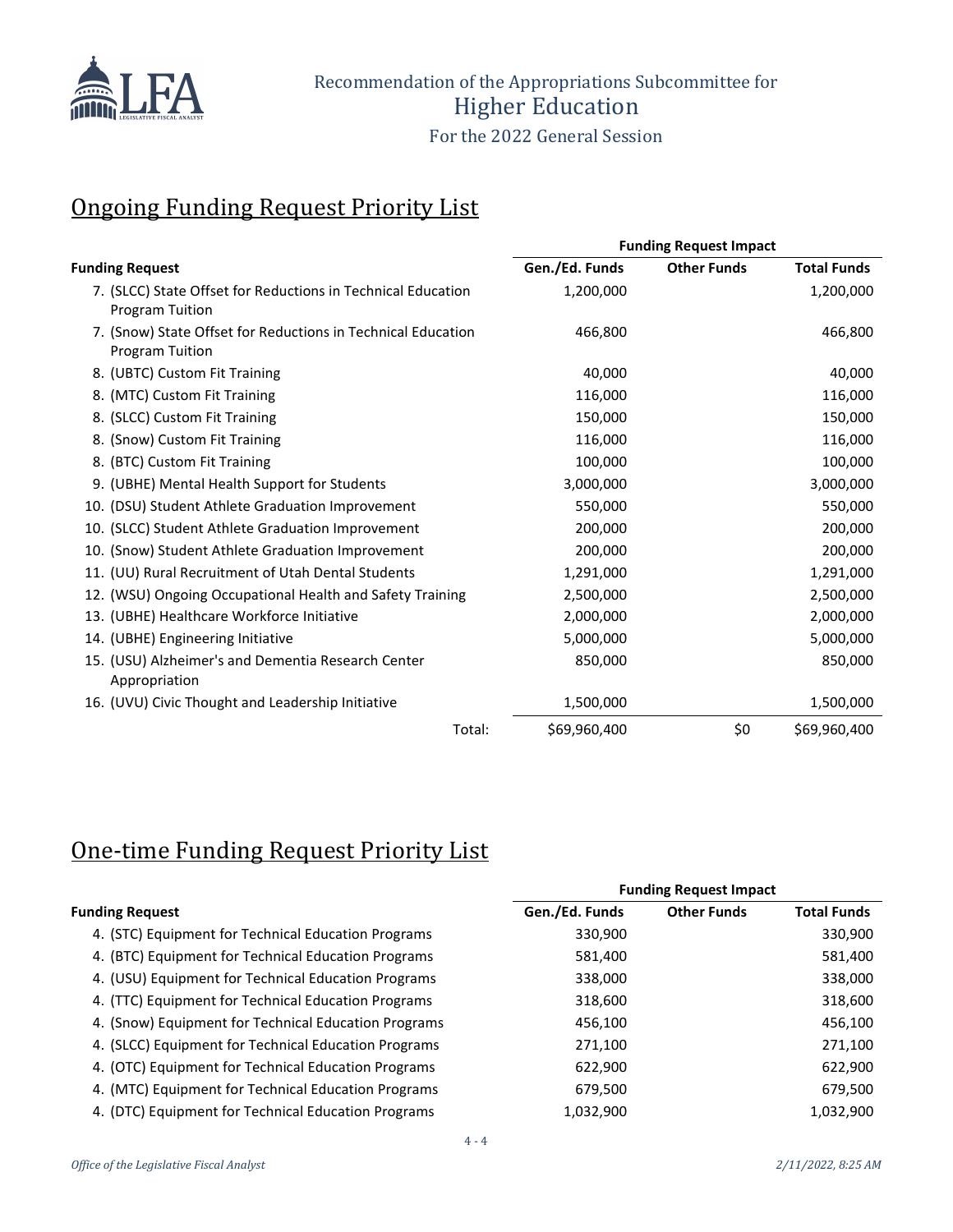

## One-time Funding Request Priority List

|                                                                               |                | <b>Funding Request Impact</b> |                    |  |  |
|-------------------------------------------------------------------------------|----------------|-------------------------------|--------------------|--|--|
| <b>Funding Request</b>                                                        | Gen./Ed. Funds | <b>Other Funds</b>            | <b>Total Funds</b> |  |  |
| 4. (UBTC) Equipment for Technical Education Programs                          | 368,600        |                               | 368,600            |  |  |
| 5. (UBHE) Shared Services Implementation                                      | 3,500,000      |                               | 3,500,000          |  |  |
| 7. (UBHE) Learn & Work In Utah Expansion                                      |                | 15,000,000                    | 15,000,000         |  |  |
| 8. (UBHE) Workforce Development Transition into Tech Careers                  | 500,000        |                               | 500,000            |  |  |
| 9. (UBHE) Utah Innovation Lab                                                 |                | 750,000                       | 750,000            |  |  |
| 12. (UBHE) Community College Services                                         |                | 500,000                       | 500,000            |  |  |
| 14. (Snow) Lab Equipment Upgrade and Expansion                                |                | 2,600,000                     | 2,600,000          |  |  |
| 14. (SLCC) Lab Equipment Upgrade and Expansion                                |                | 5,900,000                     | 5,900,000          |  |  |
| 14. (SUU) Lab Equipment Upgrade and Expansion                                 |                | 2,200,000                     | 2,200,000          |  |  |
| 14. (USU) Lab Equipment Upgrade and Expansion                                 |                | 23,600,000                    | 23,600,000         |  |  |
| 14. (UU) Lab Equipment Upgrade and Expansion                                  |                | 51,600,000                    | 51,600,000         |  |  |
| 14. (UVU) Lab Equipment Upgrade and Expansion                                 |                | 5,500,000                     | 5,500,000          |  |  |
| 14. (WSU) Lab Equipment Upgrade and Expansion                                 |                | 6,000,000                     | 6,000,000          |  |  |
| 14. (DSU) Lab Equipment Upgrade and Expansion                                 |                | 2,600,000                     | 2,600,000          |  |  |
| 15. (UBHE) Reengagement Scholarships                                          |                | 25,000,000                    | 25,000,000         |  |  |
| 16. (UBHE) Statewide Advocacy and Awareness Campaign                          | 5,000,000      |                               | 5,000,000          |  |  |
| 17. (DSU) Utah Tech University Rebranding                                     | 1,500,000      |                               | 1,500,000          |  |  |
| 18. (USU) Alzheimer's and Dementia Research Center<br>Appropriation           | 1,500,000      |                               | 1,500,000          |  |  |
| 19. (WSU) Weber State University Community Sustainability Center              | 352,400        |                               | 352,400            |  |  |
| 19. (WSU) Weber State University Community Sustainability<br>Center (FY 2022) | 352,400        |                               | 352,400            |  |  |
| Total:                                                                        | \$17,704,800   | \$141,250,000                 | \$158,954,800      |  |  |

*Please visit https://cobi.utah.gov/2022/6/issues for updated funding item descriptions.*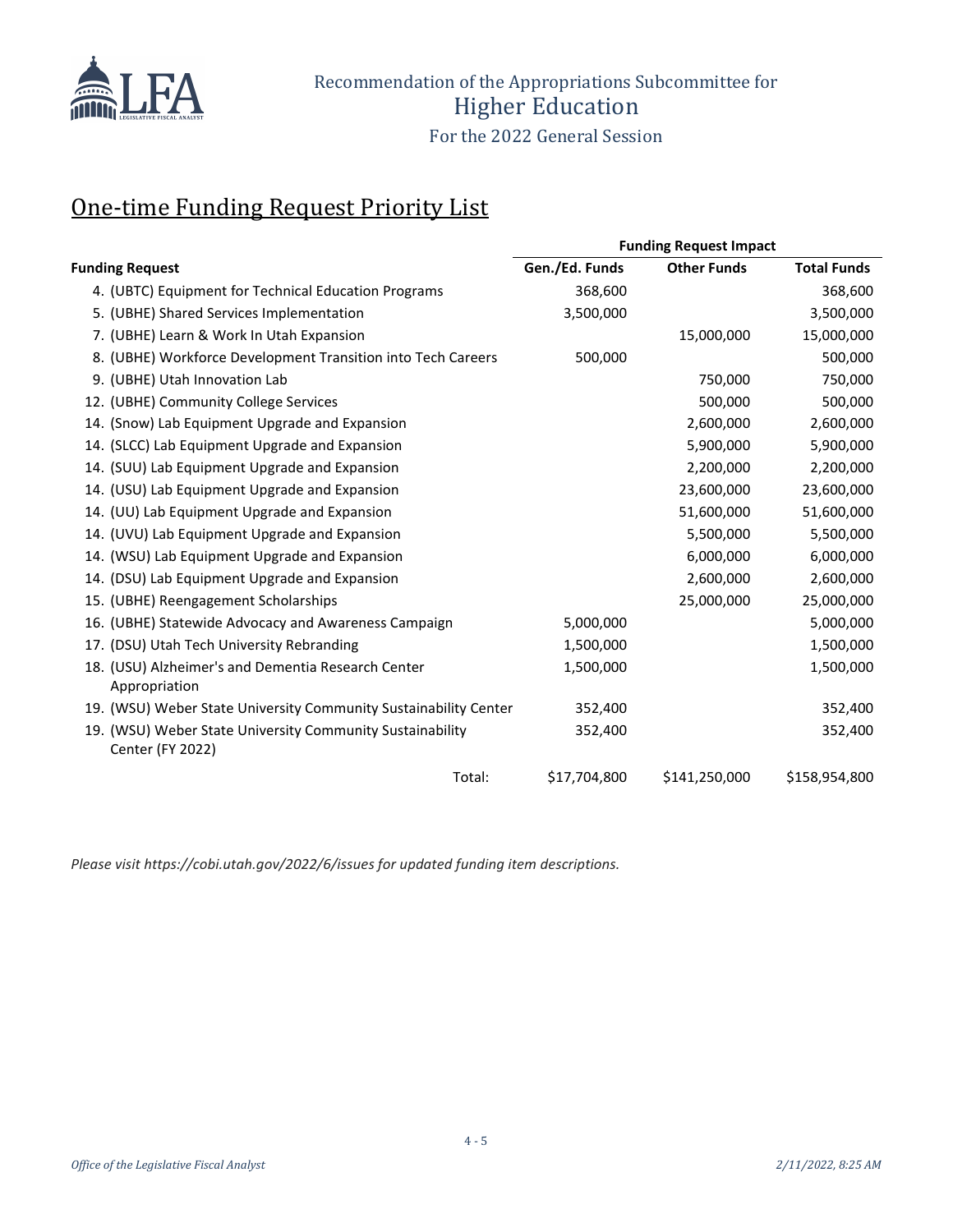

### Recommendation of the Appropriations Subcommittee for Higher Education For the 2022 General Session

## One-time Reallocations

|                                                                       | <b>Subcommittee Reallocations Impact</b> |                    |                    |  |
|-----------------------------------------------------------------------|------------------------------------------|--------------------|--------------------|--|
| <b>Subcommittee Reallocations</b>                                     | Gen./Ed. Funds                           | <b>Other Funds</b> | <b>Total Funds</b> |  |
| Mental Health Service Providers Training Unspent                      | (198, 500)                               | 198,500            |                    |  |
| <b>Rural Online Initiative Unspent</b>                                | (51,400)                                 | 51,400             |                    |  |
| Utah Industry Resource Alliance Unspent                               | (631,000)                                | 631,000            |                    |  |
| <b>SLCC PACE Program Scholarships</b>                                 | 245,000                                  |                    | 245,000            |  |
| SLCC PACE Program Scholarships (FY 2022)                              | 245,000                                  |                    | 245,000            |  |
| Olene Walker VOTE Certification Course                                | 67,800                                   |                    | 67,800             |  |
| Olene Walker VOTE Certification Course (FY 2022)                      | 67,800                                   |                    | 67,800             |  |
| History of Women Legislators in Utah 1994-Present (FY 2022)           | 40,000                                   |                    | 40,000             |  |
| <b>Emergency Communications Equipment - Enhanced Interoperability</b> | 95,200                                   |                    | 95,200             |  |
| Total:                                                                | ( \$120, 100)                            | \$880,900          | \$760,800          |  |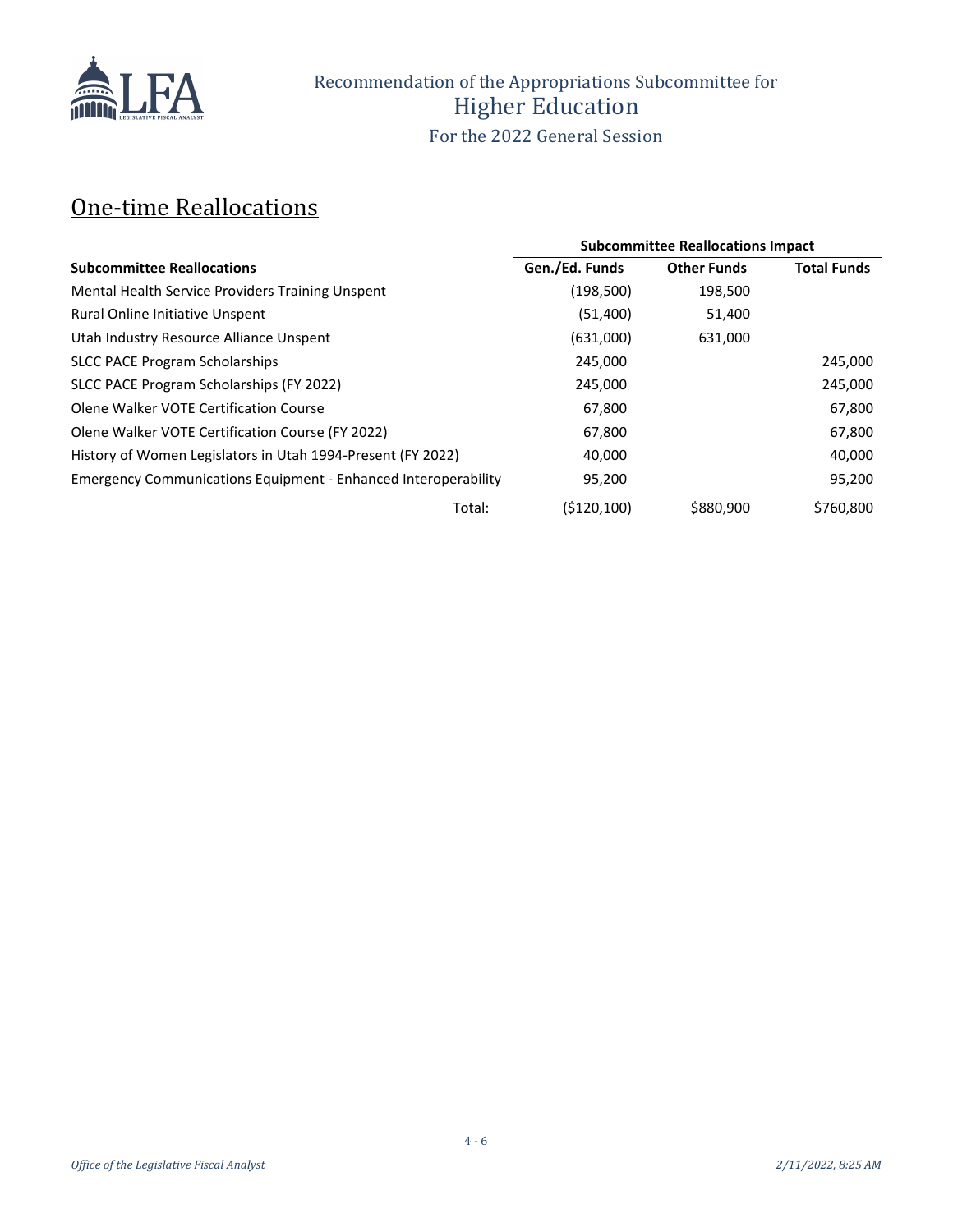

### Ongoing Appropriation Adjustments

|                                                                                    |        | <b>Subcommittee Adjustment Impact</b> |                    |                    |  |
|------------------------------------------------------------------------------------|--------|---------------------------------------|--------------------|--------------------|--|
| <b>Subcommittee Adjustment</b>                                                     |        | Gen./Ed. Funds                        | <b>Other Funds</b> | <b>Total Funds</b> |  |
| <b>Center for Advanced Composite Materials and Structures</b><br>Reallocation (To) |        | 350,000                               |                    | 350,000            |  |
| Dedicated Credits Adjustment - Higher Ed                                           |        |                                       | 13,816,800         | 13,816,800         |  |
| Reallocations - Higher Ed (From)                                                   |        | (9,636,400)                           |                    | (9,636,400)        |  |
| Reallocations - Higher Ed (To)                                                     |        | 9,636,400                             |                    | 9,636,400          |  |
|                                                                                    | Total: | \$350,000                             | \$13,816,800       | \$14,166,800       |  |

## One-time Appropriation Adjustments

|                                                         | <b>Subcommittee Adjustment Impact</b> |                    |                    |  |
|---------------------------------------------------------|---------------------------------------|--------------------|--------------------|--|
| <b>Subcommittee Adjustment</b>                          | Gen./Ed. Funds                        | <b>Other Funds</b> | <b>Total Funds</b> |  |
| Dedicated Credits Adjustment - Higher Ed (FY 2022)      |                                       | 46,662,200         | 46,662,200         |  |
| Higher Education Operations and Maintenance Adjustments | (2,614,900)                           |                    | (2,614,900)        |  |
| Other Sources - Higher Ed (FY 2022)                     |                                       | 230,000            | 230,000            |  |
| Total:                                                  | ( \$2,614,900)                        | \$46,892,200       | \$44,277,300       |  |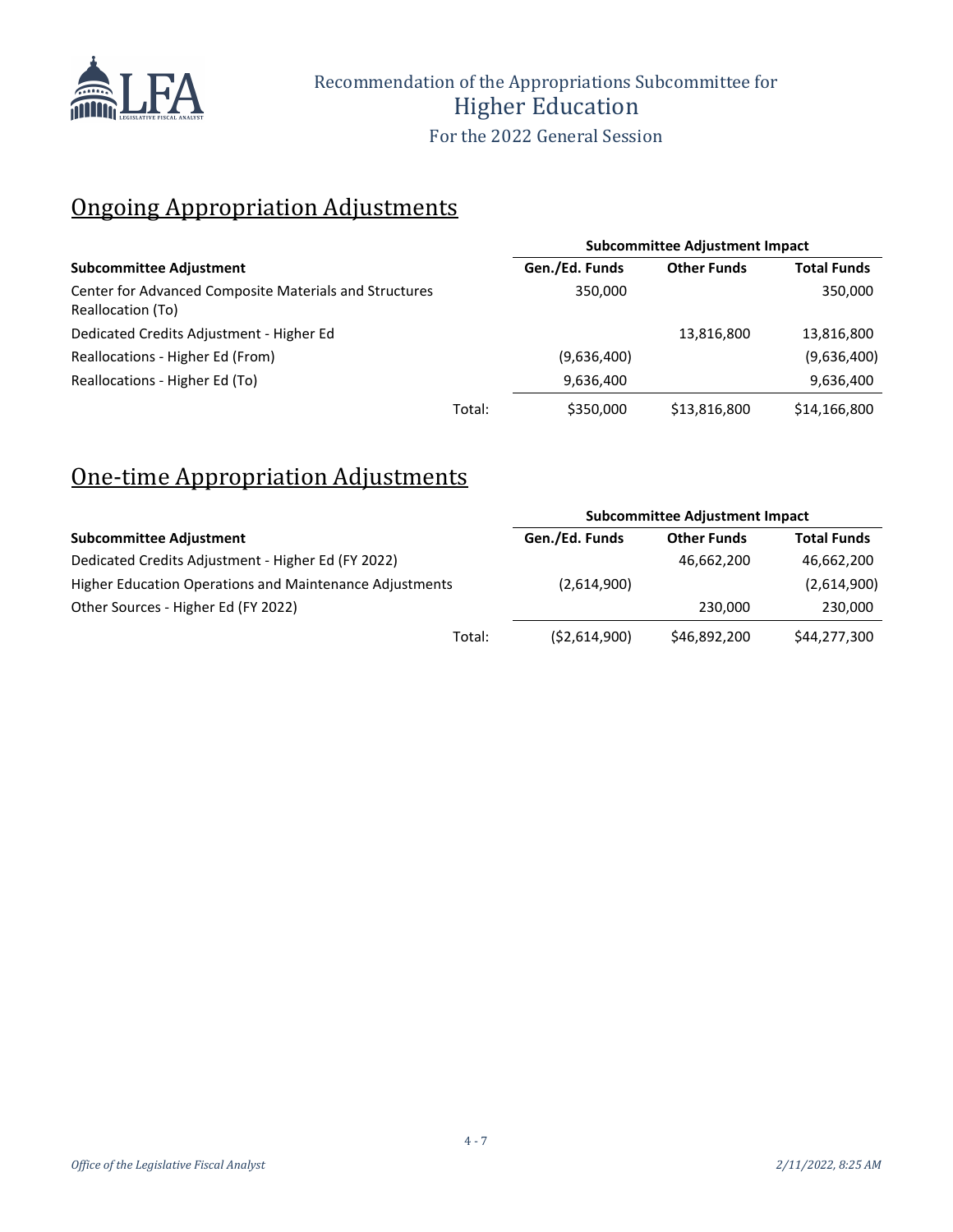

Recommendation of the Appropriations Subcommittee for Higher Education For the 2022 General Session

### Intent Language

#### **University of Utah ‐ Education and General**

In accordance with UCA 63J-1-903, the Legislature intends that the University of Utah report to the Office of the Legislative Fiscal Analyst and to the Governor's Office of Planning and Budget before October 1, 2022 the final status of performance measures established in FY 2022 appropriations bills and the current status of the following five-year performance metrics for FY 2023: 1) access - increase the percent of Utah high school graduates enrolled by 0.16%; 2) timely completion - increase the percent of a cohort enrolled that completes an award in up to and including 1.5 times the standard completion time or sooner by 3%; and 3) high-yield awards - maintain the percent of high-yield awards *granted.* 1.

#### **University of Utah ‐ Educationally Disadvantaged**

In accordance with UCA 63J-1-903, the Legislature intends that the University of Utah report to the Office of the Legislative Fiscal Analyst and to the Governor's Office of Planning and Budget before October 1, 2022 the final status of performance measures established in FY 2022 appropriations bills and the current status of the following performance measures for FY 2023: 1) students with disabilities registered and receiving services (target: 2%-5% of total university enrollment); 2) provision of alternative format services, including Braille and video captioning (target: provide accessible materials in a timely manner prior to materials being needed/utilized in coursework); and 3) provide interpreting services for deaf and hard of hearing students (target: maintain a highly qualified and 100% certified interpreting staff and *achieve 100% delivery of properly requested interpreting needs).* 2.

#### **University of Utah ‐ School of Medicine**

In accordance with UCA 63J-1-903, the Legislature intends that the University of Utah report to the Office of the Legislative Fiscal Analyst and to the Governor's Office of Planning and Budget before October 1, 2022 the final status of performance measures established in FY 2022 appropriations bills and the current status of the following performance measures for FY 2023: 1) the number of medical school applications (target: exceed the number of applications as an average of the prior three years); 2) the number of student enrolled in medical school (target: maintain a full cohort based on enrollment levels); 3) the number of applicants to matriculates (target: maintain a healthy ratio to insure a class of strong academic quality); 4) the number of miners served (target: maintain or exceed historical numbers served); *and 5) the number of miners enrolled (target: maintain or exceed historical numbers enrolled).* 3.

#### **University of Utah ‐ Cancer Research and Treatment**

In accordance with UCA 63J-1-903, the Legislature intends that the University of Utah report to the Office of the Legislative Fiscal Analyst and to the Governor's Office of Planning and Budget before October 1, 2022 the final status of performance measures established in FY 2022 appropriations bills and the current status of the following performance measures for FY 2023: 1) extramural cancer research funding help by Huntsman Cancer Institute (HCI) investigators (target: increase funding by 5%); 2) support development of cancer training programs through promotion of student *professional development and experiential learning opportunities designed for cancer research trainees and securing* extramural funding for cancer training at HCI; and 3) increase outreach and research support of rural, frontier, and *underserved populations.* 4.

#### **University of Utah ‐ University Hospital**

In accordance with UCA 63J-1-903, the Legislature intends that the University of Utah report to the Office of the Legislative Fiscal Analyst and to the Governor's Office of Planning and Budget before October 1, 2022 the final status of performance measures established in FY 2022 appropriations bills and the current status of the following performance measures for FY 2023: 1) the number of annual residents in training (target: 578); 2) the number of annual resident training hours (target: 2,080,800); and 3) the percent of total resident training costs appropriated by the Legislature *(target: 20.7%).* 5.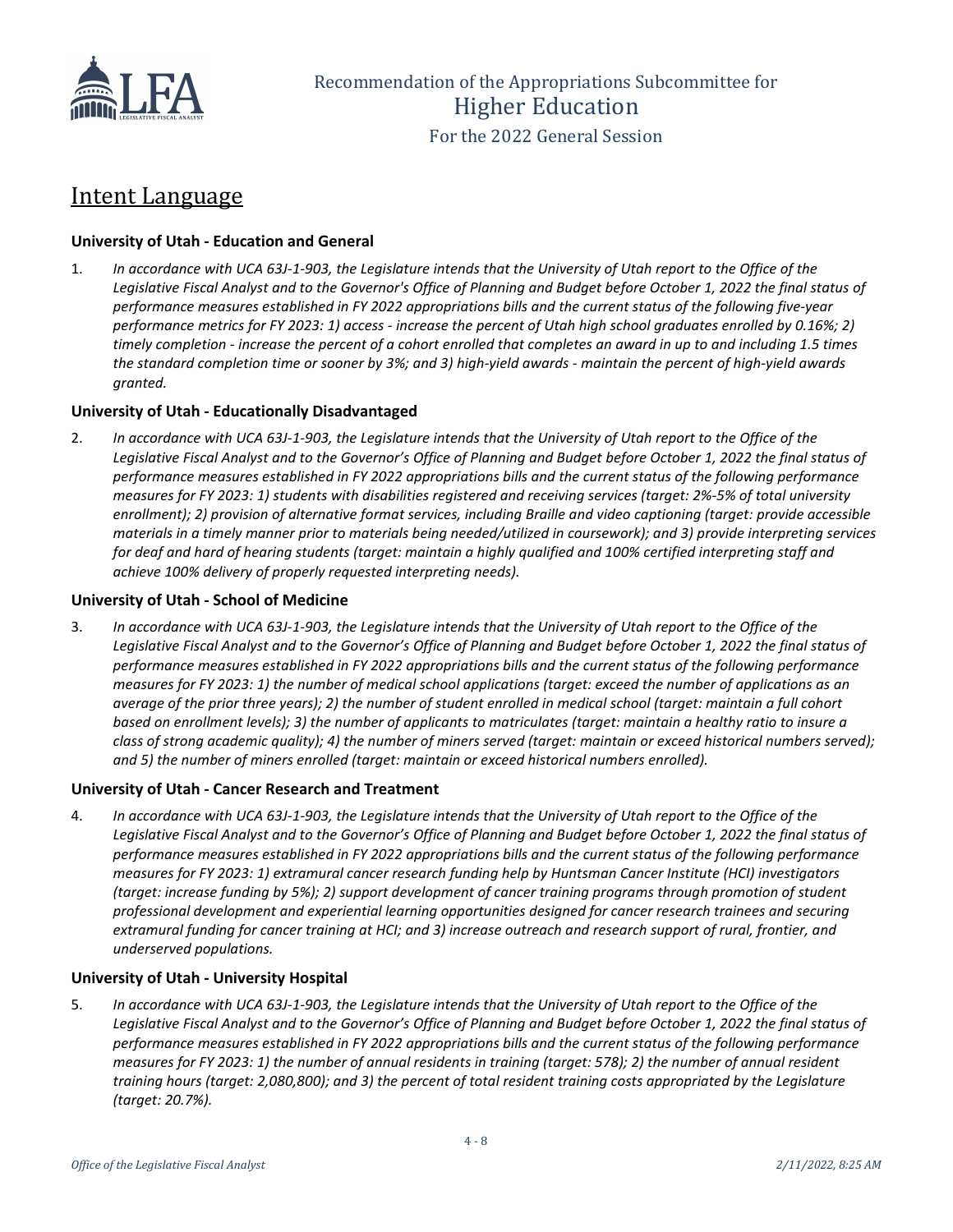

#### **University of Utah ‐ School of Dentistry**

In accordance with UCA 63J-1-903, the Legislature intends that the University of Utah report to the Office of the Legislative Fiscal Analyst and to the Governor's Office of Planning and Budget before October 1, 2022 the final status of performance measures established in FY 2022 appropriations bills and the current status of the following performance measures for FY 2023: 1) the number of applications to the School of Dentistry; and 2) the number of students accepted. 6.

#### **University of Utah ‐ Public Service**

In accordance with UCA 63J-1-903, the Legislature intends that the University of Utah report to the Office of the Legislative Fiscal Analyst and to the Governor's Office of Planning and Budget before October 1, 2022 the final status of performance measures established in FY 2022 appropriations bills and the current status of the following performance measures for FY 2023: 1) timeliness of responses to earthquakes in the Utah region (target: transmit an alarm to the Utah Department of Emergency Management within 5 minutes and post event information to the web within 10 minutes for every earthquake of magnitude 3.5 or greater that occur in the Utah region); 2) publications and presentations related to earthquakes (target: publish at least five papers in peer-reviewed journals, make at least ten presentations at professional meetings, and make at least ten oral presentations to local stakeholders); and 3) raise external funds to support Seismograph Station's mission (target: generate external funds that equal or exceed the amount provided by the *State of Utah.)* 7.

#### **University of Utah ‐ Poison Control Center**

In accordance with UCA 63J-1-903, the Legislature intends that the University of Utah report to the Office of the Legislative Fiscal Analyst and to the Governor's Office of Planning and Budget before October 1, 2022 the final status of performance measures established in FY 2022 appropriations bills and the current status of the following performance measures for FY 2023: 1) Poison Center utilization (target: exceed nationwide average); 2) healthcare costs averted per dollar invested (target: \$10 savings for every dollar invested in the center); and 3) service level - speed to answer (target: *answer 85% of cases within 20 seconds).* 8.

#### **University of Utah ‐ Center on Aging**

In accordance with UCA 63J-1-903, the Legislature intends that the University of Utah report to the Office of the Legislative Fiscal Analyst and to the Governor's Office of Planning and Budget before October 1, 2022 the final status of performance measures established in FY 2022 appropriations bills and the current status of the following performance measures for FY 2023: 1) increased penetration of the Center on Aging's influence measured by the number of stakeholders including members and community guests who engaged in meetings and events or consulted directly as a result of the center's efforts and facilitation (target: annual increase of 25% of qualified engagements with aging stakeholders); 2) access to the Aging and Disability Resource Center (ADRC) - Cover to Cover Program (target: provide services to 100% of the people of Utah over age 65); and 3) increased penetration of iPods placed through facilities and service organizations throughout the state (target: annual increase of 15% of aggregated placements of iPods through *the music and memory program).* 9.

#### **University of Utah ‐ Rocky Mountain Center for Occupational and Environmental Health**

In accordance with UCA 63J-1-903, the Legislature intends that the University of Utah report to the Office of the Legislative Fiscal Analyst and to the Governor's Office of Planning and Budget before October 1, 2022 the final status of performance measures established in FY 2022 appropriations bills and the current status of the following performance measures for FY 2023: 1) the number of students in the degree programs (target: greater than or equal to 45 students); 2) the number of students trained (target: greater than or equal to 600); and 3) the number of businesses represented in *continuing education courses (target: greater than or equal to 1,000).* 10.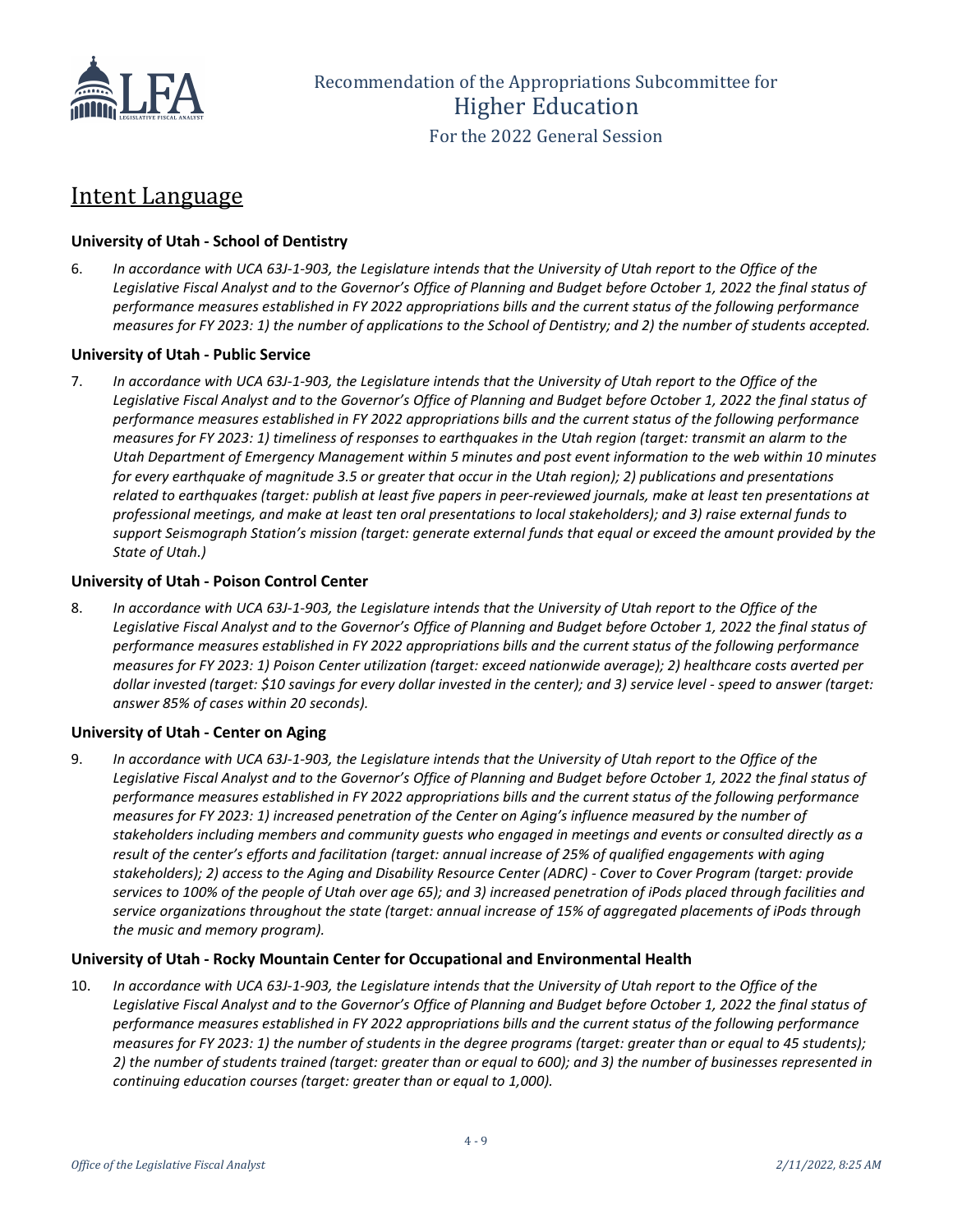

#### **University of Utah ‐ SafeUT Crisis Text and Tip**

In accordance with UCA 63J-1-903, the Legislature intends that the University of Utah report to the Office of the Legislative Fiscal Analyst and to the Governor's Office of Planning and Budget before October 1, 2022 the final status of performance measures established in FY 2022 appropriations bills and the current status of the following performance measures for FY 2023: 1) sources of funding and categories of expenditures (target: increase non-state funding sources); *and 2) increase availability of the app (target: increase downloads of app during FY 2023).* 11.

#### **Utah State University ‐ Education and General**

- 12. *The Legislature authorizes Utah State University to add one vehicle to its motor pool.*
- In accordance with UCA 63J-1-903, the Legislature intends that Utah State University report to the Office of the Legislative Fiscal Analyst and to the Governor's Office of Planning and Budget before October 1, 2022 the final status of performance measures established in FY 2022 appropriations bills and the current status of the following five-year performance metrics for FY 2023: 1) access - increase the percent of Utah high school graduates enrolled by 0.73%; 2) timely completion - increase the percent of a cohort enrolled that completes an award in up to and including 1.5 times the standard completion time or sooner by 4%; and 3) high-yield awards - increase the percent of high-yield awards *granted by 3%.* 13.

#### **Utah State University ‐ USU ‐ Eastern Education and General**

In accordance with UCA 63J-1-903, the Legislature intends that Utah State University report to the Office of the Legislative Fiscal Analyst and to the Governor's Office of Planning and Budget before October 1, 2022 the final status of performance measures established in FY 2022 appropriations bills and the current status of the following performance measures for FY 2023: 1) degrees and certificates awarded (target: 365); 2) FTE student enrollment (fall day-15 budgetrelated) (target: 950); and 3) Integrated Postsecondary Education Data System (IPEDS) overall graduation rate for all first-time, full-time, degree-seeking students within six years for bachelors and three years for associates (target: 49% *with a 0.5% increase per annum).* 14.

#### **Utah State University ‐ Educationally Disadvantaged**

In accordance with UCA 63J-1-903, the Legislature intends that Utah State University report to the Office of the Legislative Fiscal Analyst and to the Governor's Office of Planning and Budget before October 1, 2022 the final status of performance measures established in FY 2022 appropriations bills and the current status of the following performance measures for FY 2023: 1) students served (target: 20); 2) average aid per student (target: \$4,000); and 3) transfer and *retention rate (target: 80%) by October 1, 2022.* 15.

#### **Utah State University ‐ USU ‐ Eastern Educationally Disadvantaged**

In accordance with UCA 63J-1-903, the Legislature intends that Utah State University report to the Office of the Legislative Fiscal Analyst and to the Governor's Office of Planning and Budget before October 1, 2022 the final status of performance measures established in FY 2022 appropriations bills and the current status of the following performance measures for FY 2023: 1) students served (target: 275); 2) average aid per student (target: \$500); and 3) transfer and *retention rate (target: 50%).* 16.

#### **Utah State University ‐ USU ‐ Eastern Career and Technical Education**

In accordance with UCA 63J-1-903, the Legislature intends that Utah State University report to the Office of the Legislative Fiscal Analyst and to the Governor's Office of Planning and Budget before October 1, 2022 the final status of performance measures established in FY 2022 appropriations bills and the current status of the following performance measures for FY 2023: 1) career and technical education (CTE) licenses and certifications (target: 100); 2) CTE graduate *placements (target: 45); and 3) CTE completions (target: 50).* 17.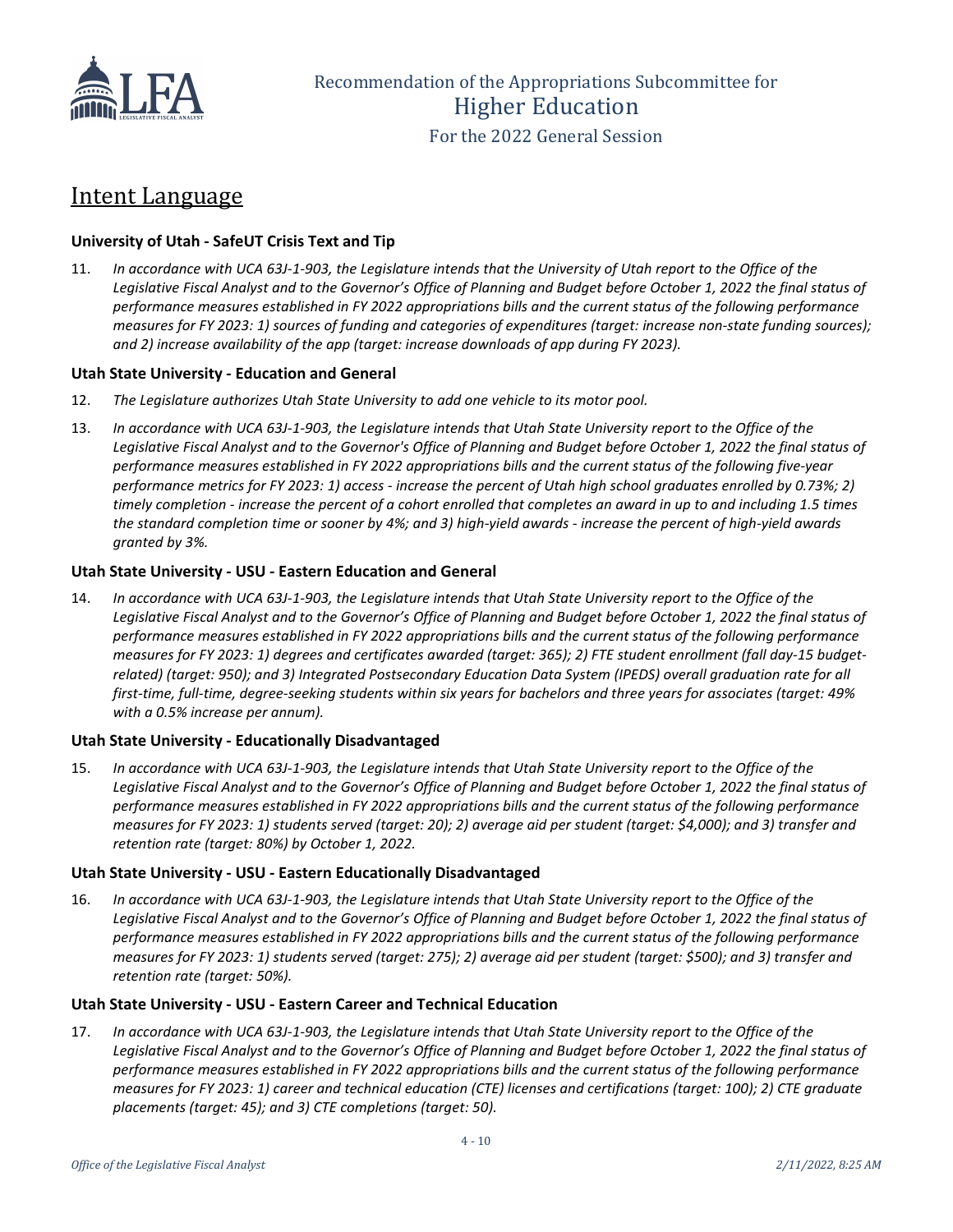

#### **Utah State University ‐ Regional Campuses**

In accordance with UCA 63J-1-903, the Legislature intends that Utah State University report to the Office of the Legislative Fiscal Analyst and to the Governor's Office of Planning and Budget before October 1, 2022 the final status of performance measures established in FY 2022 appropriations bills and the current status of the following performance measures for FY 2023: 1) degrees and certificates awarded (targets for all campuses: 850); 2) FTE student enrollment (fall day-15 budget-related) (targets for each campus: Brigham City - 650, Tooele - 1,200, and Uintah Basin - 375); and 3) Integrated Postsecondary Education Data System (IPEDS) overall graduation rate for all first-time, full-time, degreeseeking students within six years for bachelors and three years for associates (targets for campuses: 49% with a 0.5% *increase per annum).* 18.

#### **Utah State University ‐ Cooperative Extension**

In accordance with UCA 63J-1-903, the Legislature intends that Utah State University report to the Office of the Legislative Fiscal Analyst and to the Governor's Office of Planning and Budget before October 1, 2022 the final status of performance measures established in FY 2022 appropriations bills and the current status of the following performance measures for FY 2023: 1) direct contacts (target: 722,000 on a three-year rolling average); 2) faculty-delivered activities and events (target: 2,000 on a three-year rolling average); and 3) faculty publications (target: 300 on a three-year rolling *average).* 19.

#### **Utah State University ‐ Blanding Campus**

In accordance with UCA 63J-1-903, the Legislature intends that Utah State University report to the Office of the Legislative Fiscal Analyst and to the Governor's Office of Planning and Budget before October 1, 2022 the final status of performance measures established in FY 2022 appropriations bills and the current status of the following performance measures for FY 2023: degrees and certificates awarded (target: 365); 2) FTE student enrollment (fall day-15 budgetrelated) (target: 375); and 3) Integrated Postsecondary Education Data System (IPEDS) overall graduation rate for all first-time, full-time, degree-seeking students within six years for bachelors and three years for associates (target: 49% *with a 0.5% increase per annum).* 20.

#### **Weber State University ‐ Education and General**

- 21. *The Legislature authorizes Weber State University to add six vehicles to its motor pool.*
- In accordance with UCA 63J-1-903, the Legislature intends that Weber State University report to the Office of the Legislative Fiscal Analyst and to the Governor's Office of Planning and Budget before October 1, 2022 the final status of performance measures established in FY 2022 appropriations bills and the current status of the following five-year performance metrics for FY 2023: 1) access - increase the percent of Utah high school graduates enrolled by 0.42%; 2) timely completion - increase the percent of a cohort enrolled that completes an award in up to and including 1.5 times the standard completion time or sooner by 3%; and 3) high-yield awards - increase the percent of high-yield awards *granted by 3%.* 22.

#### **Weber State University ‐ Educationally Disadvantaged**

In accordance with UCA 63J-1-903, the Legislature intends that Weber State University report to the Office of the Legislative Fiscal Analyst and to the Governor's Office of Planning and Budget before October 1, 2022 the final status of performance measures established in FY 2022 appropriations bills and the current status of the following performance measures for FY 2023: 1) awarding degrees to underrepresented students (target: increase to average of 15% of all degrees awarded); 2) Bachelor's degrees within six years (target: average five-year graduation rate of 25%); 3) first year *to second year enrollment (target: 55%).* 23.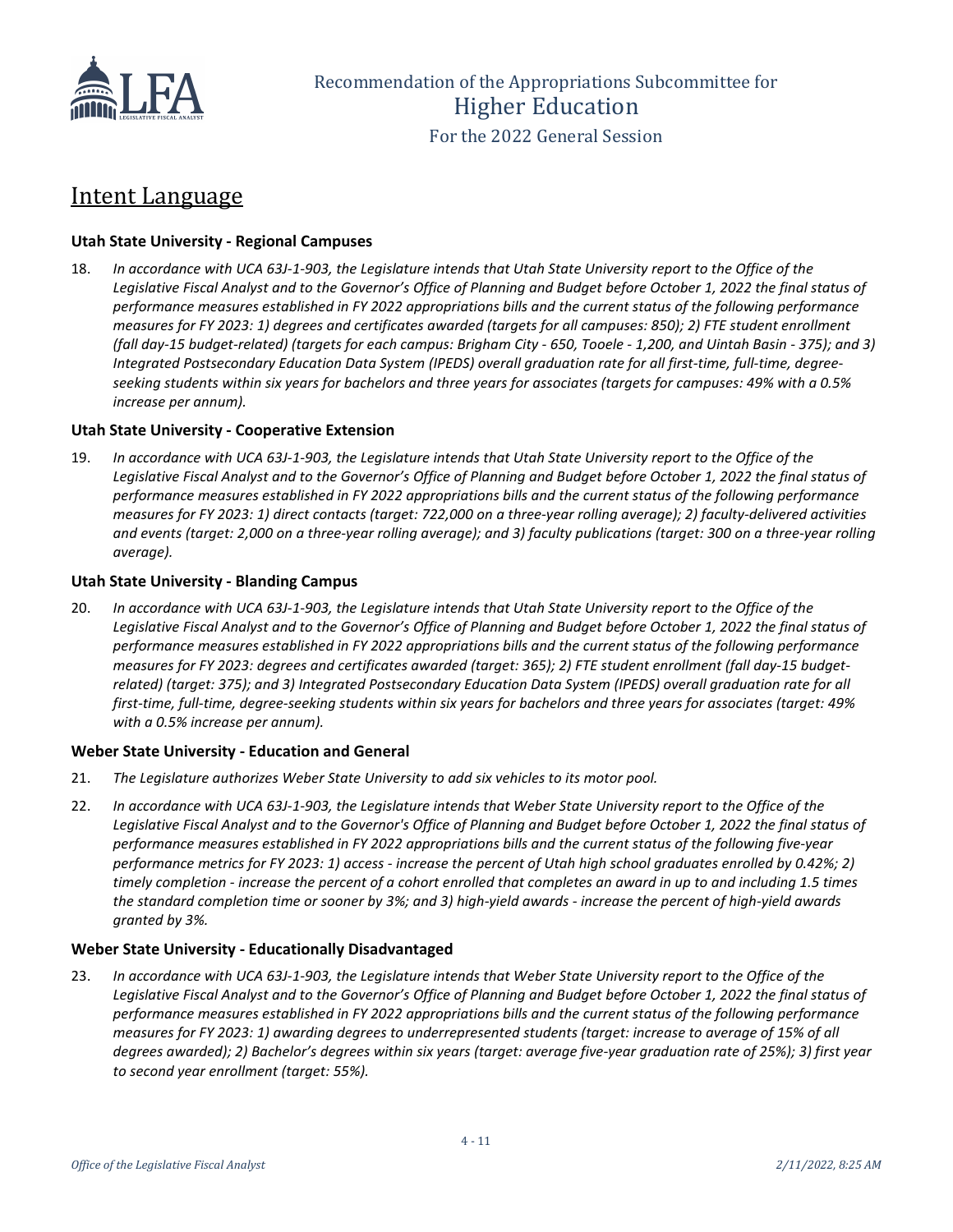

Recommendation of the Appropriations Subcommittee for Higher Education For the 2022 General Session

### Intent Language

#### **Southern Utah University ‐ Education and General**

- 24. *The Legislature authorizes Southern Utah University to add four vehicles to its motor pool.*
- In accordance with UCA 63J-1-903, the Legislature intends that Southern Utah University report to the Office of the Legislative Fiscal Analyst and to the Governor's Office of Planning and Budget before October 1, 2022 the final status of performance measures established in FY 2022 appropriations bills and the current status of the following five-year performance metrics for FY 2023: 1) access - increase the percent of Utah high school graduates enrolled by 0.34%; 2) timely completion - increase the percent of a cohort enrolled that completes an award in up to and including 1.5 times the standard completion time or sooner by 3%; and 3) high-yield awards - increase the percent of high-yield awards *granted by 3%.* 25.

#### **Southern Utah University ‐ Educationally Disadvantaged**

In accordance with UCA 63J-1-903, the Legislature intends that Southern Utah University report to the Office of the Legislative Fiscal Analyst and to the Governor's Office of Planning and Budget before October 1, 2022 the final status of performance measures established in FY 2022 appropriations bills and the current status of the following performance measures for FY 2023: 1) students served (target: 100); 2) average aid per student (target: \$500); and 3) educationally *disadvantage scholarships offered to minority students (target: 33% or more).* 26.

#### **Southern Utah University ‐ Shakespeare Festival**

In accordance with UCA 63J-1-903, the Legislature intends that Southern Utah University report to the Office of the Legislative Fiscal Analyst and to the Governor's Office of Planning and Budget before October 1, 2022 the final status of performance measures established in FY 2022 appropriations bills and the current status of the following performance measures for FY 2023: 1) professional outreach program in the school's instructional hours (target: 25% increase in five years); 2) education seminars and orientation attendees (target: 25% increase in five years); and 3) Shakespeare Festival *annual fundraising (target: 50% increase in five years).* 27.

#### **Southern Utah University ‐ Rural Development**

In accordance with UCA 63J-1-903, the Legislature intends that Southern Utah University report to the Office of the Legislative Fiscal Analyst and to the Governor's Office of Planning and Budget before October 1, 2022 the final status of performance measures established in FY 2022 appropriations bills and the current status of the following performance measures for FY 2023: 1) the number of rural healthcare programs developed (target: 47); 2) rural healthcare scholar *participation (target: 1,000); and 3) graduate rural clinical rotations (target: 230).* 28.

#### **Utah Valley University ‐ Education and General**

- 29. *The Legislature authorizes Utah Valley University to add four vehicles to its motor pool.*
- In accordance with UCA 63J-1-903, the Legislature intends that Utah Valley University report to the Office of the Legislative Fiscal Analyst and to the Governor's Office of Planning and Budget before October 1, 2022 the final status of performance measures established in FY 2022 appropriations bills and the current status of the following five-year performance metrics for FY 2023: 1) access - increase the percent of Utah high school graduates enrolled by 1.01%; 2) timely completion - increase the percent of a cohort enrolled that completes an award in up to and including 1.5 times the standard completion time or sooner by 3%; and 3) high-yield awards - increase the percent of high-yield awards *granted by 3%.* 30.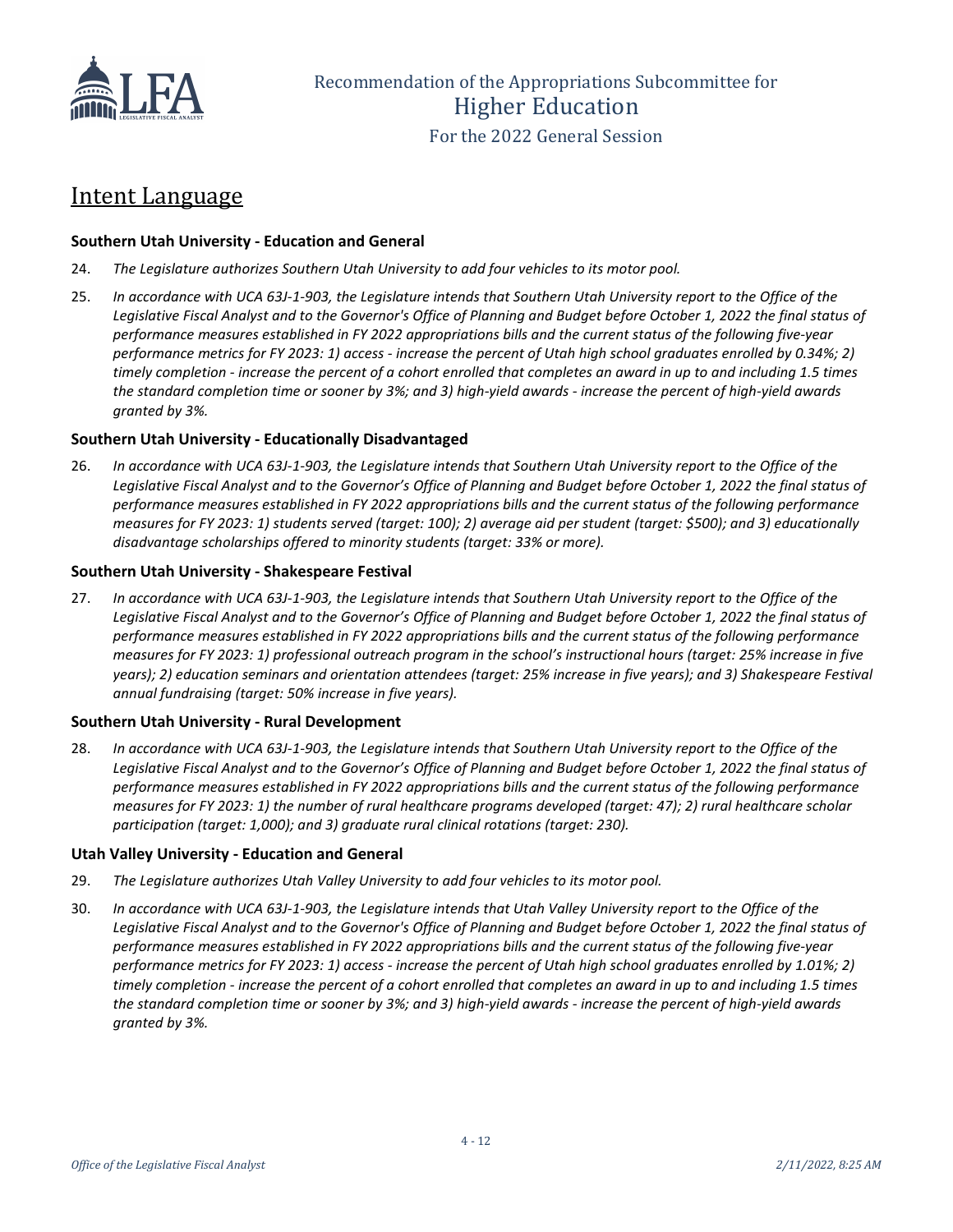

#### **Utah Valley University ‐ Educationally Disadvantaged**

In accordance with UCA 63J-1-903, the Legislature intends that Utah Valley University report to the Office of the Legislative Fiscal Analyst and to the Governor's Office of Planning and Budget before October 1, 2022 the final status of performance measures established in FY 2022 appropriations bills and the current status of the following performance measures for FY 2023: 1) portion of degree-seeking undergraduate students receiving need-based financial aid (target: 45%); 2) the number of students served in mental health counseling (target: 4,000); and 3) the number of tutoring hours *provided to students (target: 22,000).* 31.

#### **Snow College ‐ Education and General**

- 32. *The Legislature authorizes Snow College to add two vehicles to its motor pool.*
- In accordance with UCA 63J-1-903, the Legislature intends that Snow College report to the Office of the Legislative Fiscal Analyst and to the Governor's Office of Planning and Budget before October 1, 2022 the final status of performance measures established in FY 2022 appropriations bills and the current status of the following five-year performance metrics for FY 2023: 1) access - increase the percent of Utah high school graduates enrolled by 0.33%; 2) timely completion - increase the percent of a cohort enrolled that completes an award in up to and including 1.5 times the standard completion time or sooner by 12.77%; and 3) high-yield awards - increase the percent of high-yield awards *granted by 7%.* 33.

#### **Snow College ‐ Educationally Disadvantaged**

In accordance with UCA 63J-1-903, the Legislature intends that Snow College report to the Office of the Legislative Fiscal Analyst and to the Governor's Office of Planning and Budget before October 1, 2022 the final status of performance measures established in FY 2022 appropriations bills and the current status of the following performance measures for FY 2023: 1) aggregate completion rate of first generation, non-tradition (aged 25 or older), minority (not including non*resident, alien/international students), and Pell awarded students (target: 35%); 2) percent of remedial math students* who successfully complete Math 1030, Math 1040, or Math 1050 (college-level math) within five semesters of first-time enrollment (target: 35%); and 3) percent of remedial English students who successfully complete English 1010 or higher *(college level English) within three semesters of first‐time enrollment (target: 65%).* 34.

#### **Snow College ‐ Snow College ‐ CTE**

In accordance with UCA 63J-1-903, the Legislature intends that Snow College report to the Office of the Legislative Fiscal Analyst and to the Governor's Office of Planning and Budget before October 1, 2022 the final status of performance measures established in FY 2022 appropriations bills and the current status of the following performance measures for FY 2023: 1) percent of students per program capacity with the goal of a 2% increase in respective program capacity each year (target: 60%); 2) the number of career and technical education (CTE) degrees and certificates awarded (target: *200); and 3) percent of students who successfully pass their respective Utah licensing exams (programs include Automotive, Cosmetology, and Nursing) (target: 80% pass rate).* 35.

#### **Utah Tech University ‐ Education and General**

36. *The Legislature authorizes Utah Tech University to add one vehicle to its motor pool.*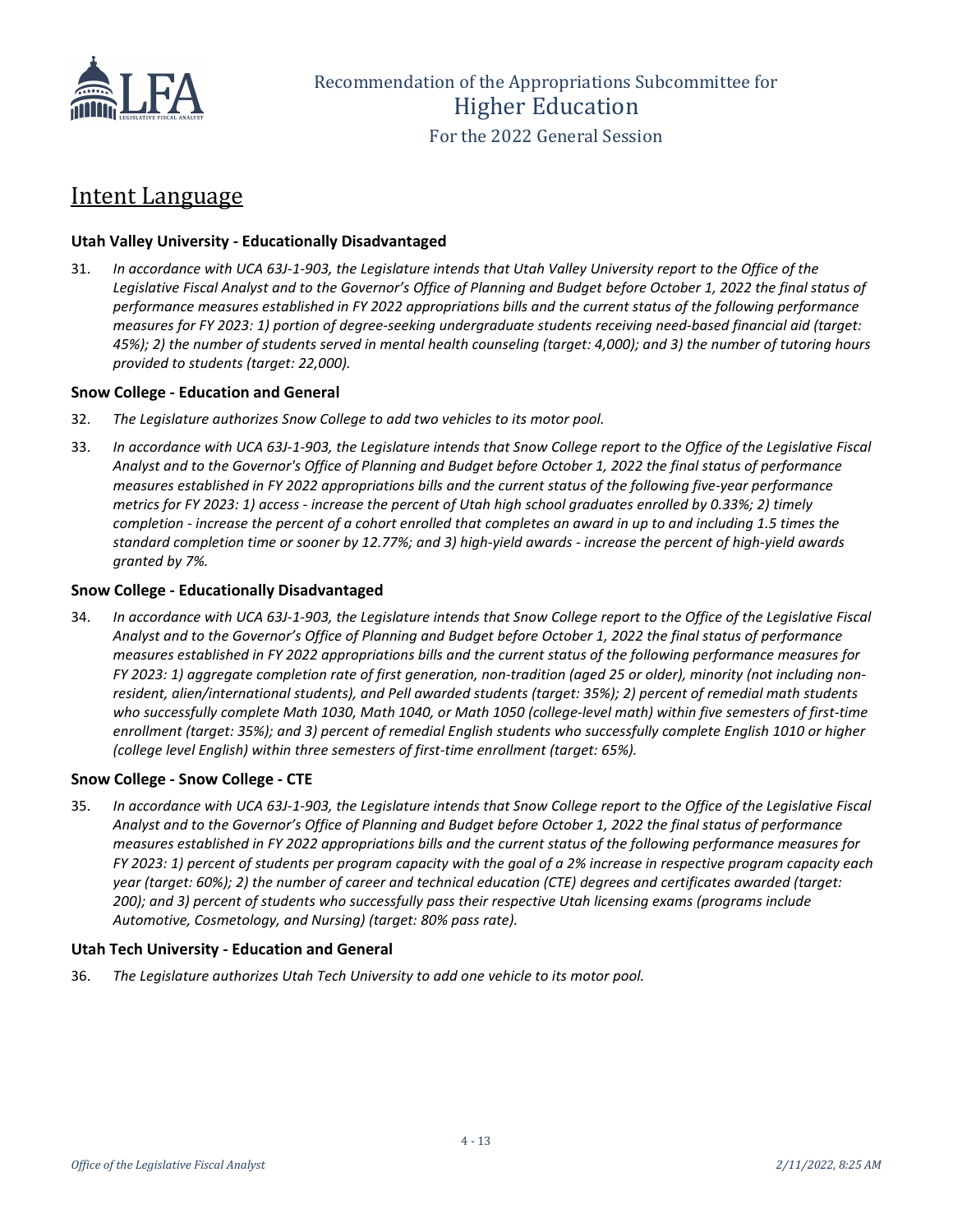

### For the 2022 General Session

### Intent Language

In accordance with UCA 63J-1-903, the Legislature intends that Utah Tech University report to the Office of the Legislative Fiscal Analyst and to the Governor's Office of Planning and Budget before October 1, 2022 the final status of performance measures established in FY 2022 appropriations bills and the current status of the following five-year performance metrics for FY 2023: 1) access - increase the percent of Utah high school graduates enrolled by 0.40%; 2) timely completion - increase the percent of a cohort enrolled that completes an award in up to and including 1.5 times the standard completion time or sooner by 3%; and 3) high-yield awards - increase the percent of high-yield awards *granted by 6%.* 37.

#### **Utah Tech University ‐ Educationally Disadvantaged**

In accordance with UCA 63J-1-903, the Legislature intends that Utah Tech University report to the Office of the Legislative Fiscal Analyst and to the Governor's Office of Planning and Budget before October 1, 2022 the final status of performance measures established in FY 2022 appropriations bills and the current status of the following performance measures for FY 2023: 1) the number of students served (target: 20); 2) the number of minority students served (target: *15); and 3) expenditures per student (target: \$1,000).* 38.

#### **Salt Lake Community College ‐ Education and General**

In accordance with UCA 63J-1-903, the Legislature intends that Salt Lake Community College report to the Office of the Legislative Fiscal Analyst and to the Governor's Office of Planning and Budget before October 1, 2022 the final status of performance measures established in FY 2022 appropriations bills and the current status of the following five-year performance metrics for FY 2023: 1) access - increase the percent of Utah high school graduates enrolled by 0.94%; 2) timely completion - increase the percent of a cohort enrolled that completes an award in up to and including 1.5 times the standard completion time or sooner by 3%; and 3) high-yield awards - increase the percent of high-yield awards *granted by 1%.* 39.

#### **Salt Lake Community College ‐ Educationally Disadvantaged**

In accordance with UCA 63J-1-903, the Legislature intends that Salt Lake Community College report to the Office of the Legislative Fiscal Analyst and to the Governor's Office of Planning and Budget before October 1, 2022 the final status of performance measures established in FY 2022 appropriations bills and the current status of the following performance measures for FY 2023: 1) the number of needs-based scholarships awarded (target: 200); 2) percent of needs- based *recipients returning (target: 50%); and 3) graduation rate of needs based scholarship recipients (target: 50%).* 40.

#### **Salt Lake Community College ‐ School of Applied Technology**

In accordance with UCA 63J-1-903, the Legislature intends that Salt Lake Community College report to the Office of the Legislative Fiscal Analyst and to the Governor's Office of Planning and Budget before October 1, 2022 the final status of performance measures established in FY 2022 appropriations bills and the current status of the following performance measures for FY 2023: 1) membership hours (target: 350,000); 2) certificates awarded (target: 200); and 3) pass rate for *certificate or licensure exams (target: 85%).* 41.

#### **Utah Board of Higher Education ‐ Administration**

In accordance with UCA 63J-1-903, the Legislature intends that the Board of Higher Education report to the Office of the Legislative Fiscal Analyst and to the Governor's Office of Planning and Budget before October 1, 2022 the final status of performance measures established in FY 2022 appropriations bills and the current status of the following five-year performance metrics for FY 2023: 1) access - increase the percent of Utah high school graduates enrolled in the system by 3%; 2) timely completion - increase the percent of a cohort enrolled that completes an award in up to and including 1.5 times the standard completion time or sooner by 3%; and 3) high-yield awards - increase the percent of high-yield *awards granted by 3%.* 42.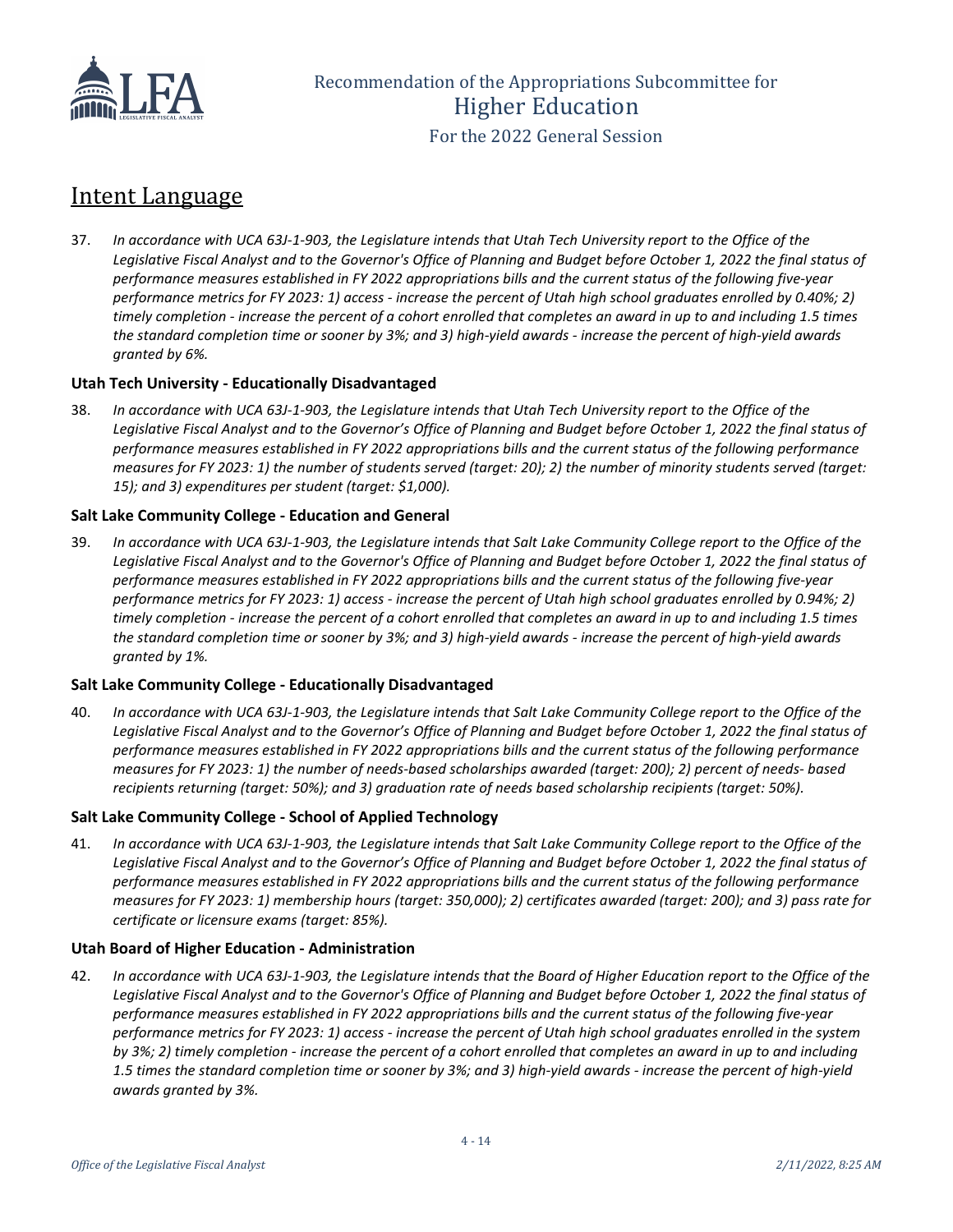

#### **Utah Board of Higher Education ‐ Student Assistance**

In accordance with UCA 63J-1-903, the Legislature intends that the Board of Higher Education report to the Office of the Legislative Fiscal Analyst and to the Governor's Office of Planning and Budget before October 1, 2022 the final status of performance measures established in FY 2022 appropriations bills and the current status of the following performance measures for FY 2023: for Regents', New Century, and Western Interstate Commission for Higher Education scholarships *allocate all appropriations less overhead to qualified students.* 43.

#### **Utah Board of Higher Education ‐ Student Support**

- In accordance with UCA 63J-1-903, the Legislature intends that the Board of Higher Education report to the Office of the Legislative Fiscal Analyst and to the Governor's Office of Planning and Budget before October 1, 2022 the final status of performance measures established in FY 2022 appropriations bills and the current status of the following performance measures for FY 2023: 1) hearing impaired (target: allocate all appropriations to institutions); 2) engineering initiative degrees (target: 6% annual increase); 3) HETI group purchases (target: \$3.4 million savings); 4) Utah Academic Library Council (UALC) additive impact on institutional library collections budgets as reported to IPEDS; 5) resource downloads *from UALC purchased databases. (target: three‐year rolling average of 3,724,474).* 44.
- In accordance with UCA 63J-1-201, the Legislature intends that the Board of Higher Education report to the Office of the Legislative Fiscal Analyst and to the Governor's Office of Planning and Budget before October 1, 2022 the final status of performance measures established in FY 2022 appropriations bills and the current status of the following performance measures for FY 2023: increase the number of students taking math credit through concurrent enrollment by 5%. 45.

#### **Utah Board of Higher Education ‐ Education Excellence**

In accordance with UCA 63J-1-903, the Legislature intends that the Board of Higher Education report to the Office of the Legislative Fiscal Analyst and to the Governor's Office of Planning and Budget before October 1, 2022 the final status of performance measures established in FY 2022 appropriations bills and the current status of the following performance measures for FY 2023: 1) increase college participation rates with Utah College Advising Corp (target: 5% increase); 2) completions (target: increase five-year rolling average by 1%); and 3) 150% graduation rate (target: increase five-year *rolling average by 1%).* 46.

#### **Utah Board of Higher Education ‐ Medical Education Council**

In accordance with UCA 63J-1-903, the Legislature intends that the Board of Higher Education report to the Office of the Legislative Fiscal Analyst and to the Governor's Office of Planning and Budget before October 1, 2022 the final status of performance measures established in FY 2022 appropriations bills and the current status of the following performance measures for FY 2023: 1) graduate medical education growth (target: 2.1% growth); 2) retention for residency and *fellowship programs (target: 45% and 32%, respectively); and 3) Utah health provider to 100,000 population ratio (target: 271).* 47.

#### **Bridgerland Technical College**

In accordance with UCA 63J-1-903, the Legislature intends that Bridgerland Technical College report to the Office of the Legislative Fiscal Analyst and to the Governor's Office of Planning and Budget before October 1, 2022 the final status of performance measures established in FY 2022 appropriations bills and the current status of the following five-year performance metrics for FY 2023: 1) access - increase the percent of Utah high school graduates enrolled by 0.02%; 2) timely completion - increase the percent of a cohort enrolled that completes an award in up to and including 1.5 times the standard completion time or sooner by 3%; and 3) high-yield awards - increase the percent of high-yield awards *granted by 7%.* 48.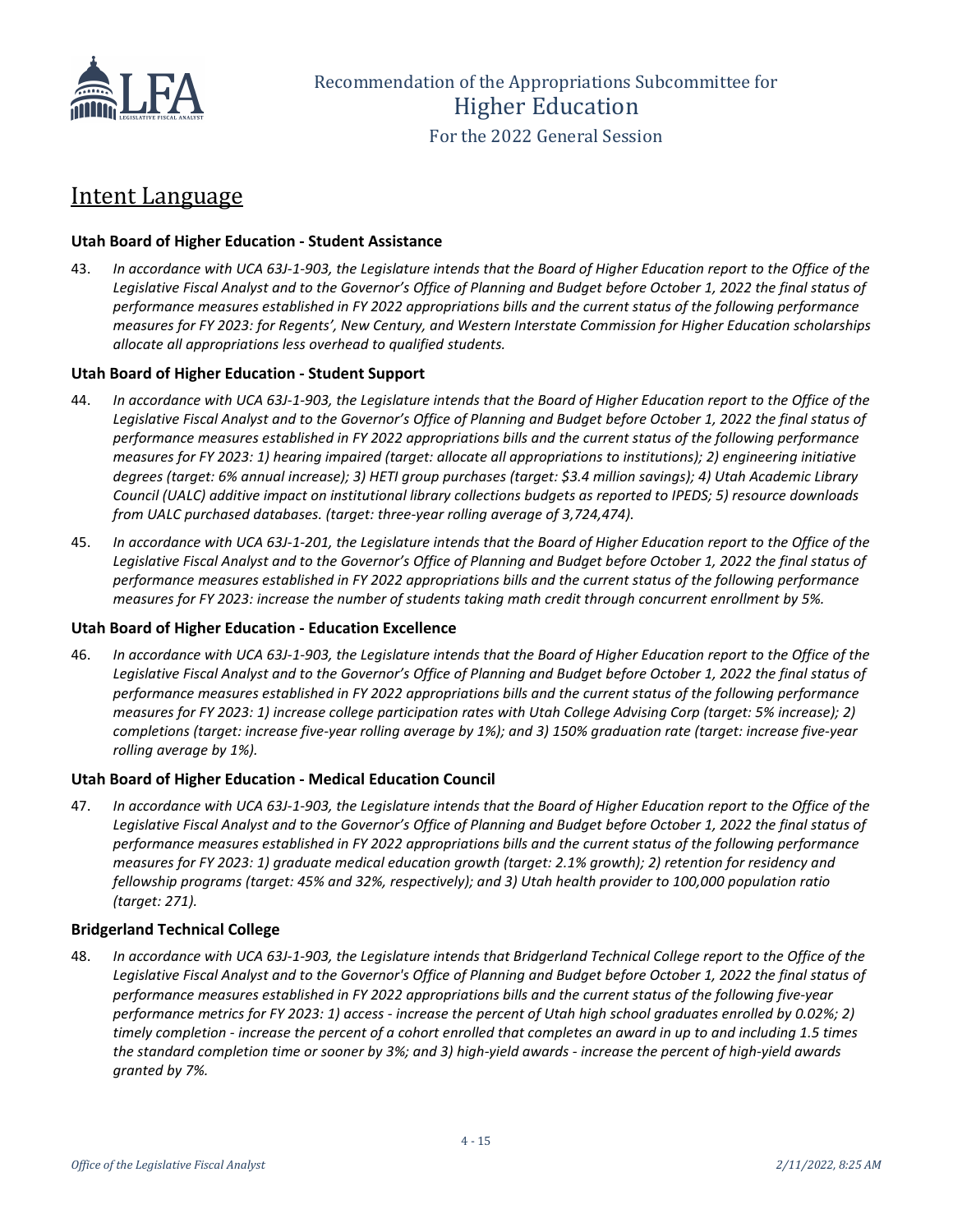

Recommendation of the Appropriations Subcommittee for Higher Education For the 2022 General Session

### Intent Language

#### **Davis Technical College**

- 49. *The Legislature authorizes Davis Technical College to add one vehicle to its motor pool.*
- In accordance with UCA 63J-1-903, the Legislature intends that Davis Technical College report to the Office of the Legislative Fiscal Analyst and to the Governor's Office of Planning and Budget before October 1, 2022 the final status of performance measures established in FY 2022 appropriations bills and the current status of the following five-year performance metrics for FY 2023: 1) access - increase the percent of Utah high school graduates enrolled by 0.09%; 2) timely completion - increase the percent of a cohort enrolled that completes an award in up to and including 1.5 times the standard completion time or sooner by 3%; and 3) high-yield awards - increase the percent of high-yield awards *granted by 8%.* 50.

#### **Dixie Technical College**

- 51. *The Legislature authorizes Dixie Technical College to add one vehicle to its motor pool.*
- In accordance with UCA 63J-1-903, the Legislature intends that Dixie Technical College report to the Office of the Legislative Fiscal Analyst and to the Governor's Office of Planning and Budget before October 1, 2022 the final status of performance measures established in FY 2022 appropriations bills and the current status of the following five-year performance metrics for FY 2023: 1) access - increase the percent of Utah high school graduates enrolled by 0.03%; 2) timely completion - increase the percent of a cohort enrolled that completes an award in up to and including 1.5 times the standard completion time or sooner by 3%; and 3) high-yield awards - increase the percent of high-yield awards *granted by 7%.* 52.

#### **Mountainland Technical College**

- 53. *The Legislature authorizes Mountainland Technical College to add eight vehicles to its motor pool.*
- In accordance with UCA 63J-1-903, the Legislature intends that Mountainland Technical College report to the Office of the Legislative Fiscal Analyst and to the Governor's Office of Planning and Budget before October 1, 2022 the final status of performance measures established in FY 2022 appropriations bills and the current status of the following five-year performance metrics for FY 2023: 1) access - increase the percent of Utah high school graduates enrolled by 0.11%; 2) timely completion - increase the percent of a cohort enrolled that completes an award in up to and including 1.5 times the standard completion time or sooner by 3%; and 3) high-yield awards - increase the percent of high-yield awards *granted by 8%.* 54.

#### **Ogden‐Weber Technical College**

In accordance with UCA 63J-1-903, the Legislature intends that Ogden-Weber Technical College report to the Office of the Legislative Fiscal Analyst and to the Governor's Office of Planning and Budget before October 1, 2022 the final status of performance measures established in FY 2022 appropriations bills and the current status of the following five-year performance metrics for FY 2023: 1) access - increase the percent of Utah high school graduates enrolled by 0.07%; 2) timely completion - increase the percent of a cohort enrolled that completes an award in up to and including 1.5 times the standard completion time or sooner by 3%; and 3) high-yield awards - increase the percent of high-yield awards *granted by 7%.* 55.

#### **Southwest Technical College**

- 56. *The Legislature authorizes Southwest Technical College to add two vehicles to its motor pool.*
- 57. *The Legislature authorizes Southwest Technical College to add one vehicle to its motor pool.*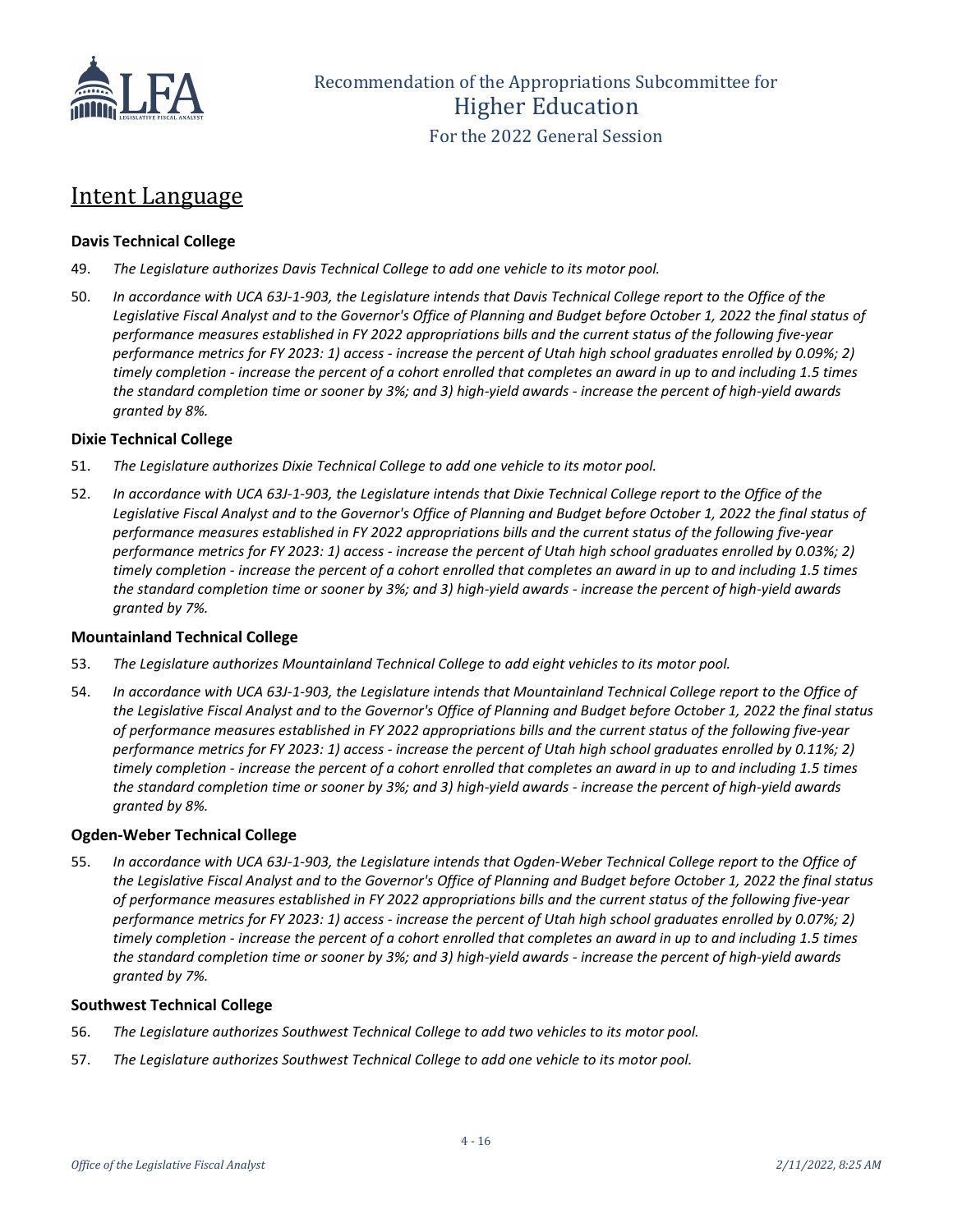

### For the 2022 General Session

### Intent Language

In accordance with UCA 63J-1-903, the Legislature intends that Southwest Technical College report to the Office of the Legislative Fiscal Analyst and to the Governor's Office of Planning and Budget before October 1, 2022 the final status of performance measures established in FY 2022 appropriations bills and the current status of the following five-year performance metrics for FY 2023: 1) access - increase the percent of Utah high school graduates enrolled by 0.01%; 2) timely completion - increase the percent of a cohort enrolled that completes an award in up to and including 1.5 times the standard completion time or sooner by 3%; and 3) high-yield awards - increase the percent of high-yield awards *granted by 7%.* 58.

#### **Tooele Technical College**

- 59. *The Legislature authorizes Tooele Technical College to add one vehicle to its motor pool.*
- In accordance with UCA 63J-1-903, the Legislature intends that Tooele Technical College report to the Office of the Legislative Fiscal Analyst and to the Governor's Office of Planning and Budget before October 1, 2022 the final status of performance measures established in FY 2022 appropriations bills and the current status of the following five-year performance metrics for FY 2023: 1) access - increase the percent of Utah high school graduates enrolled by 0.02%; 2) timely completion - increase the percent of a cohort enrolled that completes an award in up to and including 1.5 times the standard completion time or sooner by 4%; and 3) high-yield awards - increase the percent of high-yield awards *granted by 6%.* 60.

#### **Uintah Basin Technical College**

In accordance with UCA 63J-1-903, the Legislature intends that Uintah Basin Technical College report to the Office of the Legislative Fiscal Analyst and to the Governor's Office of Planning and Budget before October 1, 2022 the final status of performance measures established in FY 2022 appropriations bills and the current status of the following five-year performance metrics for FY 2023: 1) access - increase the percent of Utah high school graduates enrolled by 0.01%; 2) timely completion - increase the percent of a cohort enrolled that completes an award in up to and including 1.5 times the standard completion time or sooner by 4%; and 3) high-yield awards - increase the percent of high-yield awards *granted by 6%.* 61.

*Intent language appearing twice would show up in more than one fiscal year.*

### Special Motions

#### *Prioritizations and Reallocations* 1.

*The committee prioritized as our top one‐time priorities three reductions totaling \$880,900. The committee* approved reallocating a total of \$760,800 of these reductions to our 6th, 10th, 11th, and 13th one-time priorities. These priorities appear in the reallocation list of this report rather than in the priority list.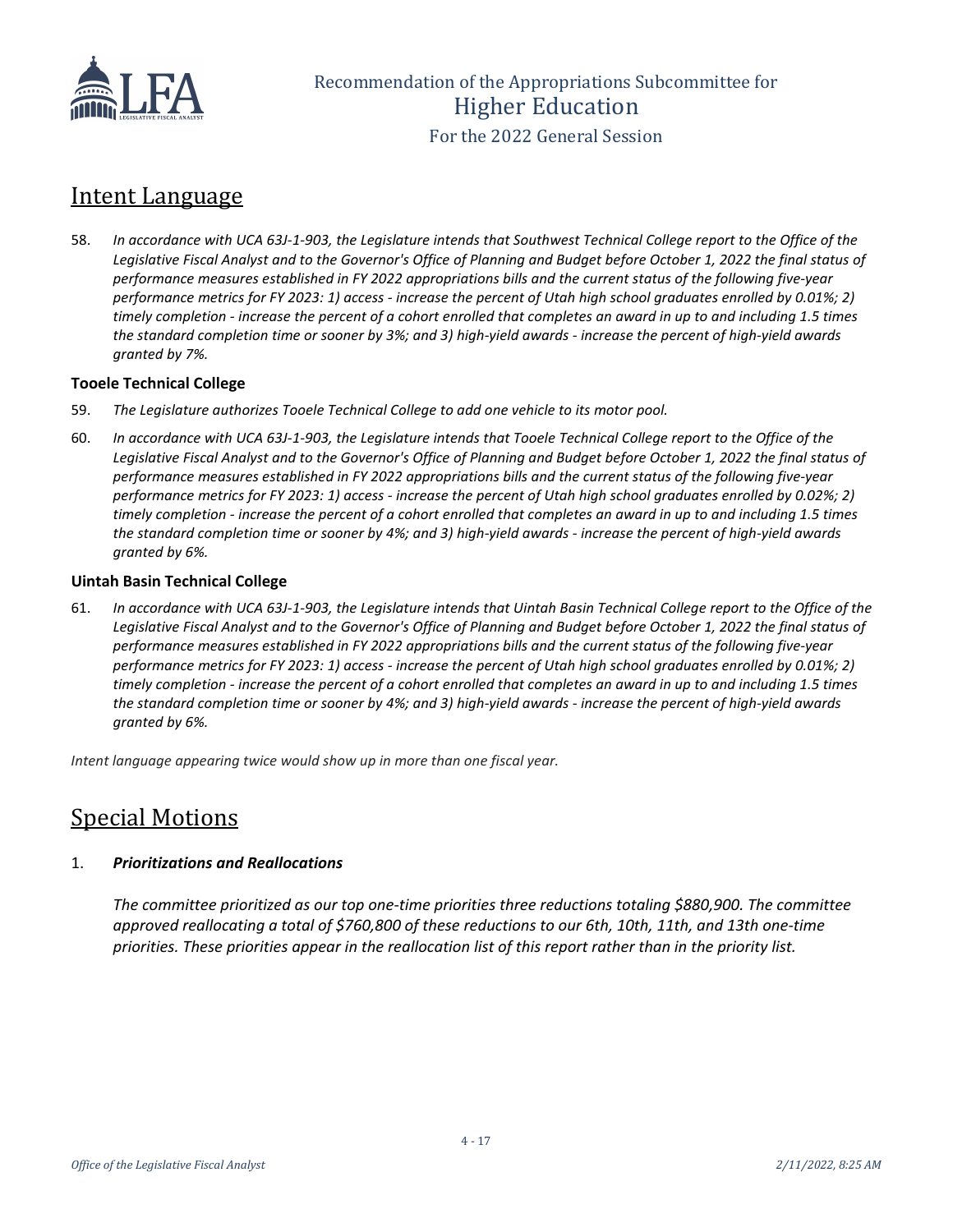

### Funding Request Priority List

### 1 Edith Bowen Charter School O&M

*Charter schools receive local replacement funding from the State to help offset costs because they do not receive revenues from property taxes. They are responsible to fund operations and maintenance (O&M)* of their facilities, and they are required to spend at least ten percent of replacement funding on buildings. *The Edith Bowen Charter School currently receives approximately \$967,000 annually in replacement funding. However, Utah State University pays the O&M for the Bowen facility. This funding item* eliminates a portion of appropriations to the university for the Bowen facility O&M, which would shift the *responsibility for funding the O&M to the school.*

|                       |              | <b>FY 2022</b> | <b>FY 2023</b> |          |
|-----------------------|--------------|----------------|----------------|----------|
| <b>Funding Source</b> |              | Supplemental   | Ongoing        | One-time |
| <b>Education Fund</b> |              | \$0            | ( \$90,000)    | ŚС       |
|                       | <b>Total</b> | \$0            | ( \$90,000]    | \$0      |

### 2 Higher Education Compensation Priority (In)

*The Higher Education Appropriations Subcommittee's number two ongoing priority was to fund compensation and benefits on par with agencies. The committee did not include an amount with this priority.*

|                       |              | FY 2022      | <b>FY 2023</b> |          |
|-----------------------|--------------|--------------|----------------|----------|
| <b>Funding Source</b> |              | Supplemental | Ongoing        | One-time |
| <b>Education Fund</b> |              | S0           | \$100          | Ś0       |
|                       | <b>Total</b> | \$0          | \$100          | \$0      |

### 2 Higher Education Compensation Priority (Out)

*The Higher Education Appropriations Subcommittee's number two ongoing priority was to fund compensation and benefits on par with agencies. The committee did not include an amount with this priority.*

|                       |              | <b>FY 2022</b> | <b>FY 2023</b> |          |
|-----------------------|--------------|----------------|----------------|----------|
| <b>Funding Source</b> |              | Supplemental   | Ongoing        | One-time |
| <b>Education Fund</b> |              | Ś0             | (5100)         | \$C      |
|                       | <b>Total</b> | \$0            | (5100)         | \$0      |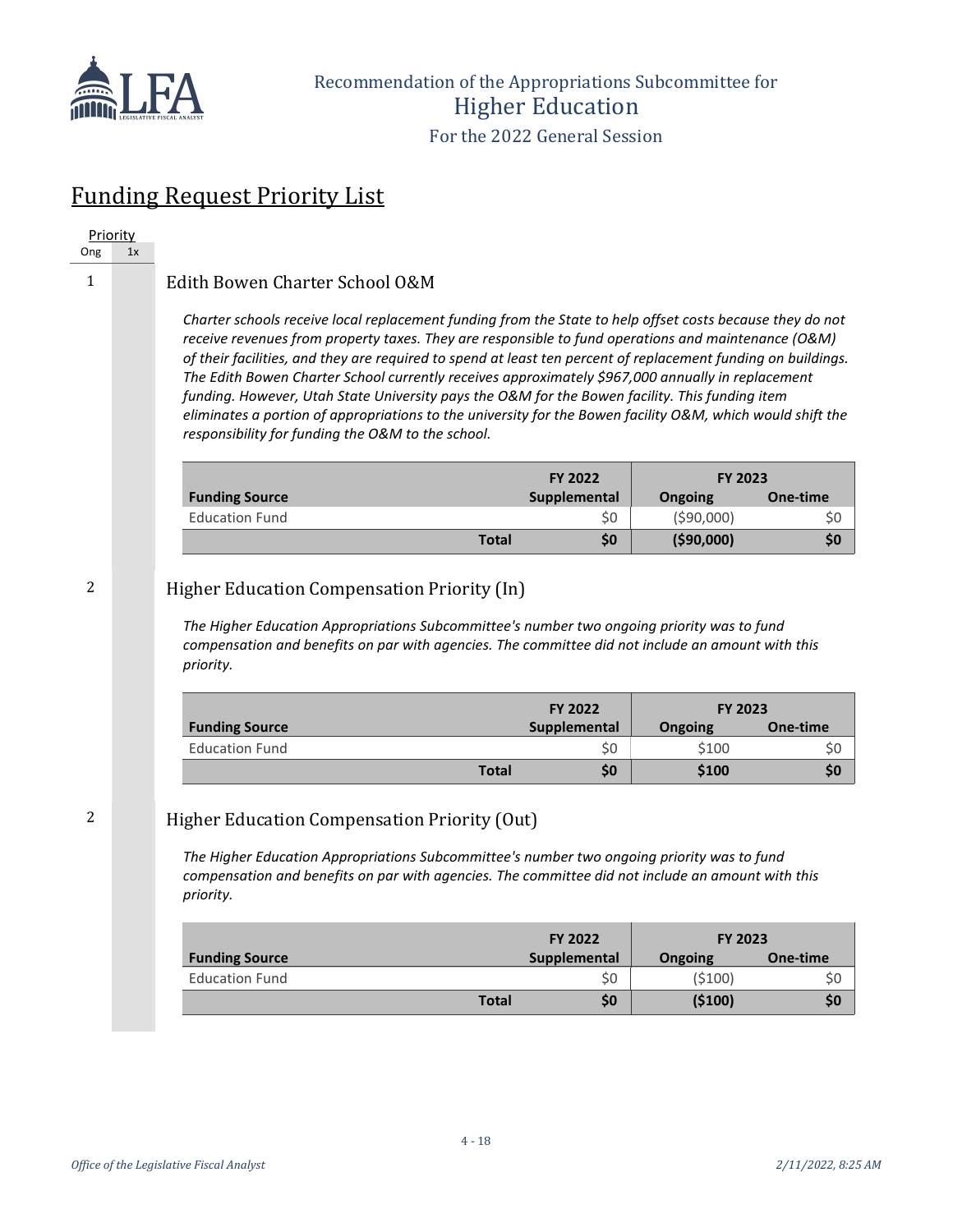

 $\overline{\phantom{0}}$ 

## Funding Request Priority List

|          | Priority<br>1x |                                                                                                                                                                                                                                                                                                                                                                                                                                                                             |              |              |                |          |
|----------|----------------|-----------------------------------------------------------------------------------------------------------------------------------------------------------------------------------------------------------------------------------------------------------------------------------------------------------------------------------------------------------------------------------------------------------------------------------------------------------------------------|--------------|--------------|----------------|----------|
| Ong<br>3 |                | Performance Funding<br>The Legislature has appropriated performance based funding for degree-granting institutions since at<br>least FY 2018. This funding item provides appropriations for FY 2023 that are distributed based on a<br>statutory allocation where half of the allocation is based on each institution's share of FTEs in the system,<br>and the other half of the allocation is based on each institution's share of state appropriations to the<br>system. |              |              |                |          |
|          |                |                                                                                                                                                                                                                                                                                                                                                                                                                                                                             |              | FY 2022      | <b>FY 2023</b> |          |
|          |                | <b>Funding Source</b>                                                                                                                                                                                                                                                                                                                                                                                                                                                       |              | Supplemental | Ongoing        | One-time |
|          |                | <b>Education Fund</b>                                                                                                                                                                                                                                                                                                                                                                                                                                                       |              | \$0          | \$35,000,000   | \$0      |
|          |                |                                                                                                                                                                                                                                                                                                                                                                                                                                                                             | <b>Total</b> | \$0          | \$35,000,000   | \$0      |
|          |                | Funding will be used by institutions to help meet student demand for regionally critical technical<br>programs that have capacity challenges.                                                                                                                                                                                                                                                                                                                               |              | FY 2022      | FY 2023        |          |
|          |                | <b>Funding Source</b>                                                                                                                                                                                                                                                                                                                                                                                                                                                       |              | Supplemental | Ongoing        | One-time |
|          |                | <b>Education Fund</b>                                                                                                                                                                                                                                                                                                                                                                                                                                                       |              | \$0          | \$9,350,000    | \$0      |
|          |                |                                                                                                                                                                                                                                                                                                                                                                                                                                                                             | <b>Total</b> | \$0          | \$9,350,000    | \$0      |
| 5        |                | <b>Enrollment Growth at Degree-Granting Institutions</b>                                                                                                                                                                                                                                                                                                                                                                                                                    |              |              |                |          |
|          |                | The growth funding request of \$4,992,000 is to expand offerings and other support services for four<br>institutions that have demonstrated significant enrollment growth. This well-established growth formula<br>is based on actual year-to-year FTE enrollment increases in 100 FTE increments and associated direct<br>instructional costs by course level.                                                                                                             |              |              |                |          |

|                       |              | <b>FY 2022</b><br><b>FY 2023</b> |             |          |
|-----------------------|--------------|----------------------------------|-------------|----------|
| <b>Funding Source</b> |              | Supplemental                     | Ongoing     | One-time |
| <b>Education Fund</b> |              | \$0                              | \$4,992,000 | \$C      |
|                       | <b>Total</b> | \$0                              | \$4,992,000 | \$0      |

 $\overline{\phantom{0}}$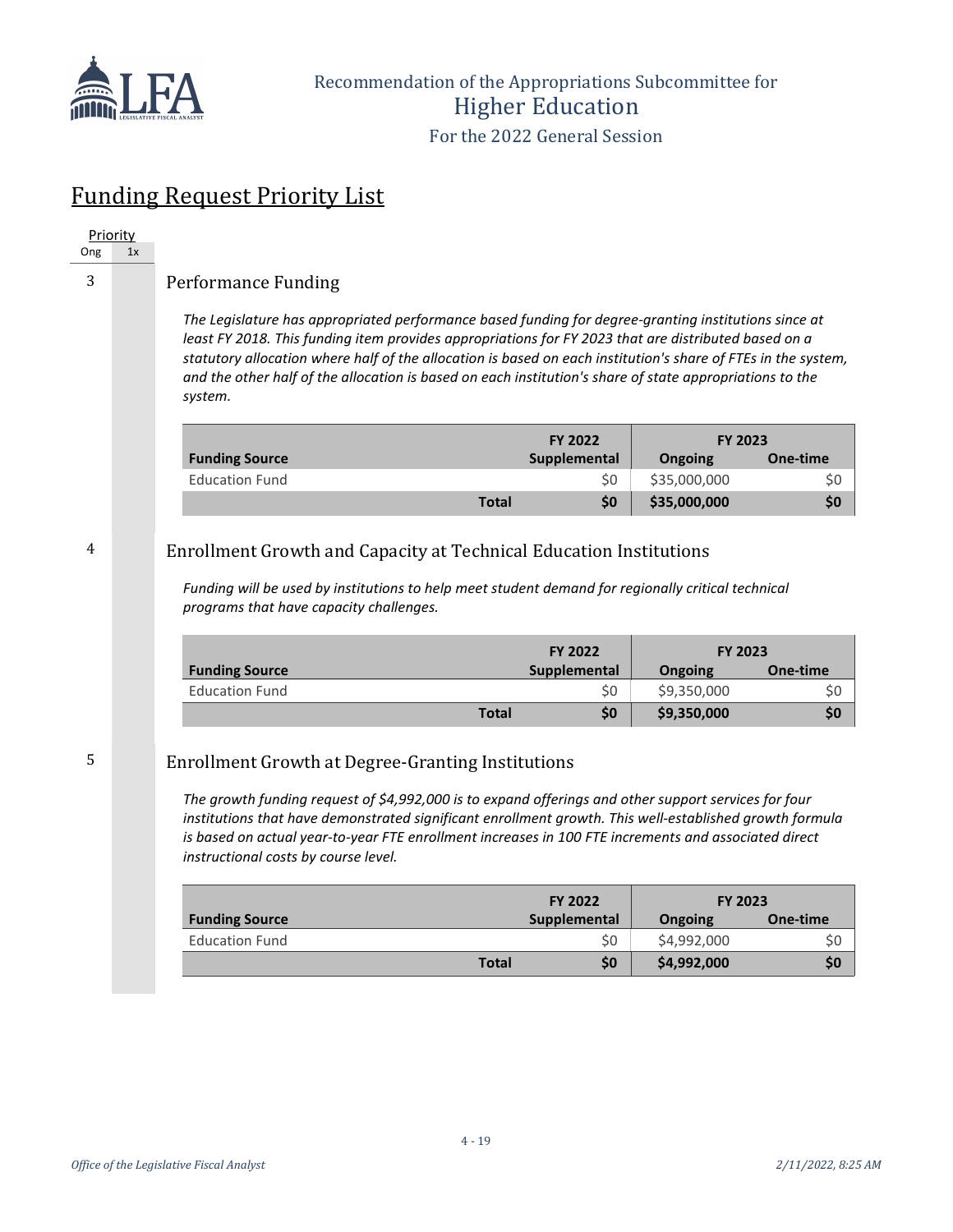

## Funding Request Priority List

# 6 Facilities Operations and Maintenance

*In the 2020 General Session the Legislature appropriated funding for operations and maintenance (O&M) of certain non‐state funded capital development projects at Salt Lake Community College, University of Utah, and Utah State University. However, it eliminated the funding in a later special session. This funding item would restore those appropriations, and it would appropriate additional O&M funding for Mountainland Technical College's Orem and Provo campuses.*

|                       | <b>FY 2022</b> | <b>FY 2023</b> |          |
|-----------------------|----------------|----------------|----------|
| <b>Funding Source</b> | Supplemental   | Ongoing        | One-time |
| <b>Education Fund</b> | \$0            | \$1,428,600    | \$0      |
|                       | Total<br>\$0   | \$1,428,600    | \$0      |

### 7 State Offset for Reductions in Technical Education Program Tuition

*The technical education tuition funding request of \$1,666,800 will replace lost revenue from converting certain technical education credit programs to not‐for‐credit technical education programs for Snow College and Salt Lake Community College. This tuition equalizing will fulfil their mission of providing low cost technical education instruction in their service areas. Snow College was appropriated \$400,000 in FY 2021, \$526,000 in FY 2022, and the additional \$466,800 will complete their total funding request of \$1,392,800. Salt Lake Community College was appropriated \$1,335,000 in FY 2022, and the additional \$1.2 million is the second of three years of a total funding request of \$4,005,000.*

|                       |              | <b>FY 2022</b> | <b>FY 2023</b> |          |  |
|-----------------------|--------------|----------------|----------------|----------|--|
| <b>Funding Source</b> |              | Supplemental   | Ongoing        | One-time |  |
| <b>Education Fund</b> |              | \$0            | \$1,666,800    | \$0      |  |
|                       | <b>Total</b> | \$0            | \$1,666,800    | \$0      |  |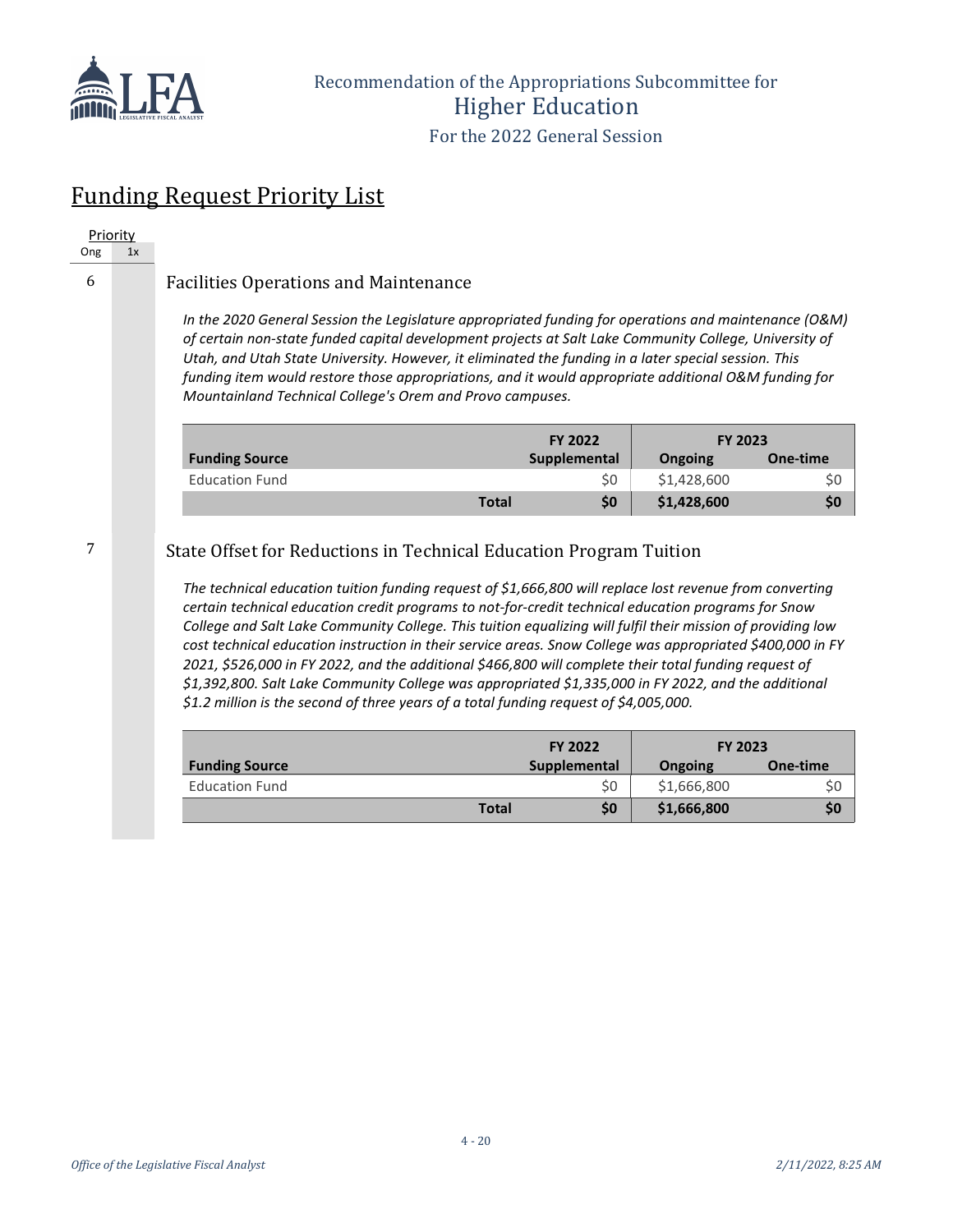

## Funding Request Priority List

### 8 Custom Fit Training

Prior to FY 2022 the Legislature appropriated funds for a custom fit program to the System of Technical *Colleges Administration line item and funds were then distributed to institutions. Beginning in FY 2022 the Legislature appropriated custom fit funds directly to Salt Lake Community College (SLCC), Snow College, Utah State University and each technical college (Bridgerland, Davis, Dixie, Mountainland, Ogden‐Weber, Southwest, Tooele, and Uintah Basin). This funding provides a total of \$522,000 to expand custom fit offerings and other support services, including existing and expanding workforce, and new programs at SLCC, Snow, Bridgerland, Mountainland, and Uintah Basin.*

|                       |              | <b>FY 2022</b> | <b>FY 2023</b> |          |
|-----------------------|--------------|----------------|----------------|----------|
| <b>Funding Source</b> |              | Supplemental   | Ongoing        | One-time |
| <b>Education Fund</b> |              | \$0            | \$522,000      | \$0      |
|                       | <b>Total</b> | \$0            | \$522,000      | \$0      |

### 9 Mental Health Support for Students

*This funding item provides for after‐hours mobile crisis/prevention teams at Southern Utah University, the University of Utah, and Utah State University; a pilot partnership with the Huntsman Mental Health Institute; and peer mentoring services for all students in the System of Higher Education.*

|                       |              | <b>FY 2022</b> | <b>FY 2023</b> |          |
|-----------------------|--------------|----------------|----------------|----------|
| <b>Funding Source</b> |              | Supplemental   | Ongoing        | One-time |
| <b>Education Fund</b> |              | \$0            | \$3,000,000    |          |
|                       | <b>Total</b> | \$0            | \$3,000,000    | \$0      |

#### 10 Student Athlete Graduation Improvement

*In the 2020 General Session the Legislature appropriated funding to support student athletes, inter‐state competition, and the improvement of four‐year graduation rates and degree completion. It rescinded that funding in the 2020 Fifth Special Session. This item restores the original funding.*

|                       |       | <b>FY 2022</b> | <b>FY 2023</b> |          |
|-----------------------|-------|----------------|----------------|----------|
| <b>Funding Source</b> |       | Supplemental   | Ongoing        | One-time |
| <b>Education Fund</b> |       | \$0            | \$950,000      | ŚС       |
|                       | Total | \$0            | \$950,000      | \$0      |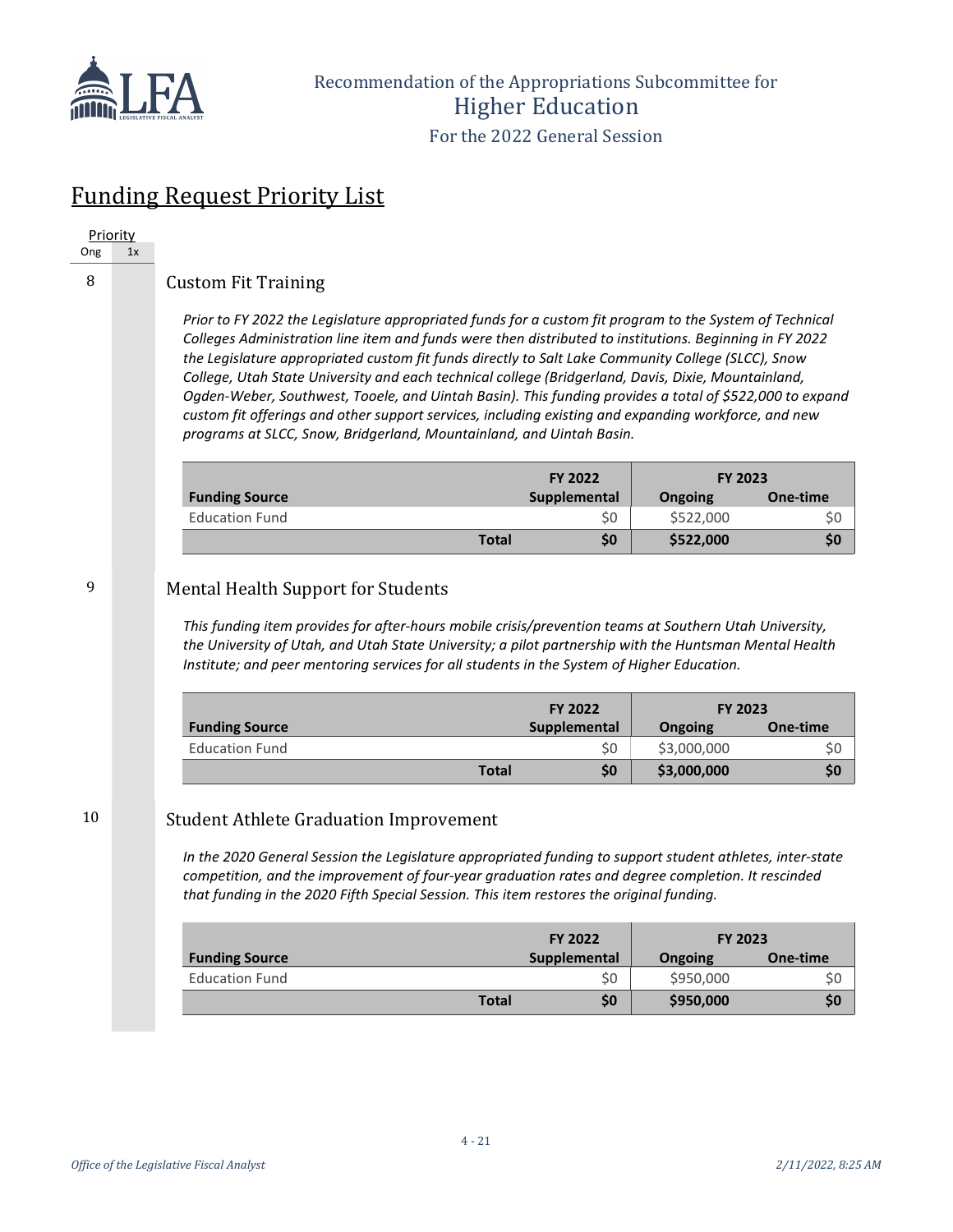

## Funding Request Priority List

### 11 Rural Recruitment of Utah Dental Students

*This funding request has four closely connected purposes: 1) create a pathway for five competitive* students from rural Utah to be admitted to the University of Utah School of Dentistry each year; 2) *collaborate with Southern Utah University Area Health Education Centers (AHEC) and their Rural Health Scholar's program to help identify and prepare qualified rural students; 3) develop strong partnerships with rural communities through rotations and externships to facilitate care for underserved and Medicaid patients; and 4) establish a tuition forgiveness program for graduates who elect to practice in rural communities and treat Medicaid patients. (Requested By: Sen. Vickers, E.)*

|                       |              | <b>FY 2022</b> | <b>FY 2023</b> |          |
|-----------------------|--------------|----------------|----------------|----------|
| <b>Funding Source</b> |              | Supplemental   | Ongoing        | One-time |
| <b>Education Fund</b> |              | \$0            | \$1,291,000    | \$0      |
|                       | <b>Total</b> | \$0            | \$1,291,000    | \$0      |

### 12 Ongoing Occupational Health and Safety Training

*These funds will support S.B. 172, 2021 General Session, at Weber State University and the University of Utah with faculty and staff who are part of the Rocky Mountain Center for Occupational and Environmental Health to expand occupational safety and health training into additional disciplines needed in the State of Utah, including undergraduate safety training, Occupational Health Nursing, and developing programs across the two universities. Included are funds for critical personnel including leadership, student support, marketing, information technology, faculty time, and infrastructure including computers and education space lease costs. Optional costs include Occupational Health Psychology, Mining Safety, and a second Bachelor's of Science in Occupational Safety at the University of Utah. (Requested By: Sen. Mayne, K.)*

|                       |              | <b>FY 2022</b> | <b>FY 2023</b> |          |
|-----------------------|--------------|----------------|----------------|----------|
| <b>Funding Source</b> |              | Supplemental   | Ongoing        | One-time |
| General Fund          |              | \$0            | \$2,500,000    | \$0      |
|                       | <b>Total</b> | \$0            | \$2,500,000    | \$0      |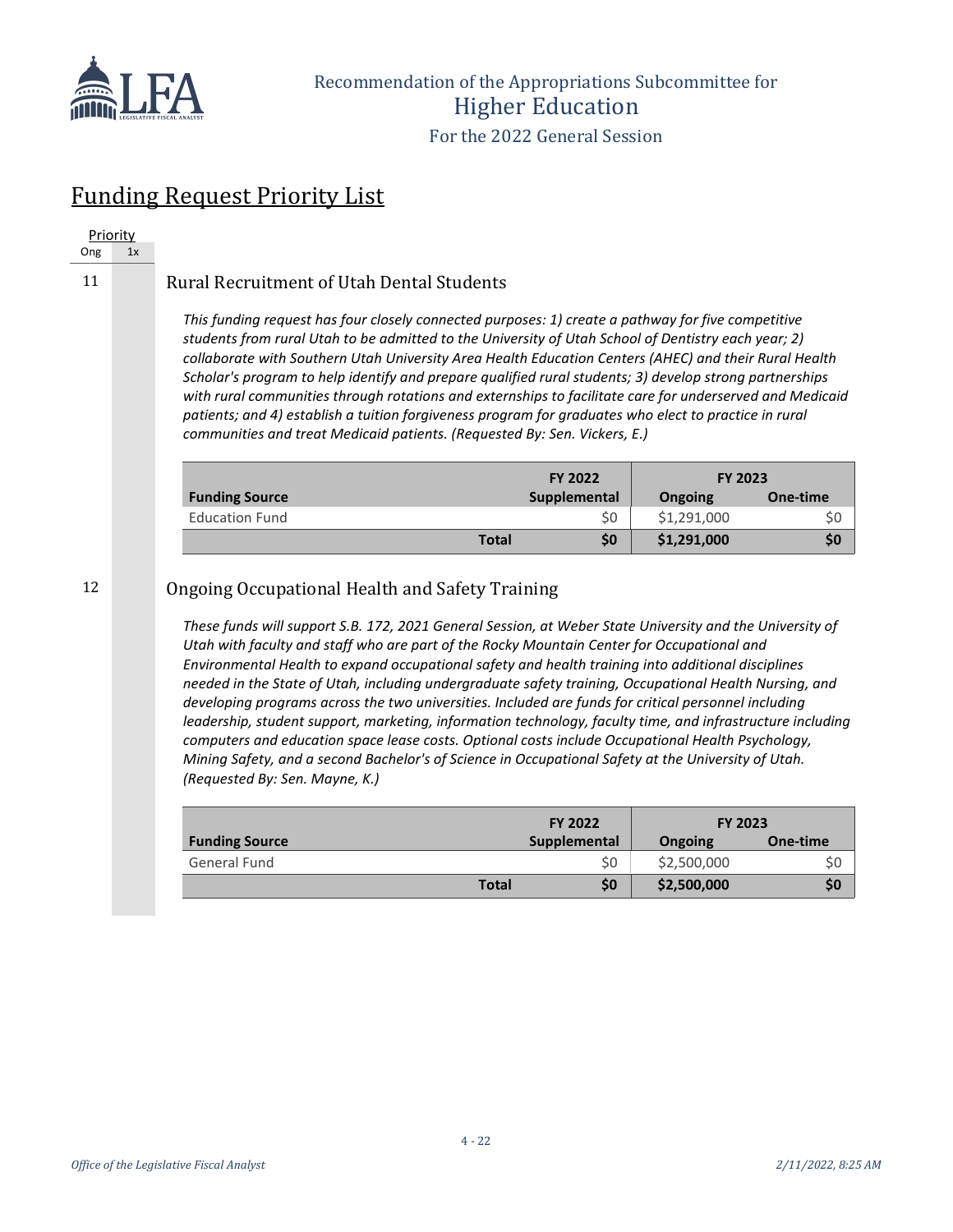

#### Ong 1x **Priority**

### 13 Healthcare Workforce Initiative

*This funding will provide increased educational opportunities for incoming healthcare professionals in higher education programs. This will accelerate the number of future healthcare workers to fill the rising job demand in Utah's healthcare industry. (Requested By: Sen. Millner, A.)*

|                       |              | <b>FY 2022</b> | <b>FY 2023</b> |          |
|-----------------------|--------------|----------------|----------------|----------|
| <b>Funding Source</b> |              | Supplemental   | Ongoing        | One-time |
| General Fund          |              | \$0            | \$2,000,000    | Ś0       |
|                       | <b>Total</b> | \$0            | \$2,000,000    | \$0      |

### 14 Engineering Initiative

*Increase in the number of engineering graduates in the state. This will provide 600 more graduates in engineering and computer science per year. (Requested By: Rep. Peterson, V.)*

|                       |       | <b>FY 2022</b> | <b>FY 2023</b> |          |
|-----------------------|-------|----------------|----------------|----------|
| <b>Funding Source</b> |       | Supplemental   | Ongoing        | One-time |
| <b>Education Fund</b> |       | \$0            | \$5,000,000    | Ś0       |
|                       | Total | \$0            | \$5,000,000    | \$0      |

### 15 18 Alzheimer's and Dementia Research Center Appropriation

*Utah needs improved infrastructure to study and support people living with Alzheimer's disease or a Related Dementia (ADRD) and their caregivers. An ADRD Research Center housed at Utah State University (USU) will build bridges between existing service entities, including the Alzheimer's Association* Utah Chapter, Utah Department of Health and Human Services, and others, and it will serve as a catalyst *for innovative research and new collaborations across the state. The USU Extension network will provide* research and service access to rural families, and training of students and current workers will support a *dementia‐competent workforce capable of managing this difficult disease. (Requested By: Rep. Johnson, D.N.)*

|                       |       | <b>FY 2022</b> | <b>FY 2023</b> |             |
|-----------------------|-------|----------------|----------------|-------------|
| <b>Funding Source</b> |       | Supplemental   | Ongoing        | One-time    |
| <b>Education Fund</b> |       | \$0            | \$850,000      | \$1,500,000 |
|                       | Total | \$0            | \$850,000      | \$1,500,000 |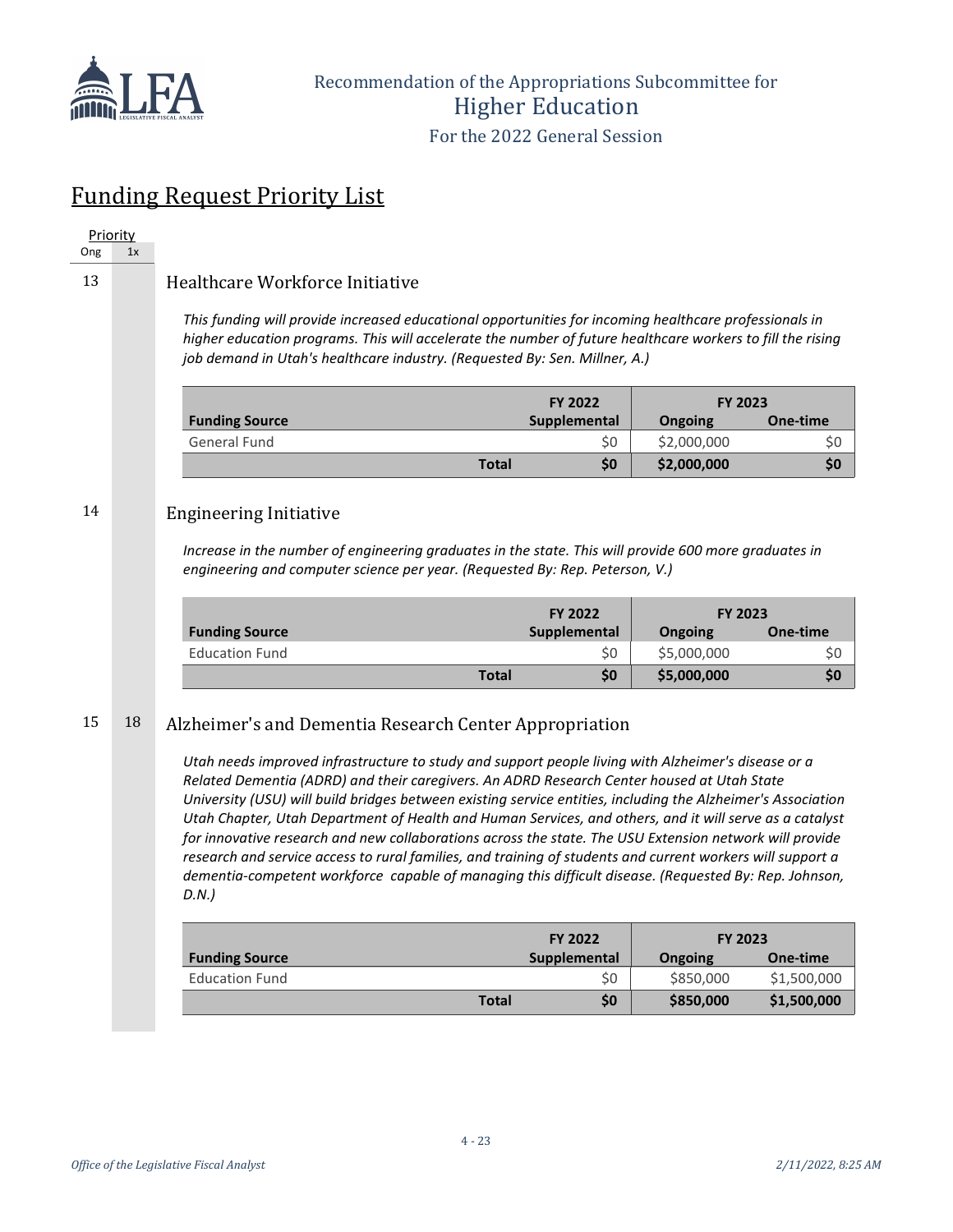

## Funding Request Priority List

## 16 Civic Thought and Leadership Initiative

There has been a marked decline in the level of civic knowledge across the country in the past two *decades as validated by multiple research polls. This knowledge decline was verified in a recent survey conducted locally by Utah Valley University (UVU). Preparing our youth to compete and succeed in the* 21st century requires a multi-disciplined approach and that includes civics literacy. The Civic Thought and Leadership Initiative was established during last year's session (H.B. 327) with one-time money at UVU as a part of the Center for Constitutional Studies. The purpose of the legislation is to provide a university *platform for non‐partisan civic education and research. Additionally, the initiative provides resources and* training for K-12 Social Studies teachers as they prepare to teach civics in primary and secondary schools. *(Requested By: Rep. Burton, J.)*

|                       |       | <b>FY 2022</b> | FY 2023     |          |
|-----------------------|-------|----------------|-------------|----------|
| <b>Funding Source</b> |       | Supplemental   | Ongoing     | One-time |
| <b>Education Fund</b> |       | SO.            | \$1,500,000 | \$0      |
|                       | Total | \$0            | \$1,500,000 | \$0      |

### 4 Equipment for Technical Education Programs

*This funding item provides funding for technical colleges and degree‐granting institutions with regional technical education service areas to acquire equipment needed for growing programs. Half of the funding is equally allocated to the entities and half of the funding is allocated based on enrollment.*

|                       |              | <b>FY 2022</b> | <b>FY 2023</b> |             |
|-----------------------|--------------|----------------|----------------|-------------|
| <b>Funding Source</b> |              | Supplemental   | Ongoing        | One-time    |
| <b>Education Fund</b> |              | Ś0             | S0             | \$5,000,000 |
|                       | <b>Total</b> | \$0            | \$0            | \$5,000,000 |

### 5 Shared Services Implementation

*The System of Higher Education commissioned a study that focused on identifying a set of opportunities that support the system in achieving a set of goals focused on efficiency, risk mitigation, and financial sustainability. The system reported opportunities identified in the study to the Higher Education Appropriations Subcommittee on January 20, 2022 (see USHE Overview, slides 11‐17, https://le.utah.gov/interim/2022/pdf/00000608.pdf).*

|                       |              | <b>FY 2022</b> | <b>FY 2023</b> |             |
|-----------------------|--------------|----------------|----------------|-------------|
| <b>Funding Source</b> |              | Supplemental   | Ongoing        | One-time    |
| <b>Education Fund</b> |              | \$0            | S0             | \$3,500,000 |
|                       | <b>Total</b> | \$0            | \$0            | \$3,500,000 |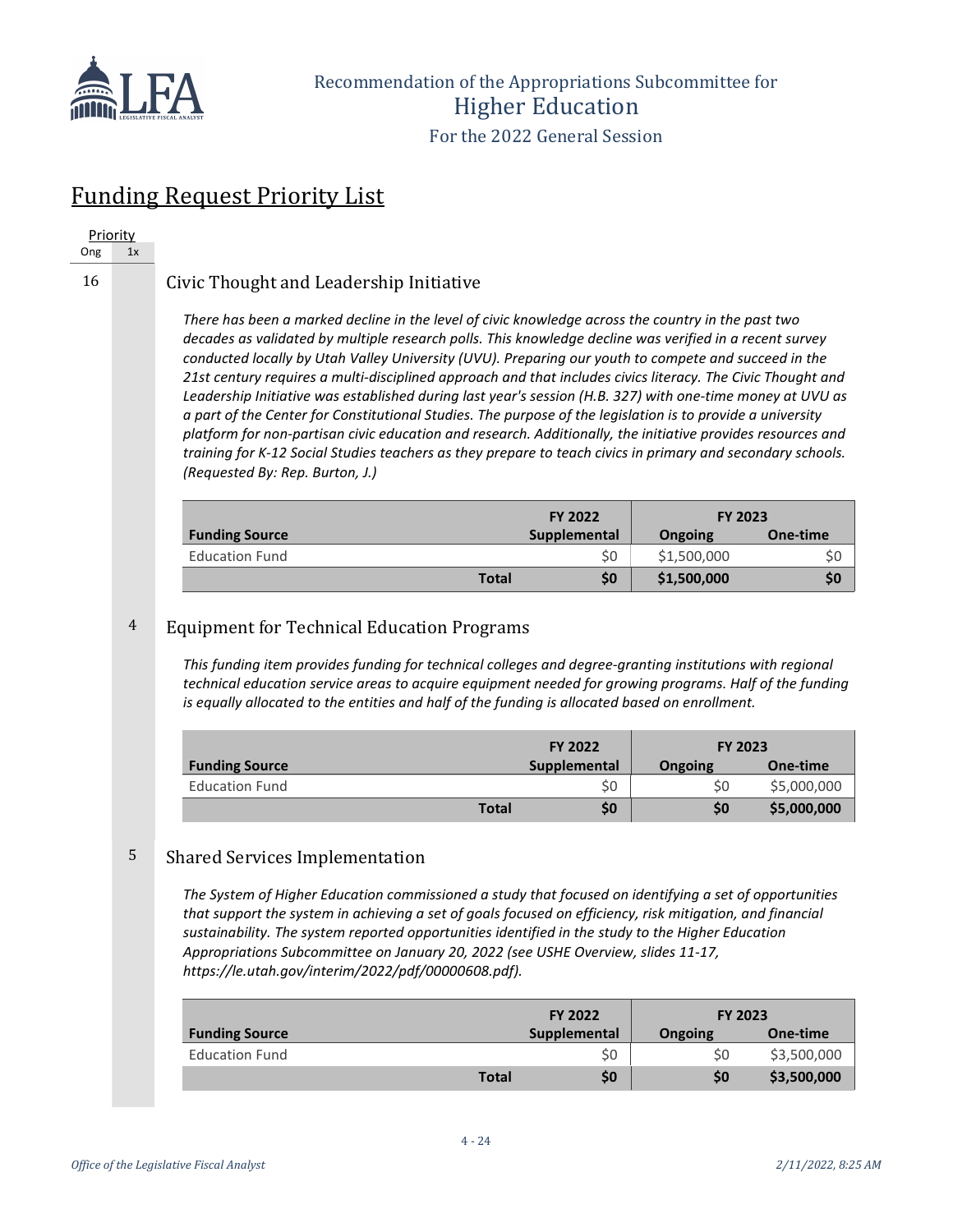

#### Ong 1x **Priority**

### 7 Learn & Work In Utah Expansion

Talent Ready Utah, in partnership with the Utah System of Higher Education (USHE), seeks a one-time *\$15 million American Rescue Plan Act (ARPA) appropriation to continue to expand and enhance the* successful "Learn & Work In Utah" state-wide program to provide tuition free short-term educational *opportunities to those who are unemployed and underemployed to re‐skill and succeed in the workforce. (Requested By: Sen. Ipson, D.)*

|                                      |       | <b>FY 2022</b> | <b>FY 2023</b> |              |
|--------------------------------------|-------|----------------|----------------|--------------|
| <b>Funding Source</b>                |       | Supplemental   | Ongoing        | One-time     |
| Federal Funds - American Rescue Plan |       | Ś0             |                | \$15,000,000 |
|                                      | Total | \$0            | S0             | \$15,000,000 |

### 8 Workforce Development Transition into Tech Careers

*We are seeking \$300,000 in one‐time funds to expand a workforce development program designed to help individuals transition into high‐demand technology careers. This program (Tech‐Moms) combines basic technical training with career exploration and professional networking to provide a launchpad for* those looking to enter tech (which is perceived to have a high barrier to entry). Funding will allow much*needed expansion to meet high demand for this program, as well as additional support for job placement activities as graduates complete training and enter tech jobs. (Requested By: Rep. Hawkins, J.)*

|                       |       | <b>FY 2022</b> | <b>FY 2023</b> |           |
|-----------------------|-------|----------------|----------------|-----------|
| <b>Funding Source</b> |       | Supplemental   | Ongoing        | One-time  |
| <b>Education Fund</b> |       | Ś0             | S0             | \$500,000 |
|                       | Total | \$0            | \$0            | \$500,000 |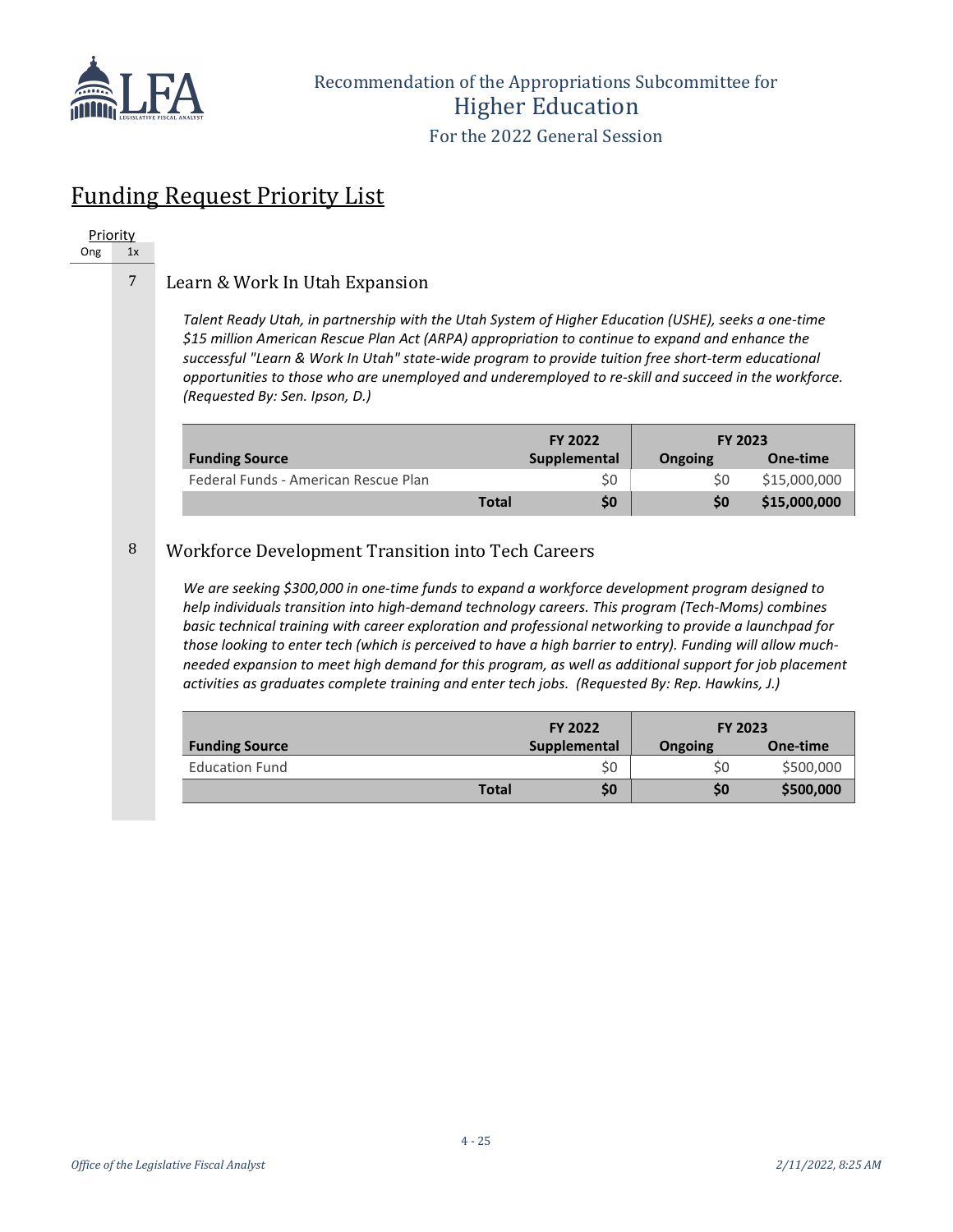

#### Ong 1x **Priority**

### 9 Utah Innovation Lab

The State of Utah, in partnership with the private sector, plans to make a generational investment at the Point of the Mountain in Salt Lake County. The Utah Innovation Lab will serve as an incubator site for *ideas, a public policy staging area, a catalyst and convener for technology commercialization, a place of* continuity for startups, and other functions supportive of new ideas and innovation in support of the core mission of the Point. The lab will initially be located at the Thomas S. Monson Center at the University of *Utah. The space requires renovation, which may be eligible for American Rescue Plan Act (ARPA) funding.* As The Point is developed, this space can either serve as the downtown location for the lab, or function as *the University of Utah's headquarters for its contributions to the lab (Requested By: Rep. Spendlove, R.)*

|                                      |              | <b>FY 2022</b> | <b>FY 2023</b> |           |
|--------------------------------------|--------------|----------------|----------------|-----------|
| <b>Funding Source</b>                |              | Supplemental   | Ongoing        | One-time  |
| Federal Funds - American Rescue Plan |              | Ś0             | S0             | \$750,000 |
|                                      | <b>Total</b> | SO             | \$0            | \$750,000 |

### 12 Community College Services

*A study by the Utah Board of Higher Education to analyze current community college‐related educational services and identify long‐term strategies that address Utahns' ability to access an affordable, accessible and workforce aligned postsecondary education. The study shall include strategies that promote collaboration across public postsecondary institutions, identify cost‐effective delivery models, and align pathways from secondary education to postsecondary education that improves access to higher education and timely completion of certificates and degrees. (Requested By: Rep. Peterson, V.)*

|                                      |              | <b>FY 2022</b> | <b>FY 2023</b> |           |
|--------------------------------------|--------------|----------------|----------------|-----------|
| <b>Funding Source</b>                |              | Supplemental   | Ongoing        | One-time  |
| Federal Funds - American Rescue Plan |              | \$0            | Ś0             | \$500,000 |
|                                      | <b>Total</b> | \$0            | \$0            | \$500,000 |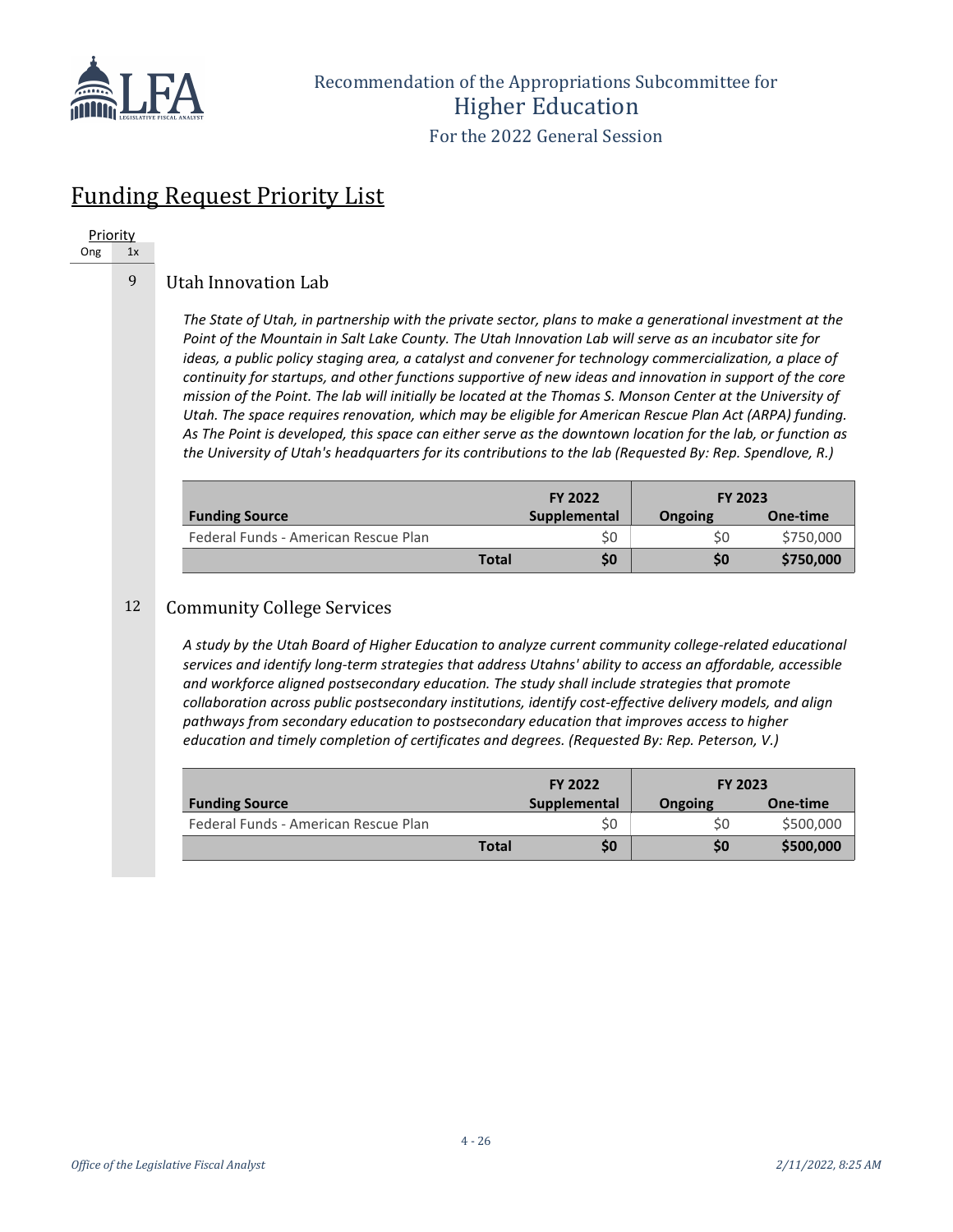

 $Ong$  1x **Priority** 

### 14 Lab Equipment Upgrade and Expansion

*The System of Higher Education is requesting \$100 million in funds from the American Rescue Plan Act* (ARPA) to upgrade and expand lab equipment at all eight degree-granting institutions. COVID-19 impacts *have hampered these upgrades at a time when programs have been expanding and workforce demand in specialized clinical and science sectors is the highest the state has experienced. The system detailed its request to the Higher Education Appropriations Subcommittee on February 1, 2022 (see Funding Request for Research and Lab Equipment Refresh, pages 2‐3, https://le.utah.gov/interim/2022/pdf/00000989.pdf).*

|                                      |       | <b>FY 2022</b> | <b>FY 2023</b> |               |
|--------------------------------------|-------|----------------|----------------|---------------|
| <b>Funding Source</b>                |       | Supplemental   | Ongoing        | One-time      |
| Federal Funds - American Rescue Plan |       | S0             |                | \$100,000,000 |
|                                      | Total | SO             | SO.            | \$100,000,000 |

#### 15 Reengagement Scholarships

Funding will allow students who left school or put off higher education due to the pandemic to be eligible *for one or more years at Utah's higher education institutions. (Requested By: Rep. Kwan, K.)*

|                                      |       | <b>FY 2022</b> | <b>FY 2023</b> |              |
|--------------------------------------|-------|----------------|----------------|--------------|
| <b>Funding Source</b>                |       | Supplemental   | Ongoing        | One-time     |
| Federal Funds - American Rescue Plan |       | SO.            | S0             | \$25,000,000 |
|                                      | Total | S0             | \$0            | \$25,000,000 |

### 16 Statewide Advocacy and Awareness Campaign

*The statewide advocacy and awareness campaign will focus on the value of higher education, leading to more students accessing and completing higher education in Utah and supports strategic efforts as outlined in the Board of Higher Education's strategic plan. The campaign will encompass activities within the following key areas: digital and social media advertising, outreach and community engagement, public relations, and traditional advertising and media buys. The system made this request to the Higher Education Appropriations Subcommittee on January 20, 2022 (see USHE Overview, slide 23, https://le.utah.gov/interim/2022/pdf/00000608.pdf).*

|                       | <b>FY 2022</b>      | <b>FY 2023</b> |             |
|-----------------------|---------------------|----------------|-------------|
| <b>Funding Source</b> | Supplemental        | Ongoing        | One-time    |
| <b>Education Fund</b> | S0                  | S0             | \$5,000,000 |
|                       | <b>Total</b><br>\$0 | \$0            | \$5,000,000 |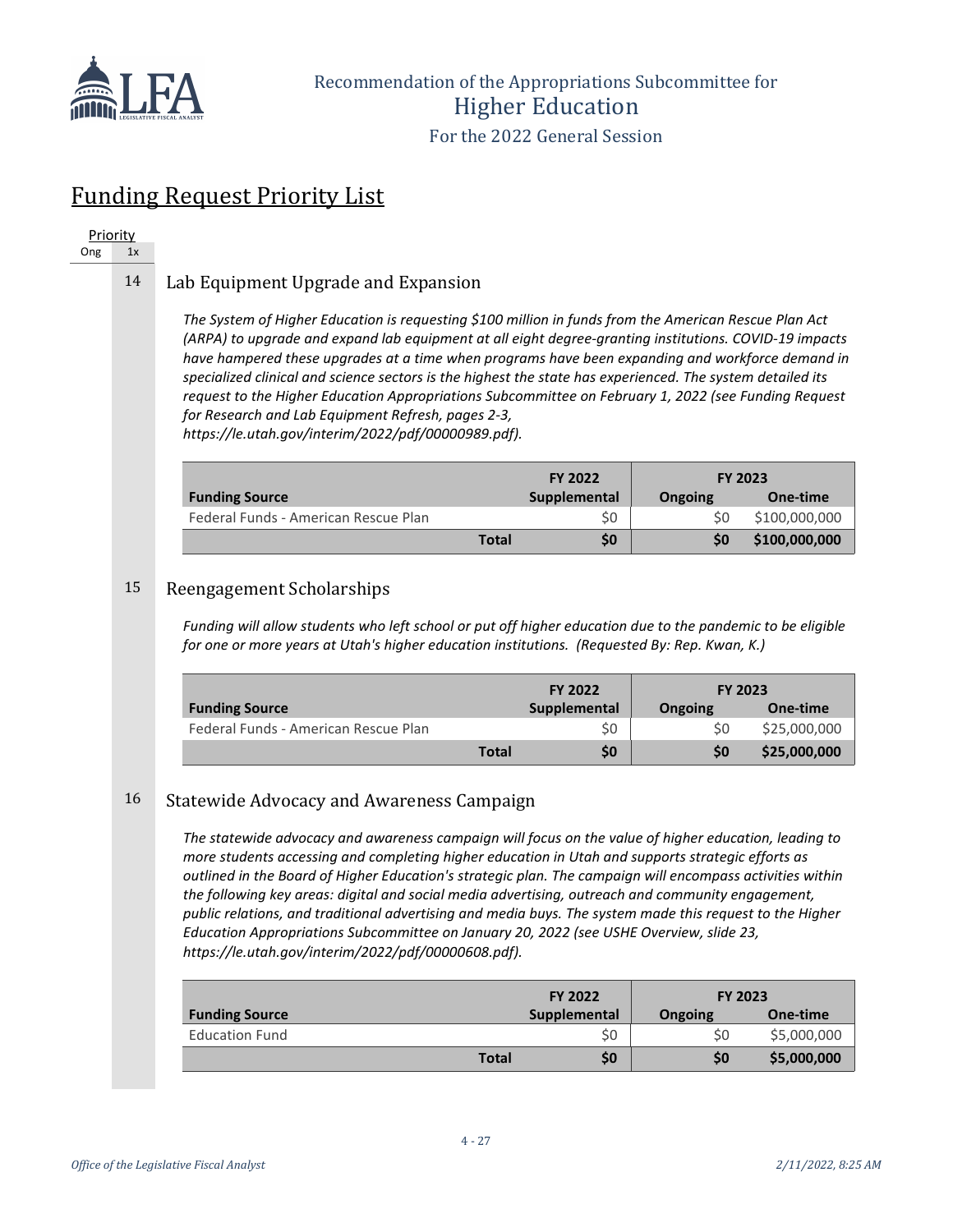

#### Ong 1x **Priority**

### 17 Utah Tech University Rebranding

*This request will fund costs associated with rebranding infrastructure at Dixie State University as Utah Tech University. The request includes funding for facility rebranding, including campus signage and wayfinding, as well as web and information technology services associated with the name change. Finally, the request includes funding for rebranding of vehicles, busses, and campus police, as well as satellite campuses. (Requested By: Rep. Miles, K.)*

|                       |       | <b>FY 2022</b> | <b>FY 2023</b> |             |
|-----------------------|-------|----------------|----------------|-------------|
| <b>Funding Source</b> |       | Supplemental   | Ongoing        | One-time    |
| <b>Education Fund</b> |       | S0             | S0             | \$1,500,000 |
|                       | Total | \$0            | \$0            | \$1,500,000 |

### 19 Weber State University Community Sustainability Center

*For over a decade Weber State University has been recognized as a leader in energy conservation and sustainability, and is on the path to achieving carbon neutrality by 2040. In addition to exceeding the goal, this results in a 30% cost savings on energy expenditures. This project would provide sustainability resources, education, opportunity for research, community programs and primary consulting for local governments who also are striving to achieve a carbon neutral future. (Requested By: Rep. Lesser, R.)*

|                       |       | <b>FY 2022</b> | <b>FY 2023</b> |           |
|-----------------------|-------|----------------|----------------|-----------|
| <b>Funding Source</b> |       | Supplemental   | Ongoing        | One-time  |
| <b>Education Fund</b> |       | \$352,400      | S0             | \$352,400 |
|                       | Total | \$352,400      | \$0            | \$352,400 |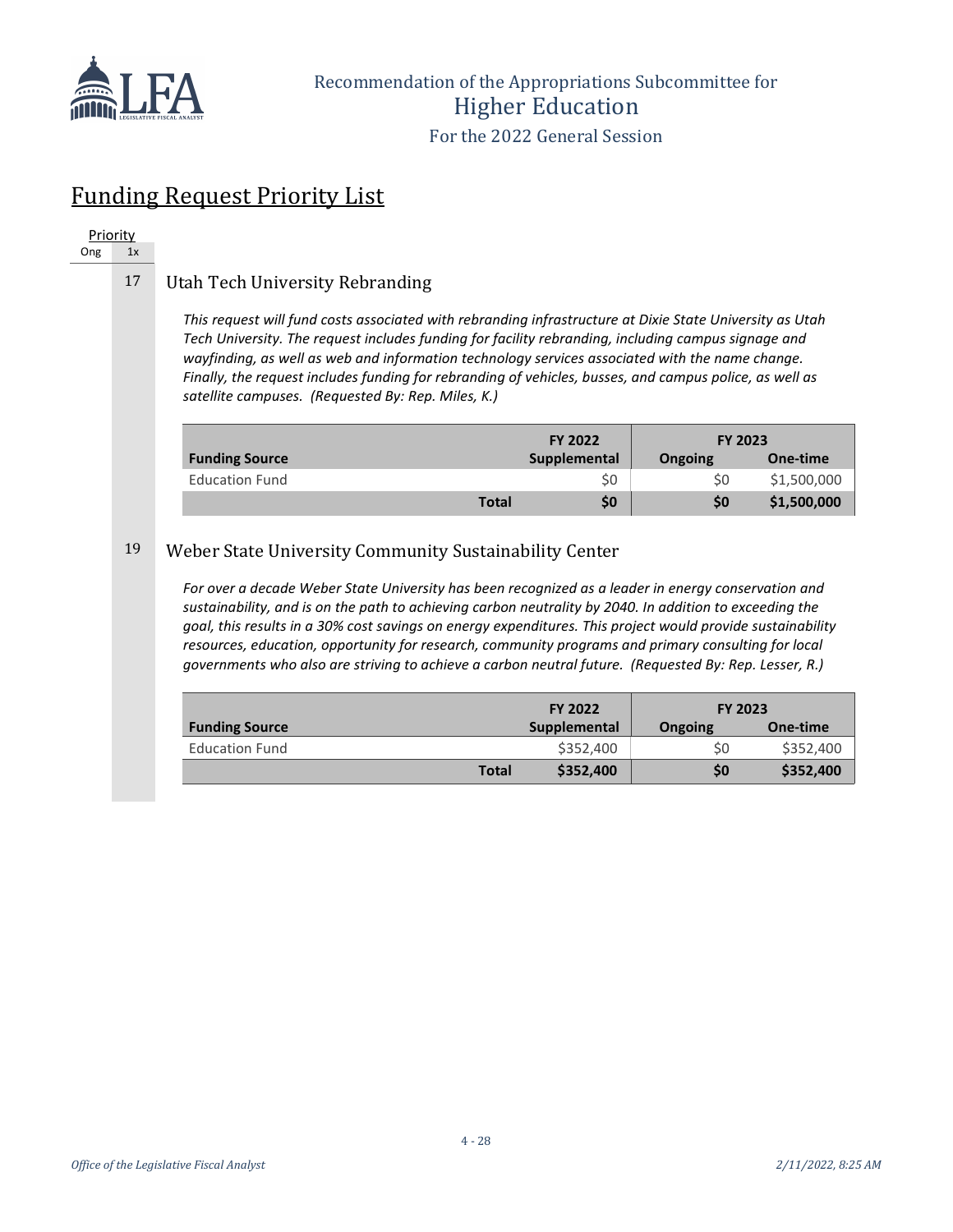

### Reallocations

### Emergency Communications Equipment - Enhanced Interoperability

*In the 2021 First Special Session the Legislature appropriated funding for improved emergency communications and interoperability by replacing radio systems/equipment for sworn peace officers at the state level. Affected state agencies included Corrections, Public Safety, Parks and Recreation, the State Hospital, and university police* departments. However, Weber State University did not receive funding at that time. This item provides funding to the *university at the same per officer amount that other entities received in 2021.*

|                       |              | <b>FY 2022</b> |         | <b>FY 2023</b> |
|-----------------------|--------------|----------------|---------|----------------|
| <b>Funding Source</b> |              | Supplemental   | Ongoing | One-time       |
| <b>Education Fund</b> |              | \$0            | SΟ      | \$95,200       |
|                       | <b>Total</b> | \$0            | \$0     | \$95,200       |

### History of Women Legislators in Utah 1994-Present

In an effort to update this history and make it widely available across Utah, \$40,000 in legislative funding is being requested by the University of Utah College of Humanities under the direction of the Aileen H. Clyde Women of Utah Archive. Graduate students from the University of Utah Department of History will be hired to write the history of Utah women legislators through personal interviews and research. Printed copies of the book will be sold and distributed free of charge to Utah libraries, schools, museums, and individuals. The timeline on this project is two years. *(Requested By: Rep. Ballard, M.G.)*

|                       |       | <b>FY 2022</b> | <b>FY 2023</b> |          |
|-----------------------|-------|----------------|----------------|----------|
| <b>Funding Source</b> |       | Supplemental   | Ongoing        | One-time |
| <b>Education Fund</b> |       | \$40,000       | S0             |          |
|                       | Total | \$40,000       | \$0            |          |

### Mental Health Service Providers Training Unspent

The Legislature appropriated \$516,500 ongoing from the Education Fund (EF) in FY 2021 to add additional faculty to support an expansion in the number of licensed Master of Social Work graduates. The university experienced delays in filling positions. This funding item reduces EF appropriations to the university by the amount unspent in FY 2021.

|                           |              | <b>FY 2022</b> | <b>FY 2023</b> |              |
|---------------------------|--------------|----------------|----------------|--------------|
| <b>Funding Source</b>     |              | Supplemental   | Ongoing        | One-time     |
| <b>Education Fund</b>     |              | \$0            | \$0            | ( \$198,500) |
| <b>Closing Nonlapsing</b> |              | \$0            | S0             | \$198,500    |
|                           | <b>Total</b> | S0             | \$0            | \$0          |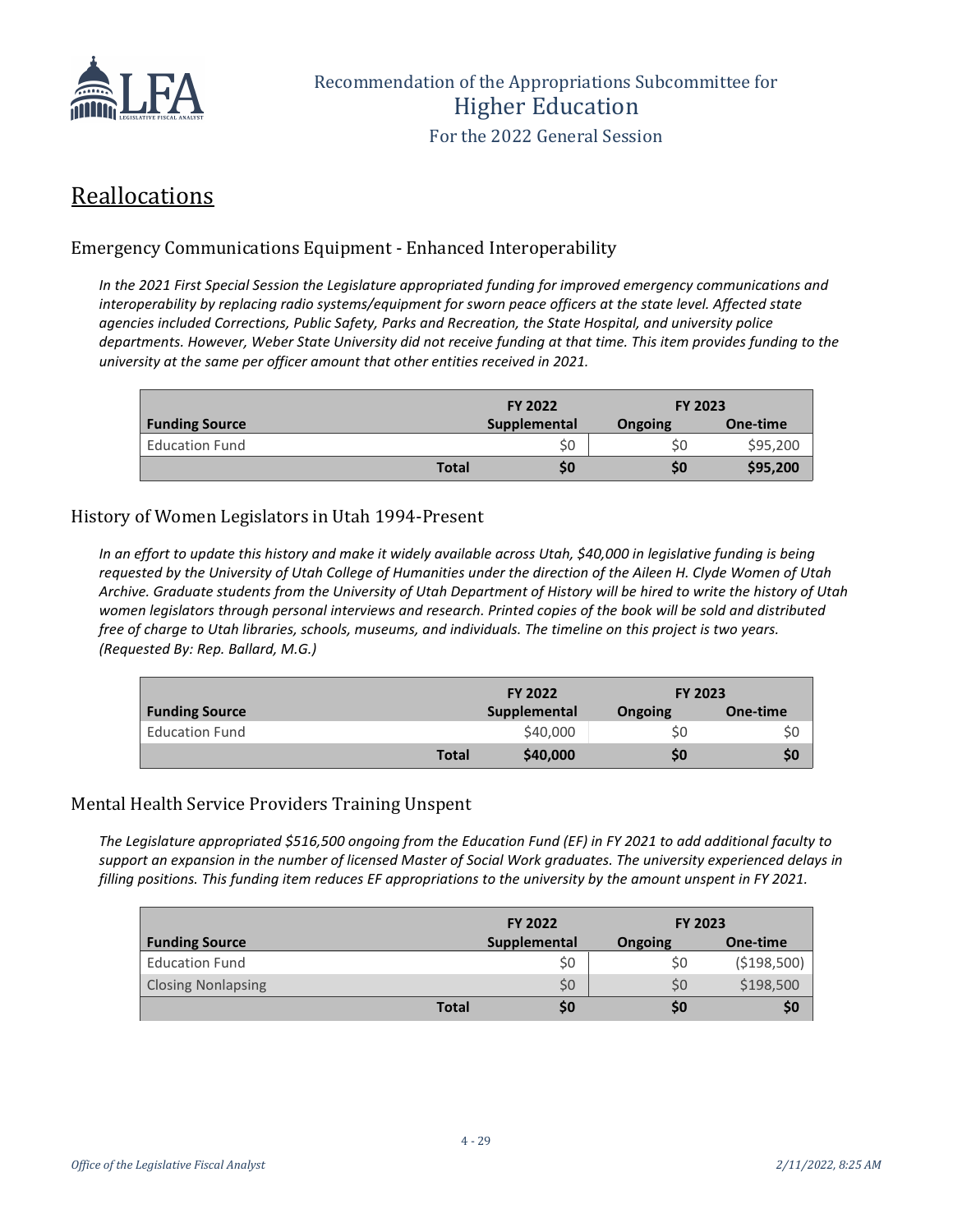

### Reallocations

### Olene Walker VOTE Certification Course

The Olene Walker VOTE Certification Course provides Utah's current and future election officials with the skills needed to carry out free, fair, and secure elections into the future through a multi-faceted education that fosters the growth of a thorough conceptual and practical knowledge of elections. This program was started in 2021 with temporary funding from the Lieutenant Governor's Office and this funding will allow the program to continue. (Requested By: Rep. Lesser, *R.)*

|                       |              | <b>FY 2022</b> | <b>FY 2023</b> |          |
|-----------------------|--------------|----------------|----------------|----------|
| <b>Funding Source</b> |              | Supplemental   | Ongoing        | One-time |
| <b>Education Fund</b> |              | \$67,800       | Ś0             | \$67,800 |
|                       | <b>Total</b> | \$67,800       | \$0            | \$67,800 |

### Rural Online Initiative Unspent

The Legislature appropriated \$880,000 ongoing from the Education Fund (EF) in FY 2021 to help provide rural residents *with specialized training and services for opportunities as remote employees, online freelancers, or e‐commerce* entrepreneurs. The university did not expend all funds in FY 2021 due to travel restrictions resulting from COVID-19. *This funding item reduces EF appropriations to the university by the amount unspent in FY 2021.*

|                           |              | <b>FY 2022</b> |         | <b>FY 2023</b> |
|---------------------------|--------------|----------------|---------|----------------|
| <b>Funding Source</b>     |              | Supplemental   | Ongoing | One-time       |
| <b>Education Fund</b>     |              | \$0            | S0      | ( \$51,400)    |
| <b>Closing Nonlapsing</b> |              | \$0            | S0      | \$51,400       |
|                           | <b>Total</b> | S0             | Ş0      |                |

### SLCC PACE Program Scholarships

*PACE (Partnership for Accessing College Education) is a scholarship program created to increase college participation* and graduation rates for high school students. The project was created by partnership between local high schools, businesses, and Salt Lake Community College (SLCC). Eligible high school freshman at participating schools are invited to enroll in this four-year program. Upon successful completion of the PACE Scholarship Program, students can receive a two-year scholarship to Salt Lake Community College. This funding would provide 20 students with a six-semester *scholarship to SLCC. (Requested By: Sen. McKell, M.)*

|                       |       | <b>FY 2022</b> | <b>FY 2023</b> |           |
|-----------------------|-------|----------------|----------------|-----------|
| <b>Funding Source</b> |       | Supplemental   | Ongoing        | One-time  |
| <b>Education Fund</b> |       | \$245,000      | S0             | \$245,000 |
|                       | Total | \$245,000      | \$0            | \$245,000 |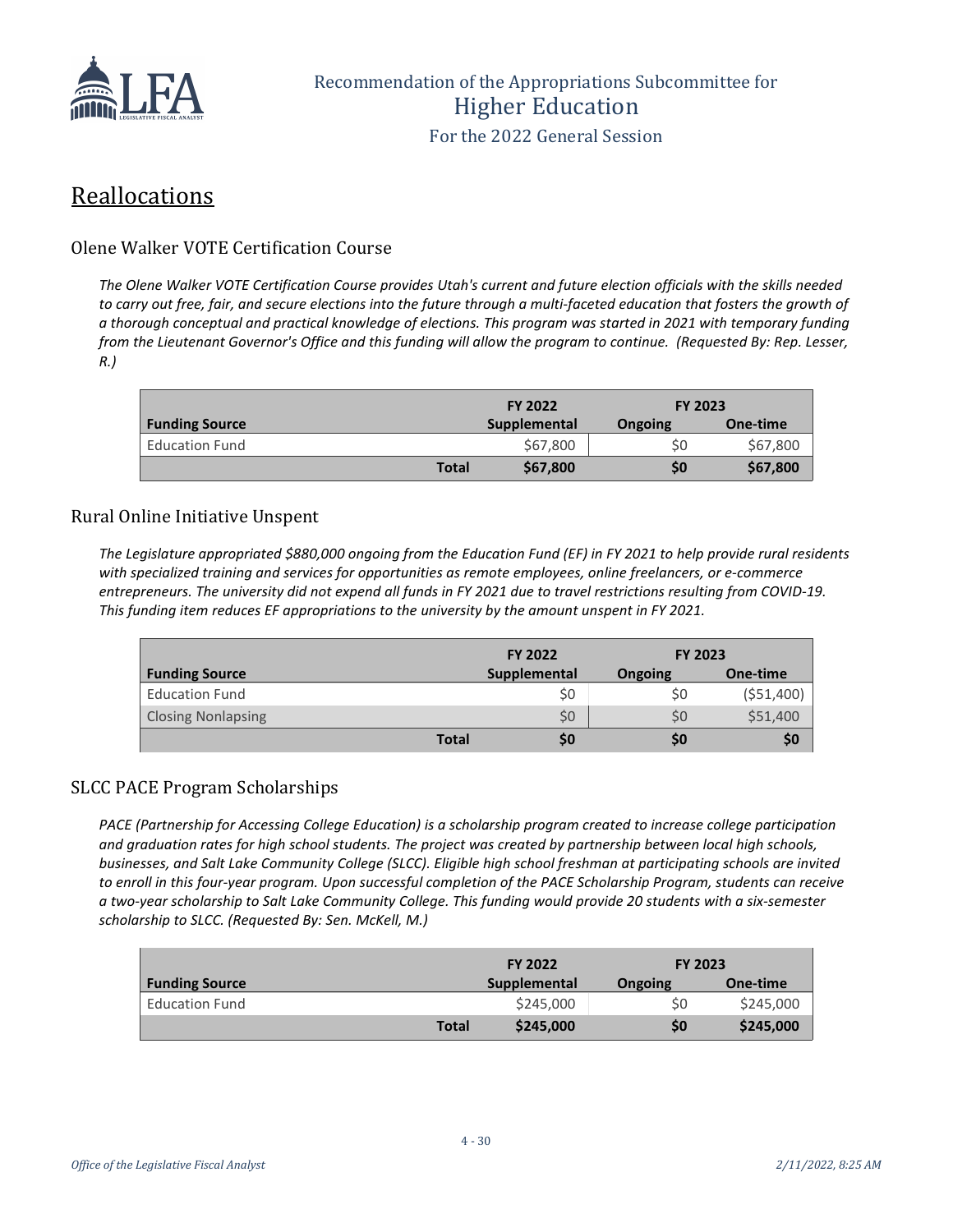

### Reallocations

### Utah Industry Resource Alliance Unspent

The Legislature appropriated \$600,000 ongoing from the General Fund (GF) in FY 2021 to each of the University of Utah (UU) and Utah State University (USU) to be utilized as matching funds for the federal National Institute of *Standards and Technology program with the goal of helping manufacturers modernize operations and become more* competitive, productive, and efficient. UU did not expend all funds in FY 2021 due to its efforts in finding a partner being hindered by COVID-19, and USU did not expend all funds due to travel restrictions resulting from COVID-19. This *funding item reduces GF appropriations to the universities by the amounts unspent in FY 2021.*

|                           |                            | <b>FY 2022</b> | <b>FY 2023</b> |              |
|---------------------------|----------------------------|----------------|----------------|--------------|
| <b>Funding Source</b>     |                            | Supplemental   | Ongoing        | One-time     |
| General Fund              |                            | \$0            | \$0            | ( \$631,000) |
| <b>Closing Nonlapsing</b> |                            | \$0            | \$0            | \$631,000    |
|                           | <b>Total</b>               | \$0            | \$0            | \$0          |
|                           |                            |                |                |              |
|                           | General / Education Funds  | \$352,800      | \$0            | (5472,900)   |
|                           | <b>Other Funds</b>         | \$0            | \$0            | \$880,900    |
|                           | <b>Reallocations Total</b> | \$352,800      | \$0            | \$408,000    |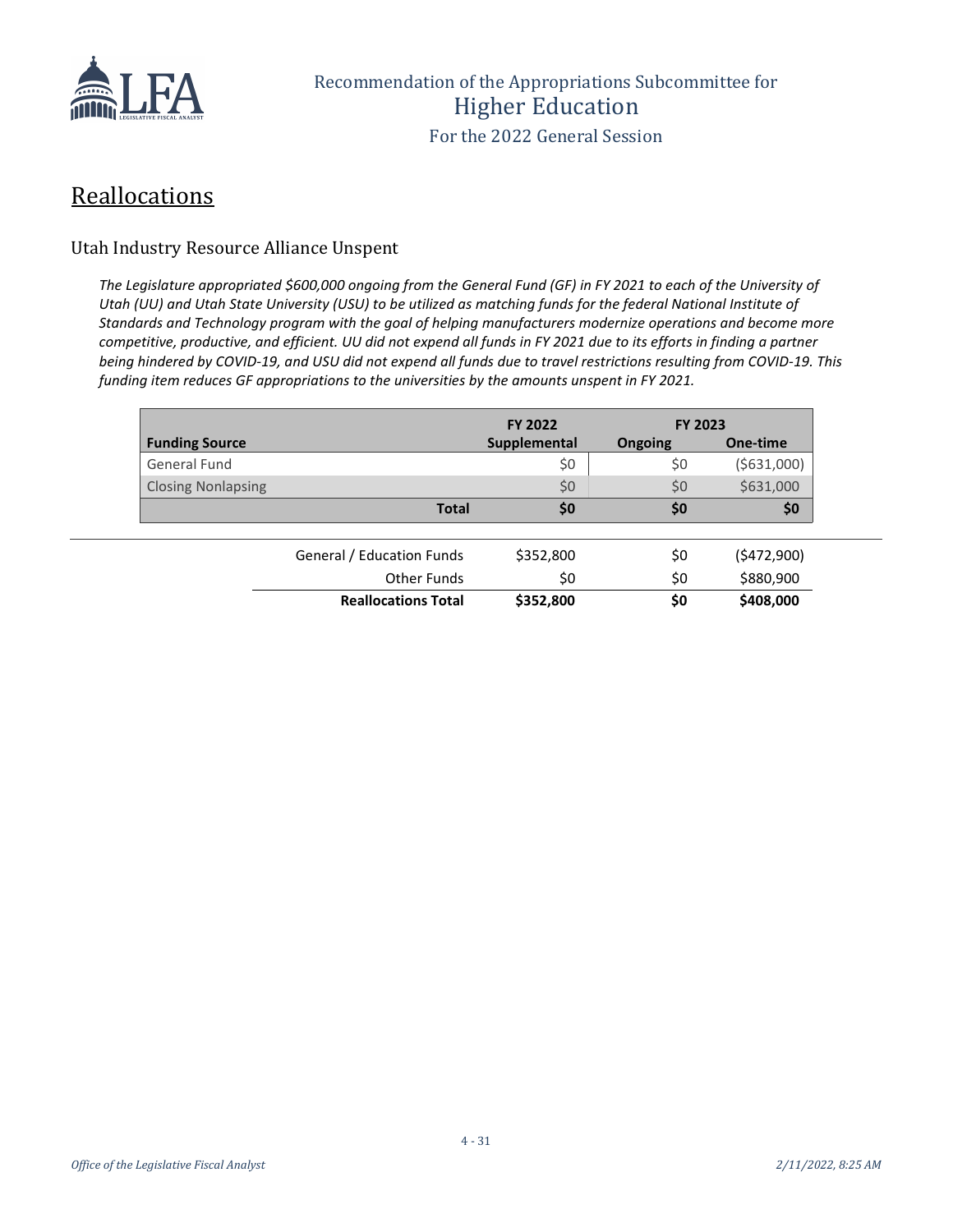

### Appropriations Adjustments

### Balance Among Sources

*Allocate additional General Fund to eliminate a negative appropriation from the fund to Utah State University's* Education and General line item in FY 2022, and reduce appropriations from the Education Fund by the same amount.

|                       |       | FY 2022      | <b>FY 2023</b> |          |
|-----------------------|-------|--------------|----------------|----------|
| <b>Funding Source</b> |       | Supplemental | Ongoing        | One-time |
| General Fund          |       | \$355,400    | S0             | \$0      |
| <b>Education Fund</b> |       | ( \$355,400) | \$0            | \$0      |
|                       | Total | \$0          | \$0            | \$0      |

### Center for Advanced Composite Materials and Structures Reallocation (To)

In the 2021 General Session the Legislature appropriated \$350,000 ongoing from the General Fund to the Governor's Office of Economic Opportunity (GOEO). Funding was to be passed through to higher education institutions to assist *engineers in the aerospace, transportation, and structural industries to be globally competitive while enhancing Utah's* economy. This item moves the funding from GOEO to Utah State University and Weber State University (\$175,000 to *each institution).*

|                       |              | <b>FY 2022</b> | <b>FY 2023</b> |           |
|-----------------------|--------------|----------------|----------------|-----------|
| <b>Funding Source</b> |              | Supplemental   | Ongoing        | One-time  |
| General Fund          |              | \$0            | \$350,000      | ŚС        |
|                       | <b>Total</b> | \$0            | \$350,000      | <b>SC</b> |

### Dedicated Credits Adjustment - Higher Ed

Adjust dedicated credits revenues to match estimated revenues for the current and/or base fiscal years. Dedicated *credits revenues are primarily from student tuition payments.*

|                           | <b>FY 2022</b> | <b>FY 2023</b> |          |
|---------------------------|----------------|----------------|----------|
| <b>Funding Source</b>     | Supplemental   | Ongoing        | One-time |
| Dedicated Credits Revenue | \$46,662,200   | \$13,816,800   |          |
| <b>Total</b>              | \$46,662,200   | \$13,816,800   | S0       |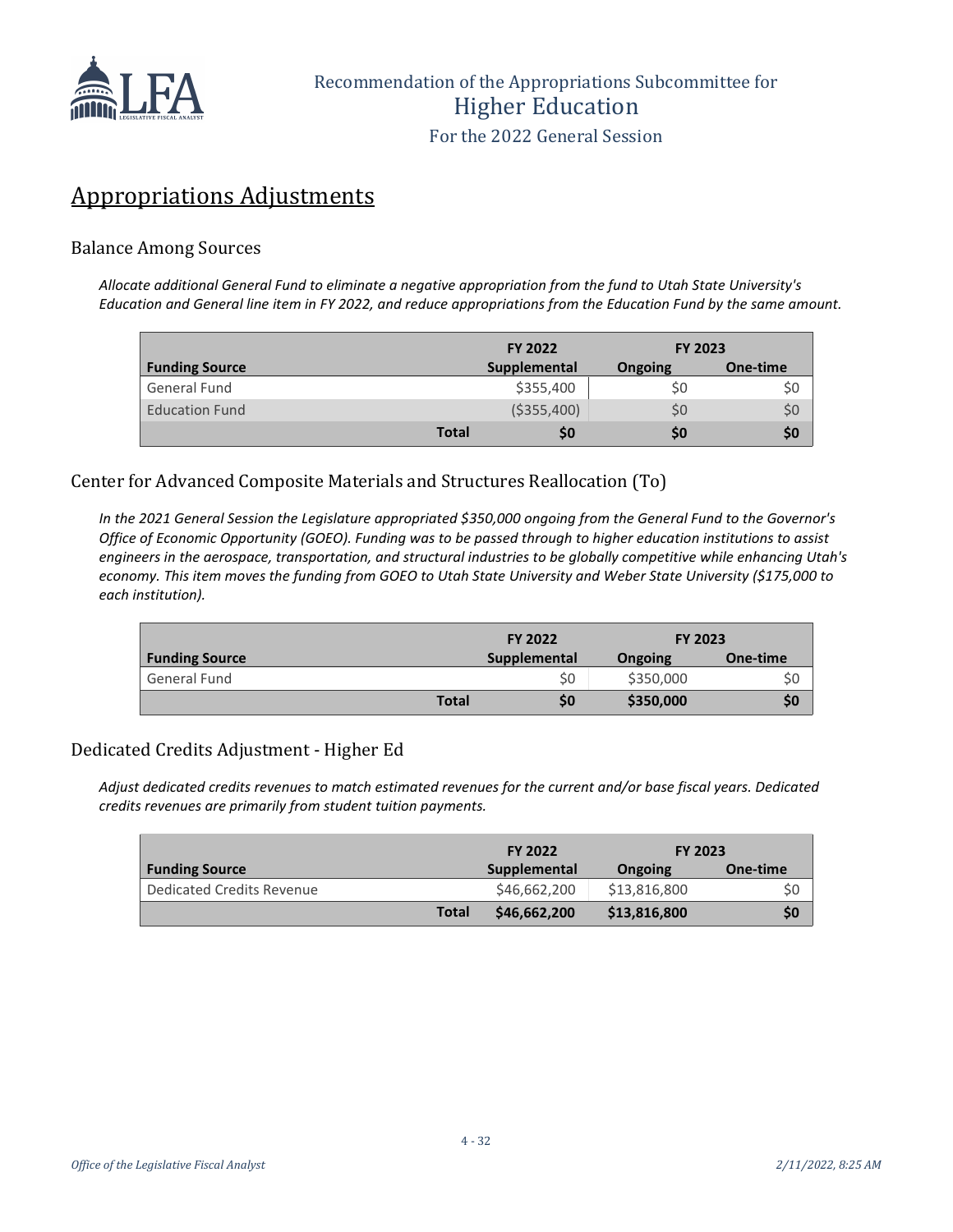

## Appropriations Adjustments

### Higher Education Operations and Maintenance Adjustments

*The Legislature typically appropriates ongoing funding for operations and maintenance (O&M) of a building at the* time it approves construction of the facility. It then backs out the O&M funding one-time each year until the building is complete and the institution occupies the building. This item backs out O&M funding for projects that are under *construction as follows:*

*\$624,000: Bridgerland Technical College ‐ Health Science and Technology Building;*

*\$644,000: Salt Lake Community College ‐ Herriman Campus General Education Building;*

*\$335,800: Southern Utah University ‐ Academic Classroom Building;*

*\$646,500: University of Utah ‐ Applied Sciences Building;*

*\$332,100: Utah State University ‐ Medhi Heravi Global Teaching and Learning Center; and*

*\$32,500: Weber State University ‐ Noorda Engineering, Applied Science, and Technology Building.*

|                       |       | <b>FY 2022</b> |         | <b>FY 2023</b> |
|-----------------------|-------|----------------|---------|----------------|
| <b>Funding Source</b> |       | Supplemental   | Ongoing | One-time       |
| <b>Education Fund</b> |       | Ś0             | Ś0      | ( \$2,614,900) |
|                       | Total | S0             | \$0     | ( \$2,614,900) |

### Nonlapsing Balances - Higher Ed

Adjust beginning and/or closing nonlapsing balances to match estimated balances for the current and/or base fiscal *years.*

|                             | <b>FY 2022</b> | <b>FY 2023</b> |          |
|-----------------------------|----------------|----------------|----------|
| <b>Funding Source</b>       | Supplemental   | Ongoing        | One-time |
| <b>Beginning Nonlapsing</b> | \$638,800      | \$611,800      | \$0      |
| <b>Closing Nonlapsing</b>   | (5638,800)     | ( \$611, 800)  | \$0      |
|                             | Total<br>S0    | \$0            | \$0      |

### Other Sources - Higher Ed

*Adjust other financing sources to match estimated amounts for the current and/or base fiscal years.*

|                                |              | <b>FY 2022</b> | <b>FY 2023</b> |          |
|--------------------------------|--------------|----------------|----------------|----------|
| <b>Funding Source</b>          |              | Supplemental   | Ongoing        | One-time |
| <b>Other Financing Sources</b> |              | \$230,000      | S0             | S0       |
|                                | <b>Total</b> | \$230,000      | \$0            | \$0      |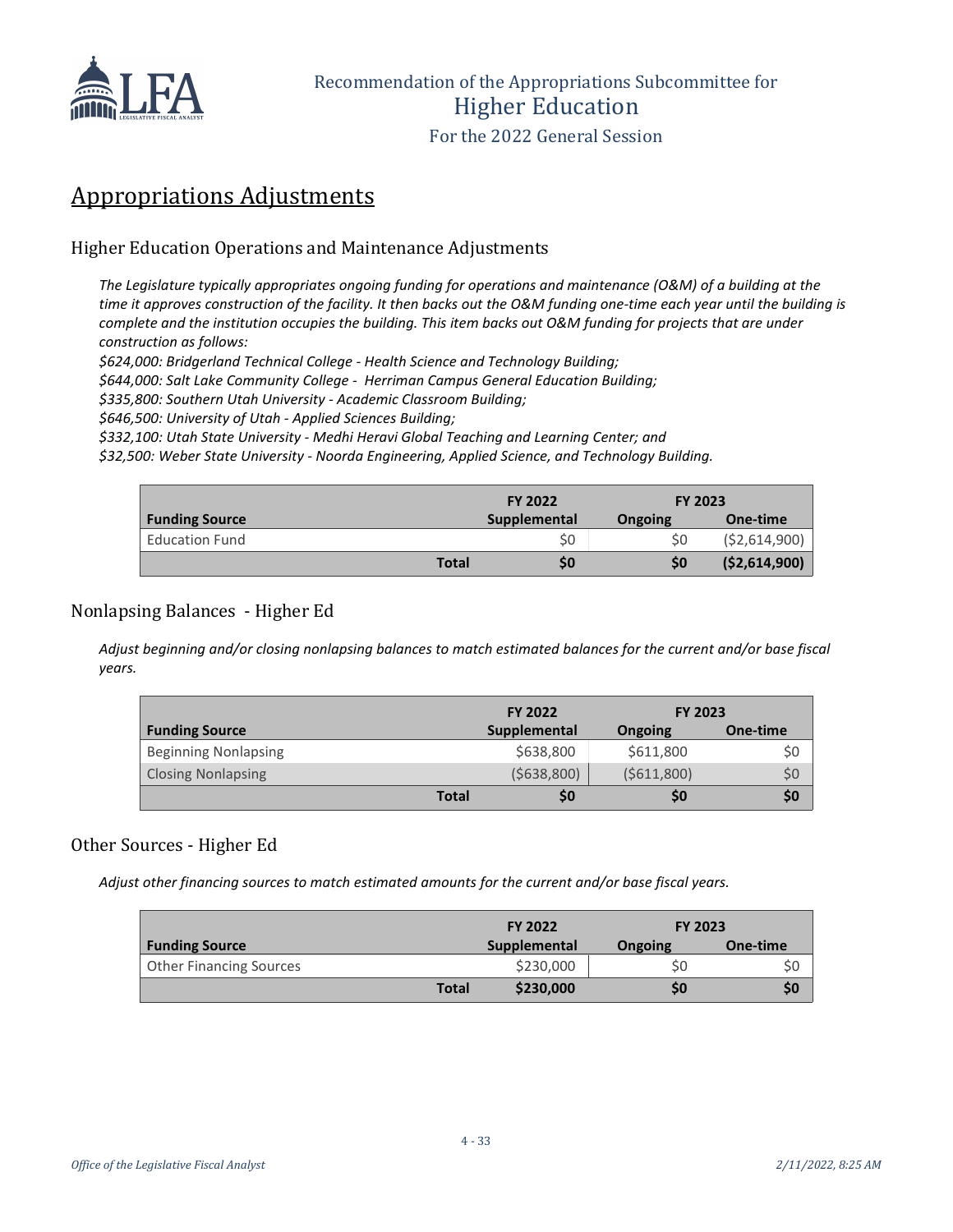

## Appropriations Adjustments

### Reallocations - Higher Ed (From)

*Reallocate Education Fund across line items and/or programs to better align funding with needs.*

|                       |       | <b>FY 2022</b> | <b>FY 2023</b> |          |
|-----------------------|-------|----------------|----------------|----------|
| <b>Funding Source</b> |       | Supplemental   | Ongoing        | One-time |
| <b>Education Fund</b> |       | \$0            | (59,636,400)   | SΟ       |
|                       | Total | \$0            | ( \$9,636,400) | \$0      |

### Reallocations - Higher Ed (To)

*Reallocate Education Fund across line items and/or programs to better align funding with needs.*

|                       |                                         | <b>FY 2022</b> | <b>FY 2023</b> |                |
|-----------------------|-----------------------------------------|----------------|----------------|----------------|
| <b>Funding Source</b> |                                         | Supplemental   | Ongoing        | One-time       |
| <b>Education Fund</b> |                                         | \$0            | \$9,636,400    | \$0            |
|                       | <b>Total</b>                            | \$0            | \$9,636,400    | \$0            |
|                       | General / Education Funds               | \$0            | \$350,000      | ( \$2,614,900) |
|                       | <b>Other Funds</b>                      | \$46,892,200   | \$13,816,800   | \$0            |
|                       | <b>Appropriations Adjustments Total</b> | \$46,892,200   | \$14,166,800   | ( \$2,614,900) |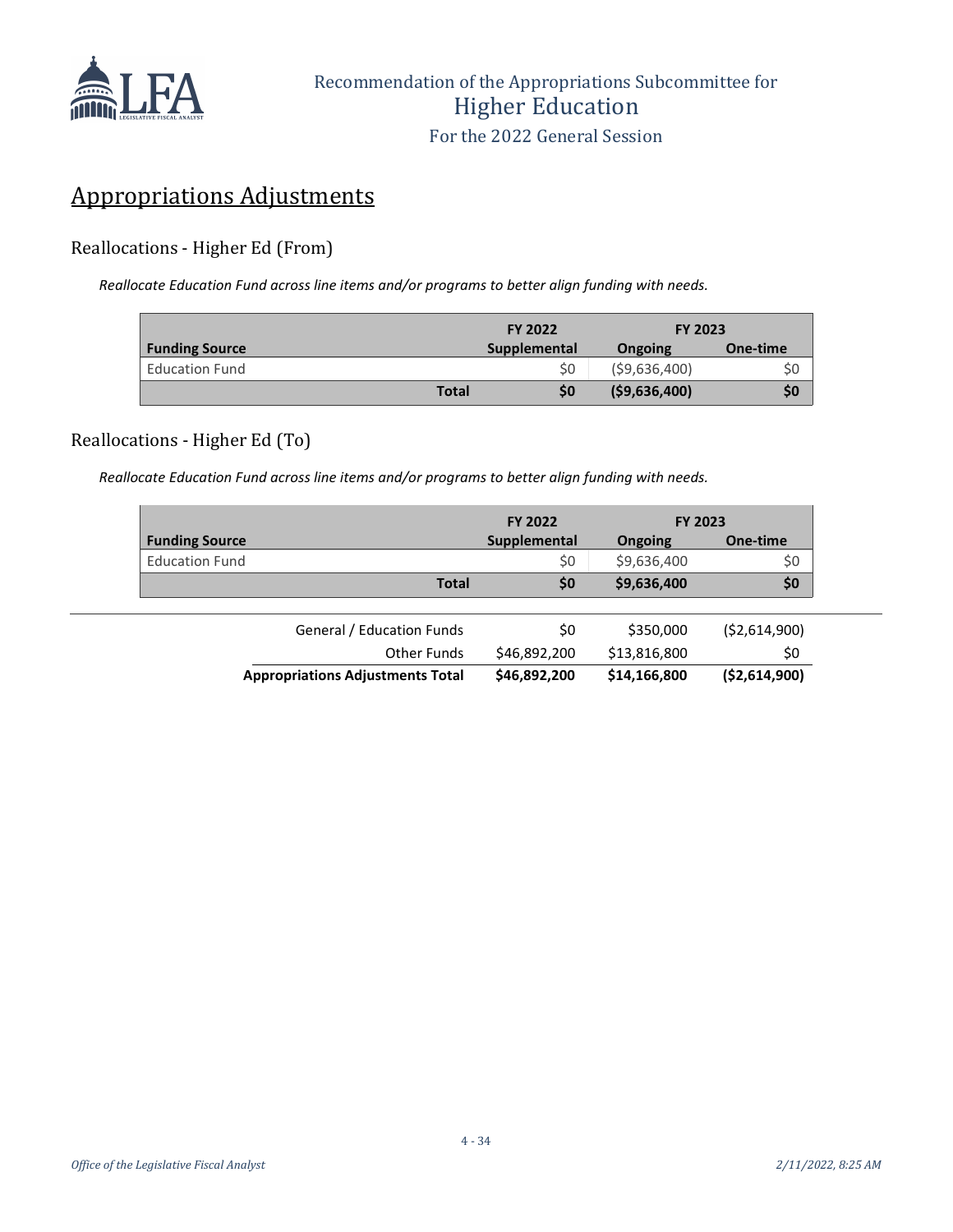

For the 2022 General Session

# Bridgerland Technical College

|                                                 | FY 2022 Adj. | FY 2022 Revised |              |         | FY 2023 Adj. | FY 2023 Revised |
|-------------------------------------------------|--------------|-----------------|--------------|---------|--------------|-----------------|
| Financing                                       | Supplemental | Appropriation   | Base         | Ongoing | One-Time     | Appropriation   |
| <b>Education Fund</b>                           | Ś.           | \$17,467,400    | \$18,091,400 |         | ( \$624,000] | \$17,467,400    |
| Performance Funding Restricted Account<br>(EFR) | \$           | \$291,100       | \$291,100    | \$      |              | \$291,100       |
| <b>Transfers</b>                                | \$           | \$182,000       |              | \$      |              |                 |
| <b>Dedicated Credits Revenue</b>                | \$           | \$1,452,400     | \$1,452,400  | \$      | \$           | \$1,452,400     |
| <b>Beginning Nonlapsing</b>                     | \$           | \$334,400       | \$334,400    | \$      |              | \$334,400       |
| <b>Closing Nonlapsing</b>                       | \$           | (5334,400)      | ( \$334,400) | \$      | \$           | ( \$334,400)    |
| <b>Total</b>                                    | \$0          | \$19,392,900    | \$19,834,900 | \$0     | (5624.000)   | \$19,210,900    |

|                     | FY 2022 Adj. | FY 2022 Revised |       | FY 2023 Adj. |          | FY 2023 Revised |
|---------------------|--------------|-----------------|-------|--------------|----------|-----------------|
| FTE / Other         | Supplemental | Appropriation   | Base  | Ongoing      | One Time | Appropriation   |
| <b>Budgeted FTE</b> | .0           | 173.0           | 173.0 | .0           | .0       | 173.0           |
| Vehicles            |              | 30.0            | 30.0  | .0           | .0       | 30.0            |

|                                                            | FY 2022 Adj. | FY 2022 Revised |              | FY 2023 Adj. |            | FY 2023 Revised |
|------------------------------------------------------------|--------------|-----------------|--------------|--------------|------------|-----------------|
| <b>Adjustments by Line Item</b>                            | Supplemental | Appropriated    | <b>Base</b>  | Ongoing      | One-time   | Appropriated    |
| <b>Operating and Capital Budgets</b>                       |              |                 |              |              |            |                 |
| <b>Bridgerland Technical College</b>                       |              |                 |              |              |            |                 |
| Appropriated in Previous Session                           |              | \$18,710,900    |              |              |            |                 |
| <b>Base Budget Appropriation</b>                           |              | \$182,000       | \$19,334,900 |              |            | \$19,334,900    |
| Higher Education Operations and<br>Maintenance Adjustments |              |                 |              |              | (5624,000) | ( \$624,000)    |
| <b>Bridgerland Technical College Subtotal</b>              | SO           | \$18,892,900    | \$19,334,900 | SO           | (5624,000) | \$18,710,900    |
| <b>USTC Bridgerland - Custom Fit</b>                       |              |                 |              |              |            |                 |
| Appropriated in Previous Session                           |              | \$500,000       |              |              |            |                 |
| <b>Base Budget Appropriation</b>                           |              |                 | \$500,000    |              |            | \$500,000       |
| <b>USTC Bridgerland - Custom Fit Subtotal</b>              | \$0          | \$500,000       | \$500,000    | 50           | \$0        | \$500,000       |
| <b>Operating and Capital Budgets Subtotal</b>              | \$0          | \$19,392,900    | \$19,834,900 | \$0          | (5624,000) | \$19,210,900    |
| <b>Bridgerland Technical College Total</b>                 | \$0          | \$19,392,900    | \$19,834,900 | \$0          | (5624,000) | \$19,210,900    |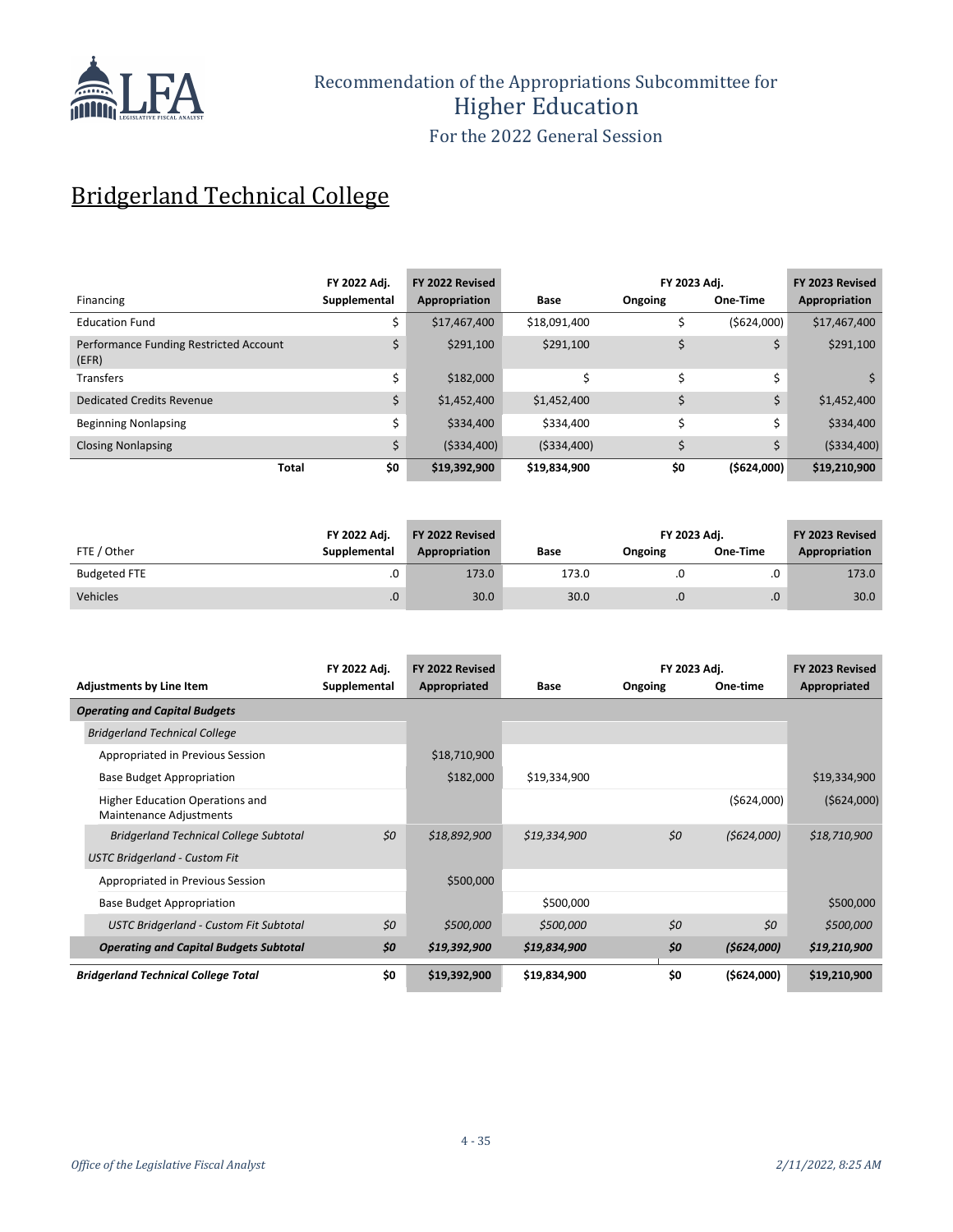

For the 2022 General Session

# Davis Technical College

| Financing                                       | FY 2022 Adj.<br>Supplemental | FY 2022 Revised<br>Appropriation | Base         | FY 2023 Adj.<br>Ongoing | One-Time | FY 2023 Revised<br>Appropriation |
|-------------------------------------------------|------------------------------|----------------------------------|--------------|-------------------------|----------|----------------------------------|
| <b>Education Fund</b>                           | Ś.                           | \$21,347,800                     | \$21,207,800 |                         |          | \$21,207,800                     |
| Performance Funding Restricted Account<br>(EFR) | Ś.                           | \$385,300                        | \$385,300    | \$                      | \$       | \$385,300                        |
| <b>Transfers</b>                                | Ś.                           | \$125,400                        |              | Ś                       |          |                                  |
| <b>Dedicated Credits Revenue</b>                | Ś.                           | \$1,891,400                      | \$2,007,100  | \$                      | \$       | \$2,007,100                      |
| <b>Beginning Nonlapsing</b>                     | Ś.                           | \$1,323,000                      | \$1,323,000  | \$                      |          | \$1,323,000                      |
| <b>Closing Nonlapsing</b>                       | Ś.                           | (51,323,000)                     | (51,323,000) | \$                      | \$       | ( \$1,323,000)                   |
| <b>Total</b>                                    | \$0                          | \$23,749,900                     | \$23,600,200 | \$0                     | \$0      | \$23,600,200                     |

|                     | FY 2022 Adj. | FY 2022 Revised |       | FY 2023 Adj. |          | FY 2023 Revised |
|---------------------|--------------|-----------------|-------|--------------|----------|-----------------|
| FTE / Other         | Supplemental | Appropriation   | Base  | Ongoing      | One-Time | Appropriation   |
| <b>Budgeted FTE</b> | ۰.           | 200.0           | 200.0 |              | .u       | 200.0           |
| Vehicles            |              | 9.0             | 9.0   |              | ٠υ       | 9.0             |

|                                               | FY 2022 Adj. | FY 2022 Revised |              | FY 2023 Adj. |          | FY 2023 Revised |
|-----------------------------------------------|--------------|-----------------|--------------|--------------|----------|-----------------|
| <b>Adjustments by Line Item</b>               | Supplemental | Appropriated    | Base         | Ongoing      | One-time | Appropriated    |
| <b>Operating and Capital Budgets</b>          |              |                 |              |              |          |                 |
| <b>Davis Technical College</b>                |              |                 |              |              |          |                 |
| Appropriated in Previous Session              |              | \$23,055,600    |              |              |          |                 |
| <b>Base Budget Appropriation</b>              |              | \$9,700         | \$22,915,600 |              |          | \$22,915,600    |
| Davis Technical College Subtotal              | \$0          | \$23,065,300    | \$22,915,600 | \$0          | \$0      | \$22,915,600    |
| <b>USTC Davis - Custom Fit</b>                |              |                 |              |              |          |                 |
| Appropriated in Previous Session              |              | \$684,600       |              |              |          |                 |
| <b>Base Budget Appropriation</b>              |              |                 | \$684,600    |              |          | \$684,600       |
| USTC Davis - Custom Fit Subtotal              | \$0          | \$684,600       | \$684,600    | \$0          | \$0      | \$684,600       |
| <b>Operating and Capital Budgets Subtotal</b> | \$0          | \$23,749,900    | \$23,600,200 | \$0          | \$0      | \$23,600,200    |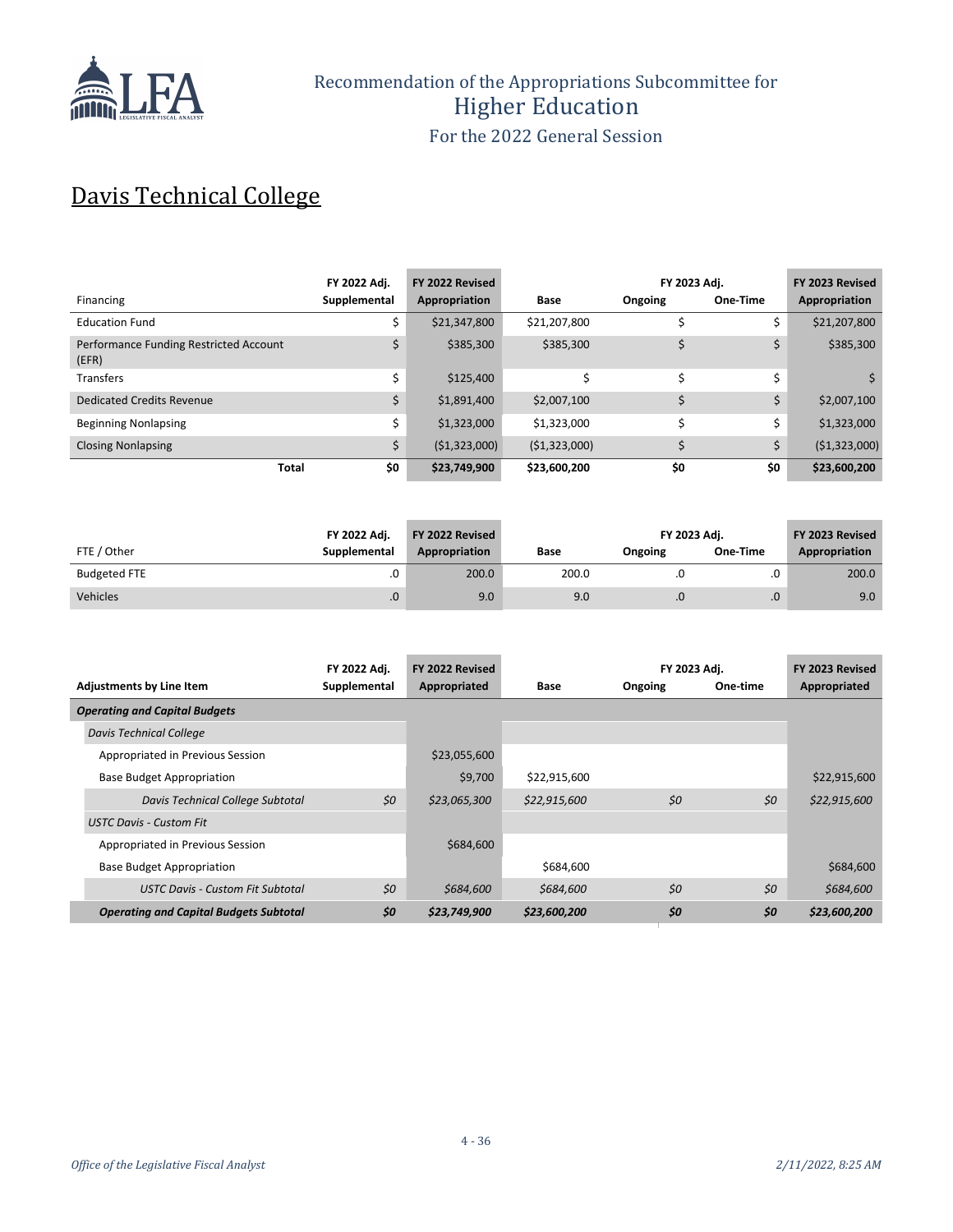

For the 2022 General Session

# Dixie Technical College

| Financing                                       | FY 2022 Adj.<br>Supplemental | FY 2022 Revised<br>Appropriation | Base         | FY 2023 Adj.<br>Ongoing | One-Time | FY 2023 Revised<br>Appropriation |
|-------------------------------------------------|------------------------------|----------------------------------|--------------|-------------------------|----------|----------------------------------|
| <b>Education Fund</b>                           |                              | \$9,962,900                      | \$9,962,900  |                         |          | \$9,962,900                      |
| Performance Funding Restricted Account<br>(EFR) | Ś.                           | \$124,400                        | \$124,400    | \$                      | \$       | \$124,400                        |
| <b>Transfers</b>                                | Ś.                           | \$310,000                        |              | Ś                       |          |                                  |
| <b>Dedicated Credits Revenue</b>                | \$101,800                    | \$839,500                        | \$737,700    | \$                      | Ś        | \$737,700                        |
| <b>Beginning Nonlapsing</b>                     |                              | \$78,400                         | \$74,900     | Ś                       |          | \$74,900                         |
| <b>Closing Nonlapsing</b>                       | Ś.                           | (574,900)                        | (574,900)    | \$                      | \$       | (574,900)                        |
| <b>Total</b>                                    | \$101,800                    | \$11,240,300                     | \$10,825,000 | \$0                     | \$0      | \$10,825,000                     |

|                     | FY 2022 Adj. | FY 2022 Revised |       | FY 2023 Adj. |                 | FY 2023 Revised |
|---------------------|--------------|-----------------|-------|--------------|-----------------|-----------------|
| FTE / Other         | Supplemental | Appropriation   | Base  | Ongoing      | One Time        | Appropriation   |
| <b>Budgeted FTE</b> | .0           | 101.5           | 101.0 | .0           | .0              | 101.0           |
| Vehicles            |              | 15.0            | 15.0  | .0           | .0 <sub>1</sub> | 15.0            |

|                                               | FY 2022 Adj. | FY 2022 Revised |              | FY 2023 Adj. |          | FY 2023 Revised |
|-----------------------------------------------|--------------|-----------------|--------------|--------------|----------|-----------------|
| <b>Adjustments by Line Item</b>               | Supplemental | Appropriated    | <b>Base</b>  | Ongoing      | One-time | Appropriated    |
| <b>Operating and Capital Budgets</b>          |              |                 |              |              |          |                 |
| Dixie Technical College                       |              |                 |              |              |          |                 |
| Appropriated in Previous Session              |              | \$10,480,000    |              |              |          |                 |
| <b>Base Budget Appropriation</b>              |              | \$313,500       | \$10,480,000 |              |          | \$10,480,000    |
| Dedicated Credits Adjustment - Higher<br>Ed   | \$101,800    | \$101,800       |              |              |          |                 |
| Dixie Technical College Subtotal              | \$101,800    | \$10,895,300    | \$10,480,000 | 50           | 50       | \$10,480,000    |
| <b>USTC Dixie - Custom Fit</b>                |              |                 |              |              |          |                 |
| Appropriated in Previous Session              |              | \$345,000       |              |              |          |                 |
| <b>Base Budget Appropriation</b>              |              |                 | \$345,000    |              |          | \$345,000       |
| <b>USTC Dixie - Custom Fit Subtotal</b>       | 50           | \$345,000       | \$345,000    | 50           | 50       | \$345,000       |
| <b>Operating and Capital Budgets Subtotal</b> | \$101,800    | \$11,240,300    | \$10,825,000 | \$0          | \$0      | \$10,825,000    |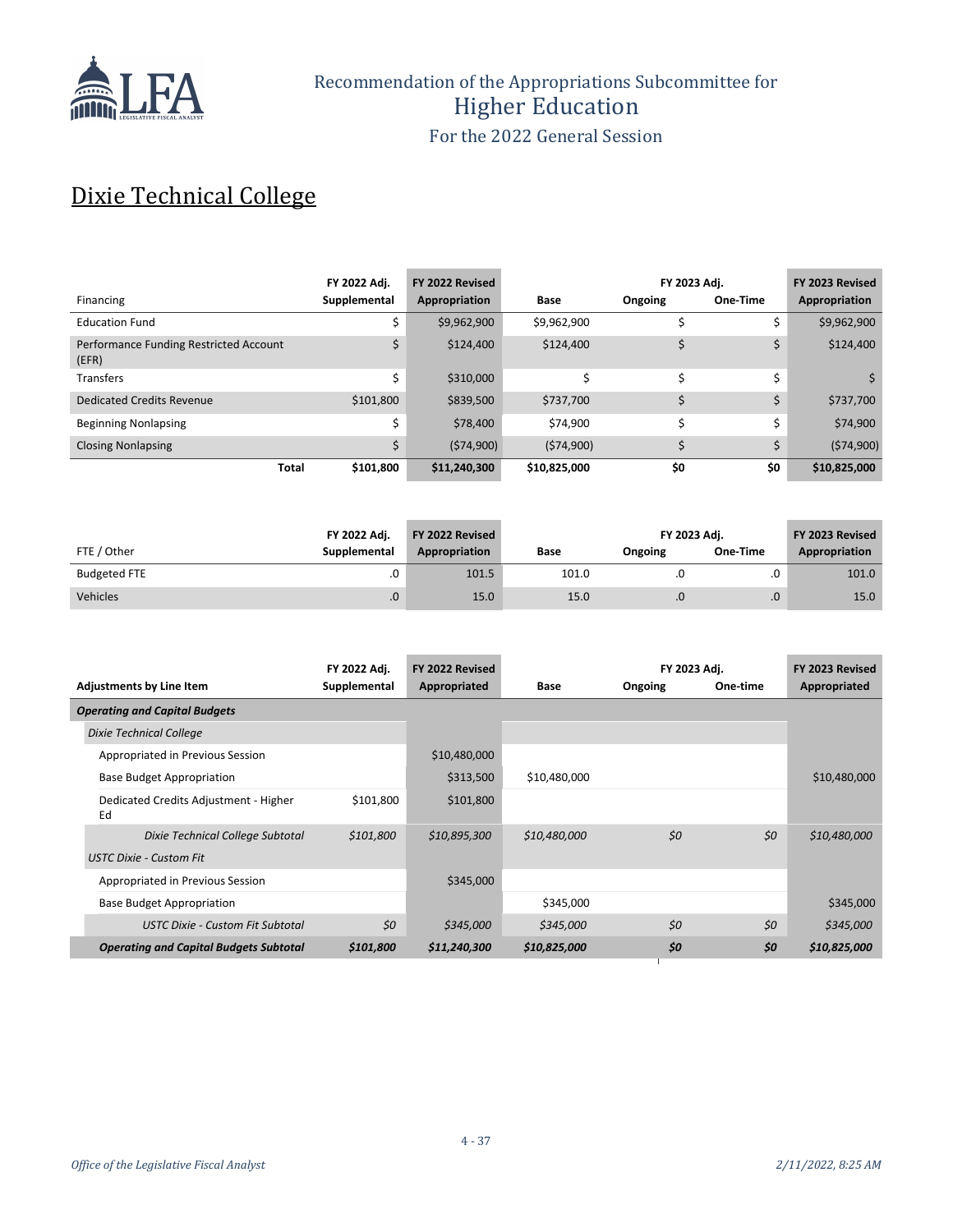

For the 2022 General Session

# Mountainland Technical College

| Financing                                       | FY 2022 Adj.<br>Supplemental | FY 2022 Revised<br>Appropriation | <b>Base</b>  | FY 2023 Adj.<br>Ongoing | One-Time | FY 2023 Revised<br>Appropriation |
|-------------------------------------------------|------------------------------|----------------------------------|--------------|-------------------------|----------|----------------------------------|
| <b>Education Fund</b>                           | Ś.                           | \$18,620,000                     | \$18,620,000 |                         |          | \$18,620,000                     |
| Performance Funding Restricted Account<br>(EFR) | Ś.                           | \$235,000                        | \$235,000    |                         | \$       | \$235,000                        |
| Dedicated Credits Revenue                       | Ś.                           | \$1,426,300                      | \$1,426,300  | \$                      |          | \$1,426,300                      |
| <b>Beginning Nonlapsing</b>                     | \$                           | \$278,200                        | \$615,600    | \$                      | \$       | \$615,600                        |
| <b>Closing Nonlapsing</b>                       | Ś.                           | (5615,600)                       | ( \$615,600) | Ś                       |          | ( \$615,600)                     |
| <b>Total</b>                                    | \$0                          | \$19,943,900                     | \$20,281,300 | \$0                     | \$0      | \$20,281,300                     |

|                     | FY 2022 Adj. | FY 2022 Revised | FY 2023 Adj. |         |          | FY 2023 Revised |
|---------------------|--------------|-----------------|--------------|---------|----------|-----------------|
| FTE / Other         | Supplemental | Appropriation   | <b>Base</b>  | Ongoing | One Time | Appropriation   |
| <b>Budgeted FTE</b> | .0           | 188.8           | 189.0        | .v      | .0       | 189.0           |
| Vehicles            |              | 11.0            |              | .0      | $\cdot$  | $.0 \cdot$      |

|                                                | FY 2022 Adj. | FY 2022 Revised |              | FY 2023 Adj. |          | FY 2023 Revised |
|------------------------------------------------|--------------|-----------------|--------------|--------------|----------|-----------------|
| <b>Adjustments by Line Item</b>                | Supplemental | Appropriated    | <b>Base</b>  | Ongoing      | One-time | Appropriated    |
| <b>Operating and Capital Budgets</b>           |              |                 |              |              |          |                 |
| <b>Mountainland Technical College</b>          |              |                 |              |              |          |                 |
| Appropriated in Previous Session               |              | \$19,596,700    |              |              |          |                 |
| <b>Base Budget Appropriation</b>               |              | ( \$337,400)    | \$19,596,700 |              |          | \$19,596,700    |
| Mountainland Technical College Subtotal        | 50           | \$19,259,300    | \$19,596,700 | 50           | 50       | \$19,596,700    |
| <b>USTC Mountainland - Custom Fit</b>          |              |                 |              |              |          |                 |
| Appropriated in Previous Session               |              | \$684,600       |              |              |          |                 |
| <b>Base Budget Appropriation</b>               |              |                 | \$684,600    |              |          | \$684,600       |
| <b>USTC Mountainland - Custom Fit Subtotal</b> | 50           | \$684,600       | \$684,600    | 50           | \$0      | \$684,600       |
| <b>Operating and Capital Budgets Subtotal</b>  | \$0          | \$19,943,900    | \$20,281,300 | \$0          | \$0      | \$20,281,300    |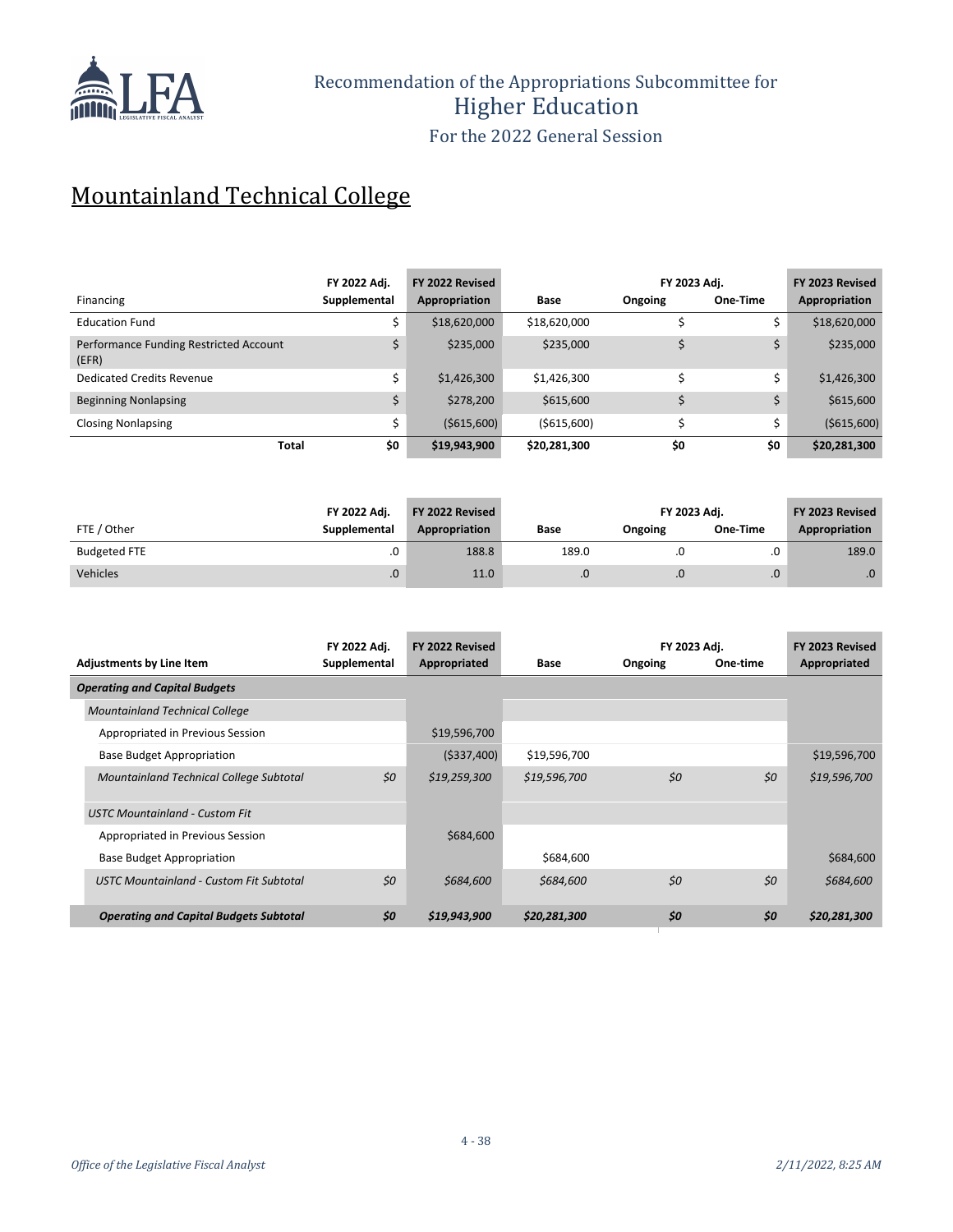

For the 2022 General Session

# Ogden-Weber Technical College

| Financing                                       | FY 2022 Adj.<br>Supplemental | FY 2022 Revised<br>Appropriation | <b>Base</b>    | FY 2023 Adj.<br>Ongoing | One-Time | FY 2023 Revised<br>Appropriation |
|-------------------------------------------------|------------------------------|----------------------------------|----------------|-------------------------|----------|----------------------------------|
| <b>Education Fund</b>                           | Ś                            | \$19,333,100                     | \$19,193,100   |                         |          | \$19,193,100                     |
| Performance Funding Restricted Account<br>(EFR) | Ś.                           | \$268,600                        | \$268,600      | \$                      |          | \$268,600                        |
| Dedicated Credits Revenue                       | \$                           | \$1,695,700                      | \$1,697,400    | \$                      |          | \$1,697,400                      |
| <b>Beginning Nonlapsing</b>                     | \$638,800                    | \$2,785,300                      | \$2,146,500    | \$638,800               | \$       | \$2,785,300                      |
| <b>Closing Nonlapsing</b>                       | (5638,800)                   | (52,785,300)                     | (52, 146, 500) | (5638,800)              |          | (52,785,300)                     |
| <b>Total</b>                                    | \$0                          | \$21,297,400                     | \$21,159,100   | \$0                     | \$0      | \$21,159,100                     |

|                     | FY 2022 Adj.    | FY 2022 Revised | FY 2023 Adj. |         |                 | FY 2023 Revised |
|---------------------|-----------------|-----------------|--------------|---------|-----------------|-----------------|
| FTE / Other         | Supplemental    | Appropriation   | Base         | Ongoing | One Time        | Appropriation   |
| <b>Budgeted FTE</b> | .0              | 297.0           | 297.0        | .U      | .0              | 297.0           |
| Vehicles            | .0 <sub>1</sub> | 14.0            | 14.0         | .0      | .0 <sub>1</sub> | 14.0            |

|                                               | FY 2022 Adj. | FY 2022 Revised |              | FY 2023 Adj. |          | FY 2023 Revised |
|-----------------------------------------------|--------------|-----------------|--------------|--------------|----------|-----------------|
| <b>Adjustments by Line Item</b>               | Supplemental | Appropriated    | <b>Base</b>  | Ongoing      | One-time | Appropriated    |
| <b>Operating and Capital Budgets</b>          |              |                 |              |              |          |                 |
| Ogden-Weber Technical College                 |              |                 |              |              |          |                 |
| Appropriated in Previous Session              |              | \$20,614,500    |              |              |          |                 |
| <b>Base Budget Appropriation</b>              |              | (51,700)        | \$20,474,500 |              |          | \$20,474,500    |
| Ogden-Weber Technical College Subtotal        | 50           | \$20,612,800    | \$20,474,500 | \$0          | \$0      | \$20,474,500    |
| USTC Ogden-Weber - Custom Fit                 |              |                 |              |              |          |                 |
| Appropriated in Previous Session              |              | \$684,600       |              |              |          |                 |
| <b>Base Budget Appropriation</b>              |              |                 | \$684,600    |              |          | \$684,600       |
| USTC Ogden-Weber - Custom Fit Subtotal        | 50           | \$684,600       | \$684,600    | \$0          | \$0      | \$684,600       |
| <b>Operating and Capital Budgets Subtotal</b> | \$0          | \$21,297,400    | \$21,159,100 | \$0          | \$0      | \$21,159,100    |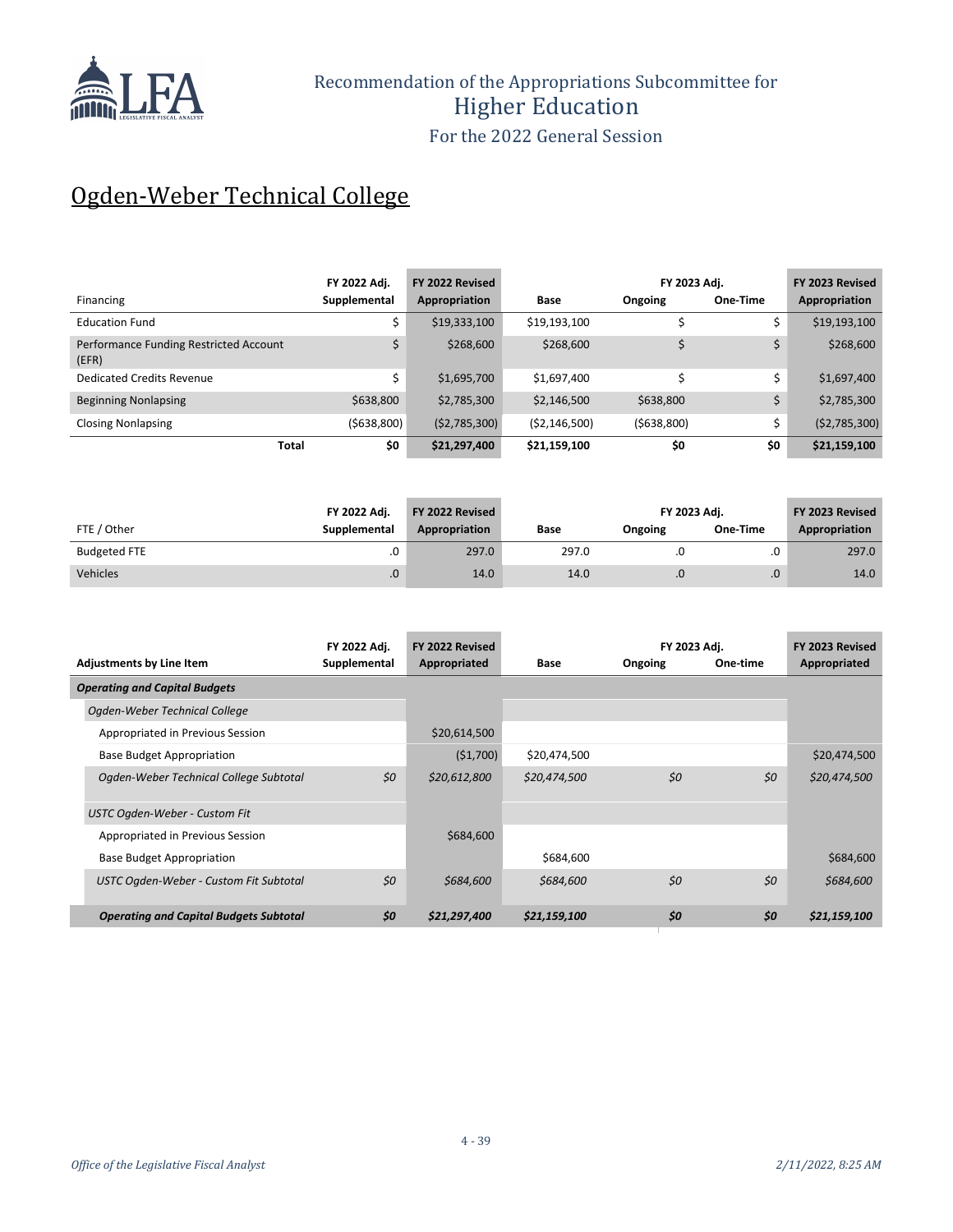

For the 2022 General Session

# Southwest Technical College

| Financing                                       | FY 2022 Adj.<br>Supplemental | FY 2022 Revised<br>Appropriation | <b>Base</b> | FY 2023 Adj.<br>Ongoing | One-Time | FY 2023 Revised<br>Appropriation |
|-------------------------------------------------|------------------------------|----------------------------------|-------------|-------------------------|----------|----------------------------------|
| <b>Education Fund</b>                           |                              | \$7,071,100                      | \$7,071,100 |                         |          | \$7,071,100                      |
| Performance Funding Restricted Account<br>(EFR) | Ś.                           | \$134,300                        | \$134,300   |                         | \$       | \$134,300                        |
| Dedicated Credits Revenue                       | \$6,900                      | \$343,600                        | \$336,700   |                         |          | \$336,700                        |
| <b>Beginning Nonlapsing</b>                     |                              |                                  | \$27,000    | (527,000)               |          |                                  |
| <b>Closing Nonlapsing</b>                       |                              |                                  | (527,000)   | \$27,000                |          |                                  |
| <b>Total</b>                                    | \$6,900                      | \$7,549,000                      | \$7,542,100 | \$0                     | \$0      | \$7,542,100                      |

|                     | FY 2022 Adj. | FY 2022 Revised | FY 2023 Adj. |         |          | FY 2023 Revised |
|---------------------|--------------|-----------------|--------------|---------|----------|-----------------|
| FTE / Other         | Supplemental | Appropriation   | <b>Base</b>  | Ongoing | One Time | Appropriation   |
| <b>Budgeted FTE</b> | .O           | 64.0            | 64.0         | ٠.      | .0       | 64.0            |
| Vehicles            |              | 12.0            | 12.0         | .0      | .0       | 12.0            |

|                                               | FY 2022 Adj. | FY 2022 Revised |             | FY 2023 Adj. |          | FY 2023 Revised |
|-----------------------------------------------|--------------|-----------------|-------------|--------------|----------|-----------------|
| <b>Adjustments by Line Item</b>               | Supplemental | Appropriated    | <b>Base</b> | Ongoing      | One-time | Appropriated    |
| <b>Operating and Capital Budgets</b>          |              |                 |             |              |          |                 |
| Southwest Technical College                   |              |                 |             |              |          |                 |
| Appropriated in Previous Session              |              | \$7,197,100     |             |              |          |                 |
| <b>Base Budget Appropriation</b>              |              |                 | \$7,197,100 |              |          | \$7,197,100     |
| Dedicated Credits Adjustment - Higher<br>Ed   | \$6,900      | \$6,900         |             |              |          |                 |
| Southwest Technical College Subtotal          | \$6,900      | \$7,204,000     | \$7,197,100 | \$0          | \$0      | \$7,197,100     |
| <b>USTC Southwest - Custom Fit</b>            |              |                 |             |              |          |                 |
| Appropriated in Previous Session              |              | \$345,000       |             |              |          |                 |
| <b>Base Budget Appropriation</b>              |              |                 | \$345,000   |              |          | \$345,000       |
| USTC Southwest - Custom Fit Subtotal          | \$0          | \$345,000       | \$345,000   | \$0          | \$0      | \$345,000       |
| <b>Operating and Capital Budgets Subtotal</b> | \$6,900      | \$7,549,000     | \$7,542,100 | \$0          | \$0      | \$7,542,100     |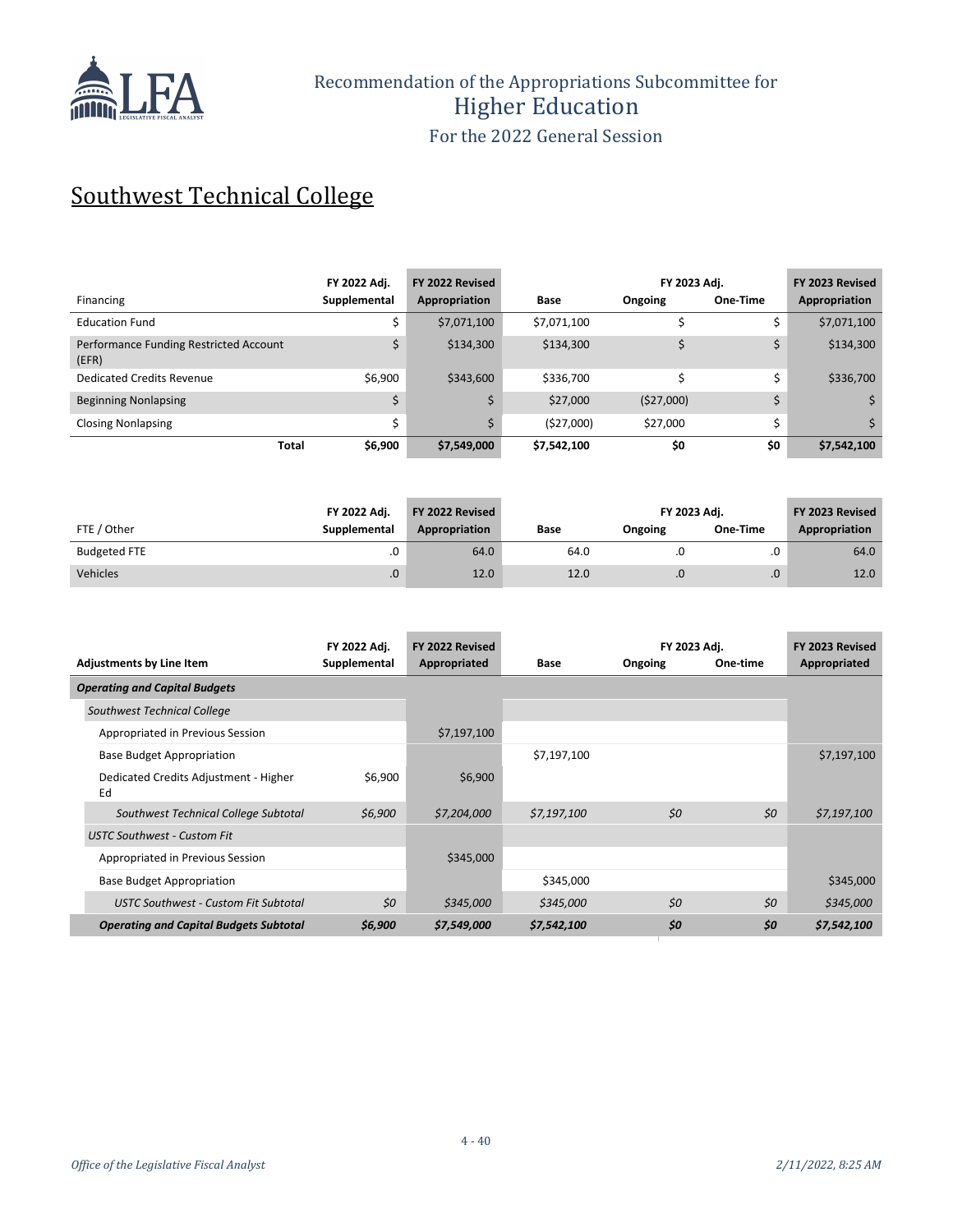

For the 2022 General Session

# Tooele Technical College

| Financing                                       | FY 2022 Adj.<br>Supplemental | FY 2022 Revised<br>Appropriation | Base        | Ongoing | FY 2023 Adj.<br>One-Time | FY 2023 Revised<br>Appropriation |
|-------------------------------------------------|------------------------------|----------------------------------|-------------|---------|--------------------------|----------------------------------|
| <b>Education Fund</b>                           |                              | \$5,906,900                      | \$5,906,900 |         |                          | \$5,906,900                      |
| Performance Funding Restricted Account<br>(EFR) | \$                           | \$90,400                         | \$90,400    |         |                          | \$90,400                         |
| Dedicated Credits Revenue                       | \$                           | \$248,400                        | \$248,800   | \$      |                          | \$248,800                        |
| <b>Beginning Nonlapsing</b>                     | \$                           | \$92,900                         | \$92,900    | \$      |                          | \$92,900                         |
| <b>Closing Nonlapsing</b>                       |                              | (592,900)                        | (592,900)   | Ś       |                          | (592,900)                        |
| <b>Total</b>                                    | \$0                          | \$6,245,700                      | \$6,246,100 | \$0     | \$0                      | \$6,246,100                      |

|                     | FY 2022 Adj. | FY 2022 Revised |             | FY 2023 Adj. |          |               |
|---------------------|--------------|-----------------|-------------|--------------|----------|---------------|
| FTE / Other         | Supplemental | Appropriation   | <b>Base</b> | Ongoing      | One Time | Appropriation |
| <b>Budgeted FTE</b> | .O           | 52.0            | 52.0        | .v           | .0       | 52.0          |
| Vehicles            |              | 7.0             | 7.0         | .0           | .0       | 7.0           |

|                                               | FY 2022 Adj. | FY 2022 Revised |             | FY 2023 Adj. |          | FY 2023 Revised |
|-----------------------------------------------|--------------|-----------------|-------------|--------------|----------|-----------------|
| <b>Adjustments by Line Item</b>               | Supplemental | Appropriated    | Base        | Ongoing      | One-time | Appropriated    |
| <b>Operating and Capital Budgets</b>          |              |                 |             |              |          |                 |
| <b>Tooele Technical College</b>               |              |                 |             |              |          |                 |
| Appropriated in Previous Session              |              | \$5,921,100     |             |              |          |                 |
| <b>Base Budget Appropriation</b>              |              | (5400)          | \$5,921,100 |              |          | \$5,921,100     |
| <b>Tooele Technical College Subtotal</b>      | 50           | \$5,920,700     | \$5,921,100 | 50           | \$0      | \$5,921,100     |
| <b>USTC Tooele - Custom Fit</b>               |              |                 |             |              |          |                 |
| Appropriated in Previous Session              |              | \$325,000       |             |              |          |                 |
| <b>Base Budget Appropriation</b>              |              |                 | \$325,000   |              |          | \$325,000       |
| USTC Tooele - Custom Fit Subtotal             | \$0          | \$325,000       | \$325,000   | 50           | \$0      | \$325,000       |
| <b>Operating and Capital Budgets Subtotal</b> | \$0          | \$6,245,700     | \$6,246,100 | \$0          | \$0      | \$6,246,100     |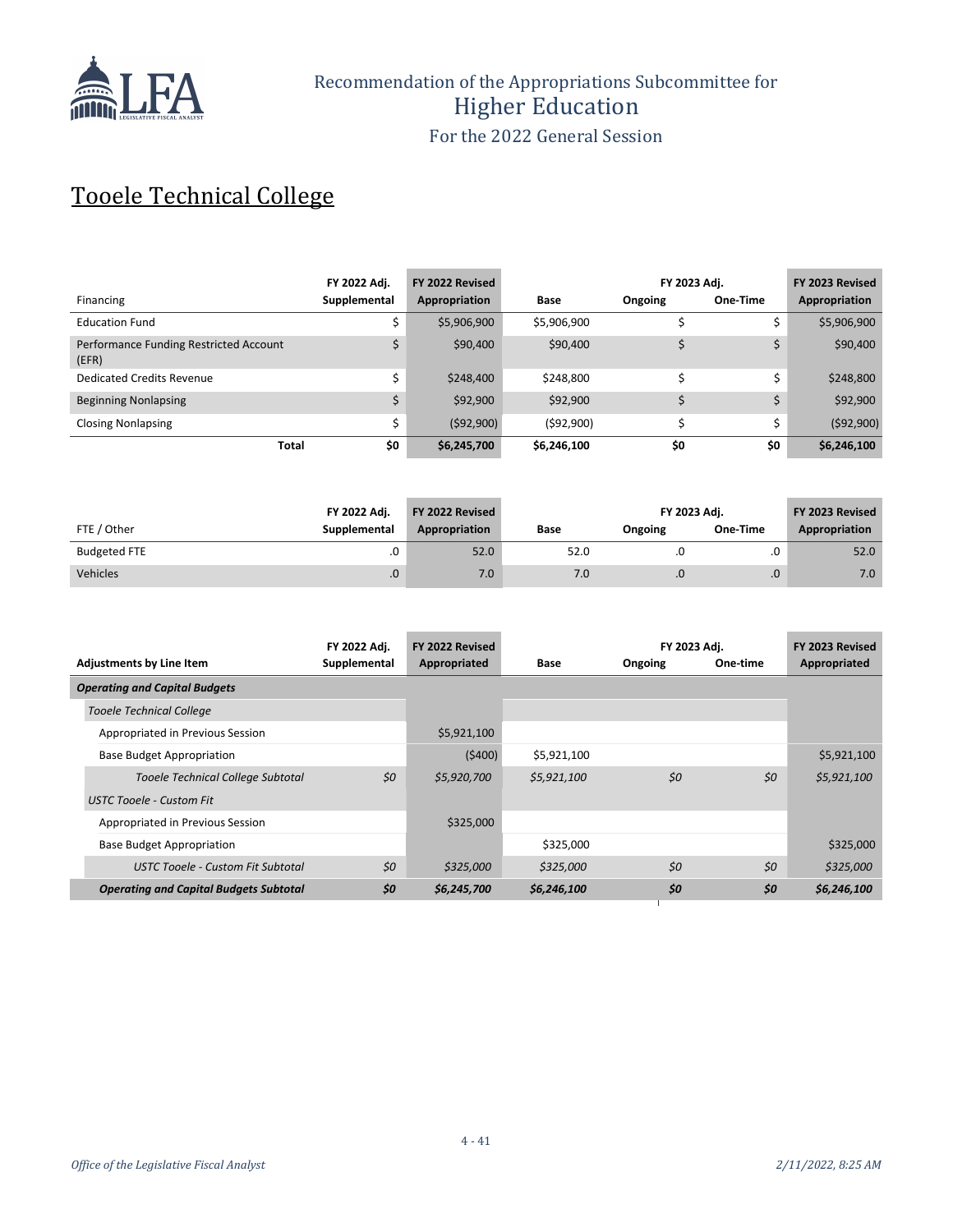

For the 2022 General Session

## Uintah Basin Technical College

| Financing                                       | FY 2022 Adj.<br>Supplemental | FY 2022 Revised<br>Appropriation | <b>Base</b>  | FY 2023 Adj.<br>Ongoing | One-Time | FY 2023 Revised<br>Appropriation |
|-------------------------------------------------|------------------------------|----------------------------------|--------------|-------------------------|----------|----------------------------------|
| <b>Education Fund</b>                           |                              | \$10,821,700                     | \$10,821,700 |                         |          | \$10,821,700                     |
| Performance Funding Restricted Account<br>(EFR) | \$                           | \$120.900                        | \$120,900    | \$                      |          | \$120,900                        |
| Dedicated Credits Revenue                       | Ś                            | \$410,000                        | \$410,000    | ⋏                       |          | \$410,000                        |
| <b>Beginning Nonlapsing</b>                     | \$                           | \$216,400                        | \$199,500    | \$                      | \$       | \$199,500                        |
| <b>Closing Nonlapsing</b>                       | Ś.                           | (5199,500)                       | (5188, 300)  | ⋏                       |          | ( \$188, 300)                    |
| <b>Total</b>                                    | \$0                          | \$11,369,500                     | \$11,363,800 | \$0                     | \$0      | \$11,363,800                     |

|                     | FY 2022 Adj. | FY 2022 Revised |             | FY 2023 Adj. |                 | FY 2023 Revised |
|---------------------|--------------|-----------------|-------------|--------------|-----------------|-----------------|
| FTE / Other         | Supplemental | Appropriation   | <b>Base</b> | Ongoing      | One Time        | Appropriation   |
| <b>Budgeted FTE</b> | .O           | 83.0            | 83.0        | .u           | .0              | 83.0            |
| Vehicles            |              | 29.0            | 29.0        | .0           | .0 <sub>1</sub> | 29.0            |

|                                               | FY 2022 Adj. | FY 2022 Revised |              | FY 2023 Adj. |          | FY 2023 Revised |
|-----------------------------------------------|--------------|-----------------|--------------|--------------|----------|-----------------|
| <b>Adjustments by Line Item</b>               | Supplemental | Appropriated    | Base         | Ongoing      | One-time | Appropriated    |
| <b>Operating and Capital Budgets</b>          |              |                 |              |              |          |                 |
| Uintah Basin Technical College                |              |                 |              |              |          |                 |
| Appropriated in Previous Session              |              | \$10,943,100    |              |              |          |                 |
| <b>Base Budget Appropriation</b>              |              | \$16,400        | \$10,953,800 |              |          | \$10,953,800    |
| Uintah Basin Technical College Subtotal       | SO           | \$10,959,500    | \$10,953,800 | 50           | \$0      | \$10,953,800    |
| USTC Uintah Basin - Custom Fit                |              |                 |              |              |          |                 |
| Appropriated in Previous Session              |              | \$410,000       |              |              |          |                 |
| <b>Base Budget Appropriation</b>              |              |                 | \$410,000    |              |          | \$410,000       |
| USTC Uintah Basin - Custom Fit Subtotal       | \$0          | \$410,000       | \$410,000    | 50           | \$0      | \$410,000       |
| <b>Operating and Capital Budgets Subtotal</b> | \$0          | \$11,369,500    | \$11,363,800 | \$0          | \$0      | \$11,363,800    |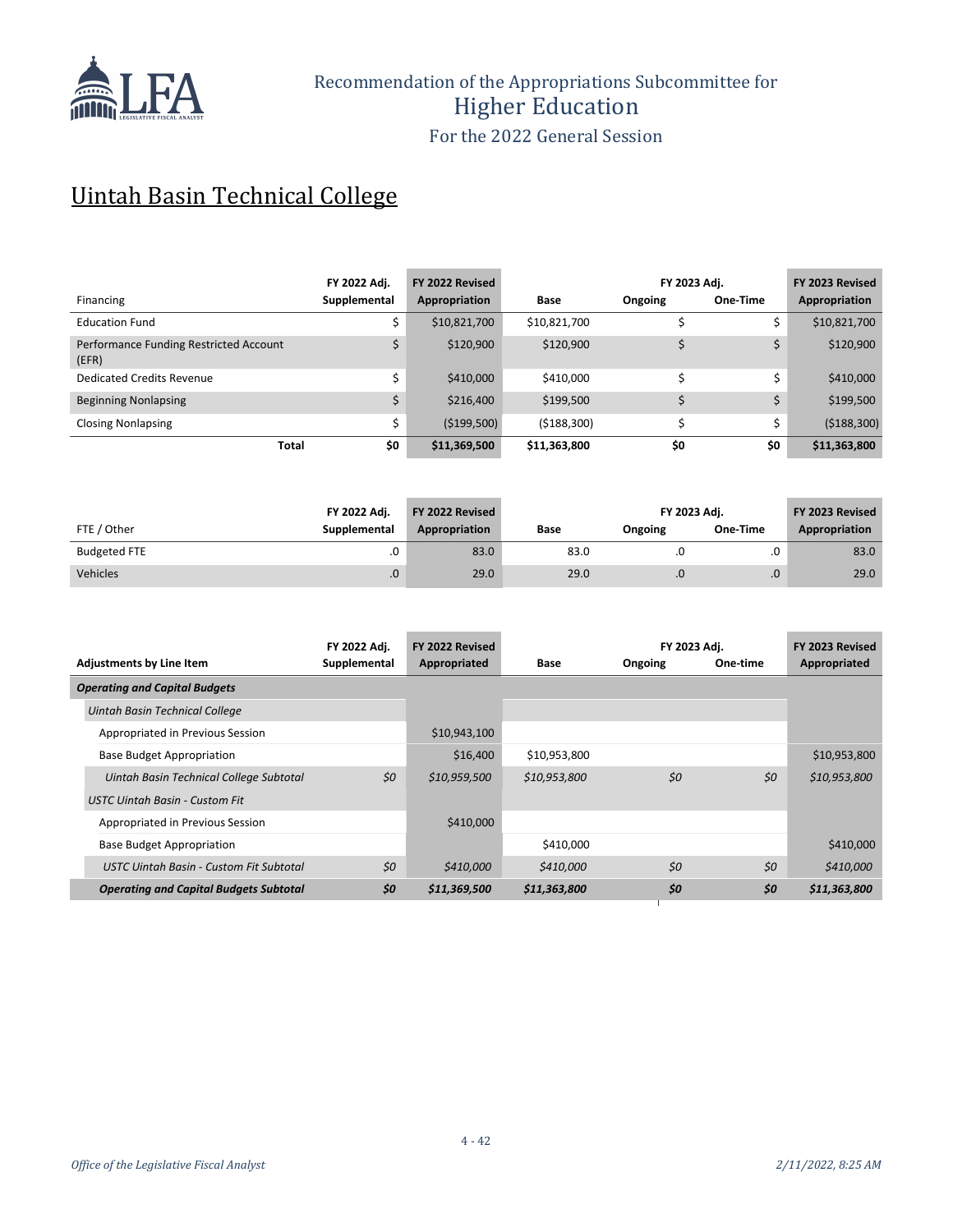

Ī

## Recommendation of the Appropriations Subcommittee for Higher Education

For the 2022 General Session

# Utah Board of Higher Education

| Financing                            | FY 2022 Adj.<br>Supplemental | FY 2022 Revised<br>Appropriation | Base           | FY 2023 Adj.<br>Ongoing | One-Time | FY 2023 Revised<br>Appropriation |
|--------------------------------------|------------------------------|----------------------------------|----------------|-------------------------|----------|----------------------------------|
| General Fund                         | \$                           | \$5,107,300                      | \$5,107,300    |                         |          | \$5,107,300                      |
| <b>Education Fund</b>                | \$                           | \$75,592,500                     | \$77,516,500   |                         | \$       | \$77,516,500                     |
| <b>Transfers</b>                     | \$                           | \$1,070,500                      | \$1,154,000    | \$                      |          | \$1,154,000                      |
| Federal Funds - American Rescue Plan | \$                           | \$15,000,000                     |                | \$                      |          |                                  |
| Dedicated Credits Revenue            | \$                           | \$200,000                        | \$215,000      | \$                      |          | \$215,000                        |
| <b>Beginning Nonlapsing</b>          | \$                           | \$7,399,100                      | \$7,000,400    | \$                      | \$       | \$7,000,400                      |
| <b>Closing Nonlapsing</b>            | \$                           | (57,000,400)                     | ( \$2,600,400) |                         |          | ( \$2,600,400)                   |
| <b>Total</b>                         | \$0                          | \$97,369,000                     | \$88,392,800   | \$0                     | \$0      | \$88,392,800                     |

|              | FY 2022 Adi. | FY 2022 Revised |      | FY 2023 Adi. |          | FY 2023 Revised |
|--------------|--------------|-----------------|------|--------------|----------|-----------------|
| FTE / Other  | Supplemental | Appropriation   | Base | Ongoing      | One-Time | Appropriation   |
| Budgeted FTE |              | 28.2            | 28.6 |              |          | 28.6            |

|                                      | FY 2022 Adj. | FY 2022 Revised |              | FY 2023 Adj.   |          | FY 2023 Revised |
|--------------------------------------|--------------|-----------------|--------------|----------------|----------|-----------------|
| <b>Adjustments by Line Item</b>      | Supplemental | Appropriated    | <b>Base</b>  | Ongoing        | One-time | Appropriated    |
| <b>Operating and Capital Budgets</b> |              |                 |              |                |          |                 |
| Administration                       |              |                 |              |                |          |                 |
| Appropriated in Previous Session     |              | \$18,940,800    |              |                |          |                 |
| <b>Base Budget Appropriation</b>     |              | \$485,700       | \$19,426,500 |                |          | \$19,426,500    |
| Reallocations - Higher Ed (From)     |              |                 |              | ( \$5,101,600) |          | ( \$5,101,600)  |
| <b>Administration Subtotal</b>       | SO           | \$19,426,500    | \$19,426,500 | (55, 101, 600) | \$0      | \$14,324,900    |
| <b>Student Assistance</b>            |              |                 |              |                |          |                 |
| Appropriated in Previous Session     |              | \$48,817,800    |              |                |          |                 |
| <b>Base Budget Appropriation</b>     |              |                 | \$33,817,800 |                |          | \$33,817,800    |
| Reallocations - Higher Ed (To)       |              |                 |              | \$5,101,600    |          | \$5,101,600     |
| <b>Student Assistance Subtotal</b>   | 50           | \$48,817,800    | \$33,817,800 | \$5,101,600    | \$0      | \$38,919,400    |
| <b>Student Support</b>               |              |                 |              |                |          |                 |
| Appropriated in Previous Session     |              | \$10,103,000    |              |                |          |                 |
| <b>Base Budget Appropriation</b>     |              | \$400,400       | \$10,104,700 |                |          | \$10,104,700    |
| <b>Student Support Subtotal</b>      | SO           | \$10,503,400    | \$10,104,700 | 50             | 50       | \$10,104,700    |
| <b>Math Competency Initiative</b>    |              |                 |              |                |          |                 |
| Appropriated in Previous Session     |              | \$1,700         |              |                |          |                 |
| <b>Base Budget Appropriation</b>     |              | (\$1,700)       |              |                |          |                 |
| Math Competency Initiative Subtotal  | 50           | \$0             | 50           | 50             | \$0      | \$0             |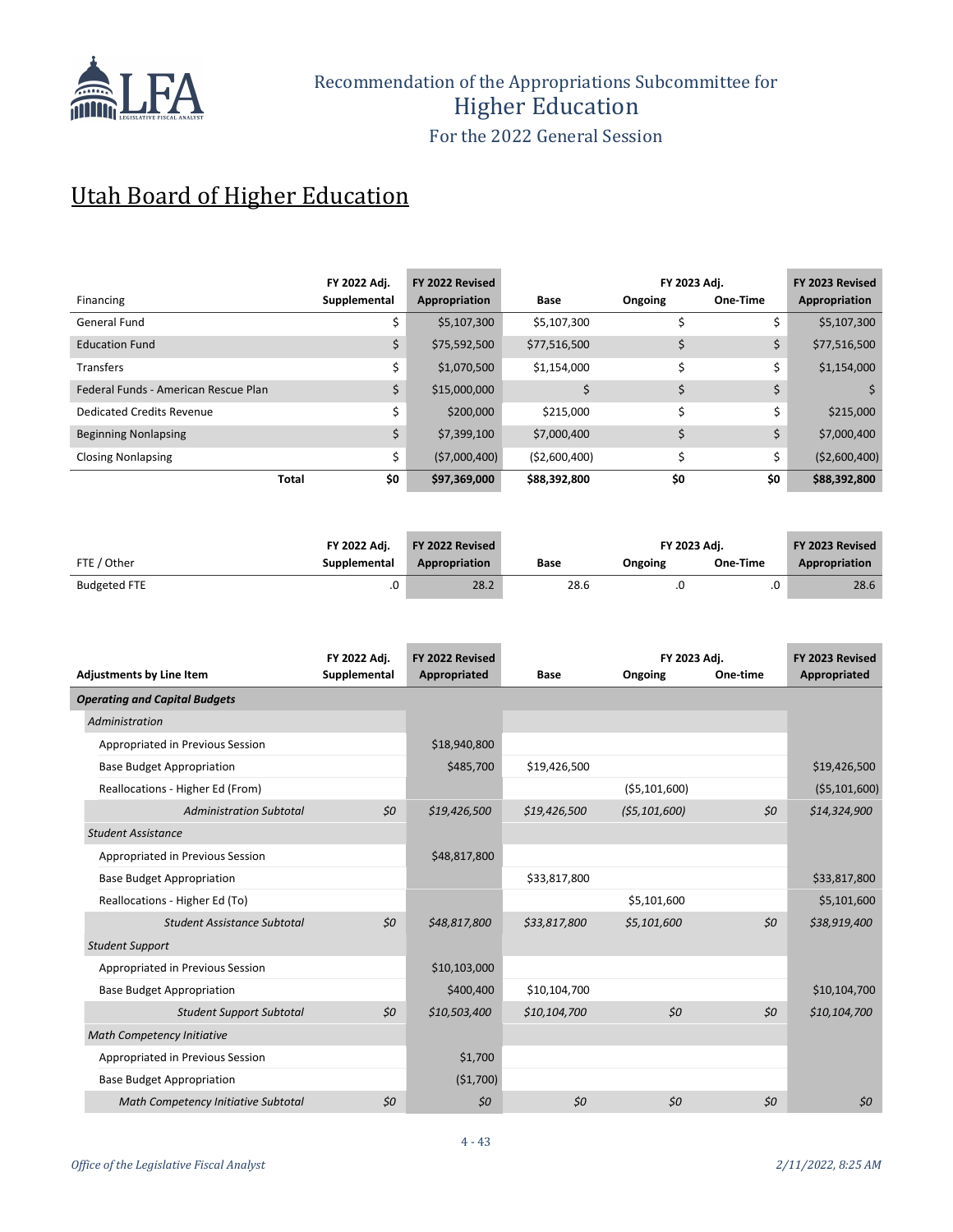

For the 2022 General Session

# Utah Board of Higher Education

|                                                                 | FY 2022 Adj. | FY 2022 Revised |              | FY 2023 Adj. |          | FY 2023 Revised |
|-----------------------------------------------------------------|--------------|-----------------|--------------|--------------|----------|-----------------|
| <b>Adjustments by Line Item</b>                                 | Supplemental | Appropriated    | <b>Base</b>  | Ongoing      | One-time | Appropriated    |
| <b>Operating and Capital Budgets</b>                            |              |                 |              |              |          |                 |
| <b>Medical Education Council</b>                                |              |                 |              |              |          |                 |
| Appropriated in Previous Session                                |              | \$2,219,800     |              |              |          |                 |
| <b>Base Budget Appropriation</b>                                |              | (598,500)       | \$2,219,800  |              |          | \$2,219,800     |
| <b>Medical Education Council Subtotal</b>                       | SO           | \$2,121,300     | \$2,219,800  | 50           | \$0      | \$2,219,800     |
| <b>Operating and Capital Budgets Subtotal</b>                   | \$0          | \$80,869,000    | \$65,568,800 | \$0          | \$0      | \$65,568,800    |
| <b>Restricted Fund and Account Transfers</b>                    |              |                 |              |              |          |                 |
| Performance Funding Restricted Account                          |              |                 |              |              |          |                 |
| Appropriated in Previous Session                                |              | \$16,500,000    |              |              |          |                 |
| <b>Base Budget Appropriation</b>                                |              |                 | \$22,824,000 |              |          | \$22,824,000    |
| Performance Funding Restricted Account<br>Subtotal              | SO           | \$16,500,000    | \$22,824,000 | SO           | \$0      | \$22,824,000    |
| <b>Restricted Fund and Account Transfers</b><br><b>Subtotal</b> | \$0          | \$16,500,000    | \$22,824,000 | \$0          | \$0      | \$22,824,000    |
| Utah Board of Higher Education Total                            | \$0          | \$97,369,000    | \$88,392,800 | \$0          | \$0      | \$88,392,800    |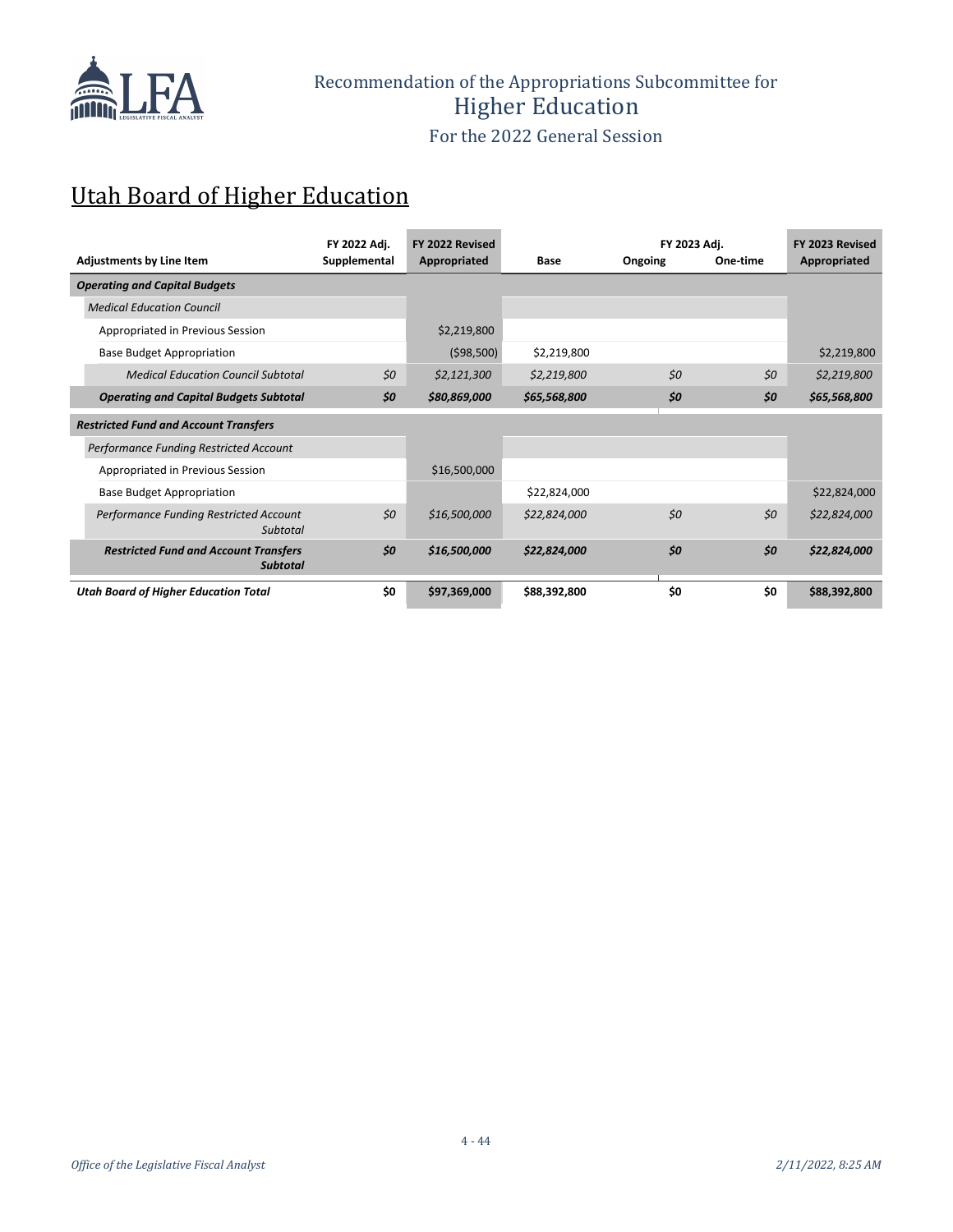

### For the 2022 General Session

# University of Utah

|                                                 | FY 2022 Adj.          | FY 2022 Revised    |                    |         | FY 2023 Adj. | FY 2023 Revised  |
|-------------------------------------------------|-----------------------|--------------------|--------------------|---------|--------------|------------------|
| Financing                                       | Supplemental          | Appropriation      | Base               | Ongoing | One-Time     | Appropriation    |
| General Fund                                    | \$                    | \$25,818,900       | \$199,318,900      | \$      | (5600,000)   | \$198,718,900    |
| Cigarette Tax (GFR)                             | \$                    | \$4,800,000        | \$4,800,000        | \$      | \$           | \$4,800,000      |
| <b>Education Fund</b>                           | \$40,000              | \$355,744,900      | \$173,506,000      | \$      | ( \$845,000) | \$172,661,000    |
| Performance Funding Restricted Account<br>(EFR) | \$                    | \$4,522,900        | \$4,522,900        | \$      | \$           | \$4,522,900      |
| <b>Transfers</b>                                | \$                    | \$34,500           | \$18,950,400       | \$      | \$           | \$18,950,400     |
| Workplace Safety (GFR)                          | \$                    | \$174,000          | \$174,000          | \$      | \$           | \$174,000        |
| Federal Funds - American Rescue Plan            | \$                    | \$212,800          | \$                 | \$      | \$           | Ś                |
| <b>Dedicated Credits Revenue</b>                | \$11,048,200          | \$358,643,800      | \$347,595,600      | \$      | \$           | \$347,595,600    |
| Dedicated Credits - State Land Grants           | \$                    | \$443,800          | \$443,800          | \$      | \$           | \$443,800        |
| <b>Beginning Nonlapsing</b>                     | \$                    | \$104,933,000      | \$105,145,800      | \$      | \$           | \$105,145,800    |
| <b>Closing Nonlapsing</b>                       | \$                    | ( \$105, 145, 800) | ( \$106, 265, 700) | \$      | \$798,500    | ( \$105,467,200) |
|                                                 | Total<br>\$11,088,200 | \$750,182,800      | \$748,191,700      | \$0     | (5646,500)   | \$747,545,200    |

|                     | FY 2022 Adj. | FY 2022 Revised |         | FY 2023 Adj. |                 | FY 2023 Revised |
|---------------------|--------------|-----------------|---------|--------------|-----------------|-----------------|
| FTE / Other         | Supplemental | Appropriation   | Base    | Ongoing      | One-Time        | Appropriation   |
| <b>Budgeted FTE</b> | .0           | 4,199.9         | 4,200.3 |              | .v              | 4,200.3         |
| Vehicles            |              | 635.0           | 635.0   |              | .0 <sub>1</sub> | 635.0           |

|                                                            | FY 2022 Adj. | FY 2022 Revised |               | FY 2023 Adj. |            | FY 2023 Revised |
|------------------------------------------------------------|--------------|-----------------|---------------|--------------|------------|-----------------|
| <b>Adjustments by Line Item</b>                            | Supplemental | Appropriated    | <b>Base</b>   | Ongoing      | One-time   | Appropriated    |
| <b>Operating and Capital Budgets</b>                       |              |                 |               |              |            |                 |
| <b>Education and General</b>                               |              |                 |               |              |            |                 |
| Appropriated in Previous Session                           |              | \$622,529,600   |               |              |            |                 |
| <b>Base Budget Appropriation</b>                           |              | (5212,800)      | \$621,698,000 |              |            | \$621,698,000   |
| Dedicated Credits Adjustment - Higher<br>Ed                | \$3,093,400  | \$3,093,400     |               |              |            |                 |
| Higher Education Operations and<br>Maintenance Adjustments |              |                 |               |              | (5646,500) | ( \$646, 500)   |
| History of Women Legislators in Utah<br>1994-Present       | \$40,000     | \$40,000        |               |              |            |                 |
| <b>Education and General Subtotal</b>                      | \$3,133,400  | \$625,450,200   | \$621,698,000 | SO           | (5646,500) | \$621,051,500   |
| <b>Educationally Disadvantaged</b>                         |              |                 |               |              |            |                 |
| Appropriated in Previous Session                           |              | \$757,000       |               |              |            |                 |
| <b>Base Budget Appropriation</b>                           |              |                 | \$757,000     |              |            | \$757,000       |
| <b>Educationally Disadvantaged Subtotal</b>                | \$0          | \$757,000       | \$757,000     | 50           | \$0        | \$757,000       |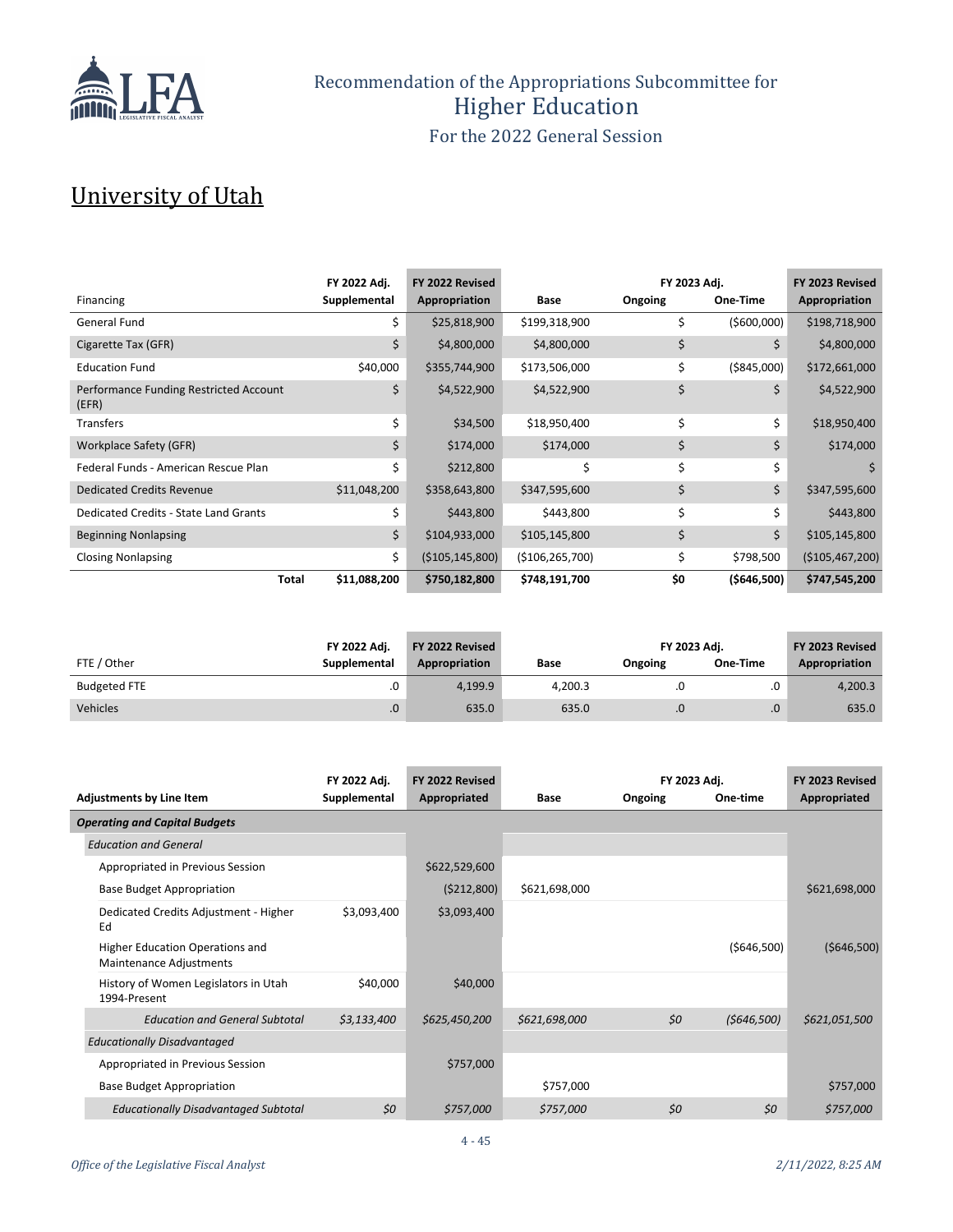

### For the 2022 General Session

# University of Utah

|                                               | FY 2022 Adj. | FY 2022 Revised |              | FY 2023 Adj.               |          | FY 2023 Revised |
|-----------------------------------------------|--------------|-----------------|--------------|----------------------------|----------|-----------------|
| <b>Adjustments by Line Item</b>               | Supplemental | Appropriated    | Base         | Ongoing                    | One-time | Appropriated    |
| <b>Operating and Capital Budgets</b>          |              |                 |              |                            |          |                 |
| <b>School of Medicine</b>                     |              |                 |              |                            |          |                 |
| Appropriated in Previous Session              |              | \$72,689,900    |              |                            |          |                 |
| <b>Base Budget Appropriation</b>              |              |                 | \$72,689,900 |                            |          | \$72,689,900    |
| Dedicated Credits Adjustment - Higher<br>Ed   | \$996,200    | \$996,200       |              |                            |          |                 |
| <b>School of Medicine Subtotal</b>            | \$996,200    | \$73,686,100    | \$72,689,900 | \$0                        | \$0      | \$72,689,900    |
| <b>Cancer Research and Treatment</b>          |              |                 |              |                            |          |                 |
| Appropriated in Previous Session              |              | \$19,002,100    |              |                            |          |                 |
| <b>Base Budget Appropriation</b>              |              |                 | \$10,002,100 |                            |          | \$10,002,100    |
| <b>Cancer Research and Treatment Subtotal</b> | \$0          | \$19,002,100    | \$10,002,100 | \$0                        | \$0      | \$10,002,100    |
| <b>University Hospital</b>                    |              |                 |              |                            |          |                 |
| Appropriated in Previous Session              |              | \$12,729,800    |              |                            |          |                 |
| <b>Base Budget Appropriation</b>              |              | (56, 819, 800)  | \$24,825,900 |                            |          | \$24,825,900    |
| <b>University Hospital Subtotal</b>           | \$0          | \$5,910,000     | \$24,825,900 | \$0                        | \$0      | \$24,825,900    |
| School of Dentistry                           |              |                 |              |                            |          |                 |
| Appropriated in Previous Session              |              | \$7,061,700     |              |                            |          |                 |
| <b>Base Budget Appropriation</b>              |              |                 | \$7,061,700  |                            |          | \$7,061,700     |
| Dedicated Credits Adjustment - Higher<br>Ed   | \$6,958,600  | \$6,958,600     |              |                            |          |                 |
| <b>School of Dentistry Subtotal</b>           | \$6,958,600  | \$14,020,300    | \$7,061,700  | \$0                        | \$0      | \$7,061,700     |
| <b>Public Service</b>                         |              |                 |              |                            |          |                 |
| Appropriated in Previous Session              |              | \$2,475,100     |              |                            |          |                 |
| <b>Base Budget Appropriation</b>              |              |                 | \$2,275,100  |                            |          | \$2,275,100     |
| <b>Public Service Subtotal</b>                | \$0          | \$2,475,100     | \$2,275,100  | \$0                        | \$0      | \$2,275,100     |
| <b>Statewide TV Administration</b>            |              |                 |              |                            |          |                 |
| Appropriated in Previous Session              |              | \$2,750,500     |              |                            |          |                 |
| <b>Base Budget Appropriation</b>              |              |                 | \$2,750,500  |                            |          | \$2,750,500     |
| <b>Statewide TV Administration Subtotal</b>   | \$0          | \$2,750,500     | \$2,750,500  | \$0                        | \$0      | \$2,750,500     |
| Poison Control Center                         |              |                 |              |                            |          |                 |
| Appropriated in Previous Session              |              | \$2,938,900     |              |                            |          |                 |
| <b>Base Budget Appropriation</b>              |              |                 | \$2,938,900  |                            |          | \$2,938,900     |
| Poison Control Center Subtotal                | \$0          | \$2,938,900     | \$2,938,900  | $\boldsymbol{\mathit{50}}$ | \$0      | \$2,938,900     |
| Center on Aging                               |              |                 |              |                            |          |                 |
| Appropriated in Previous Session              |              | \$117,200       |              |                            |          |                 |
| <b>Base Budget Appropriation</b>              |              |                 | \$117,200    |                            |          | \$117,200       |
| Center on Aging Subtotal                      | $50$         | \$117,200       | \$117,200    | 50                         | \$0      | \$117,200       |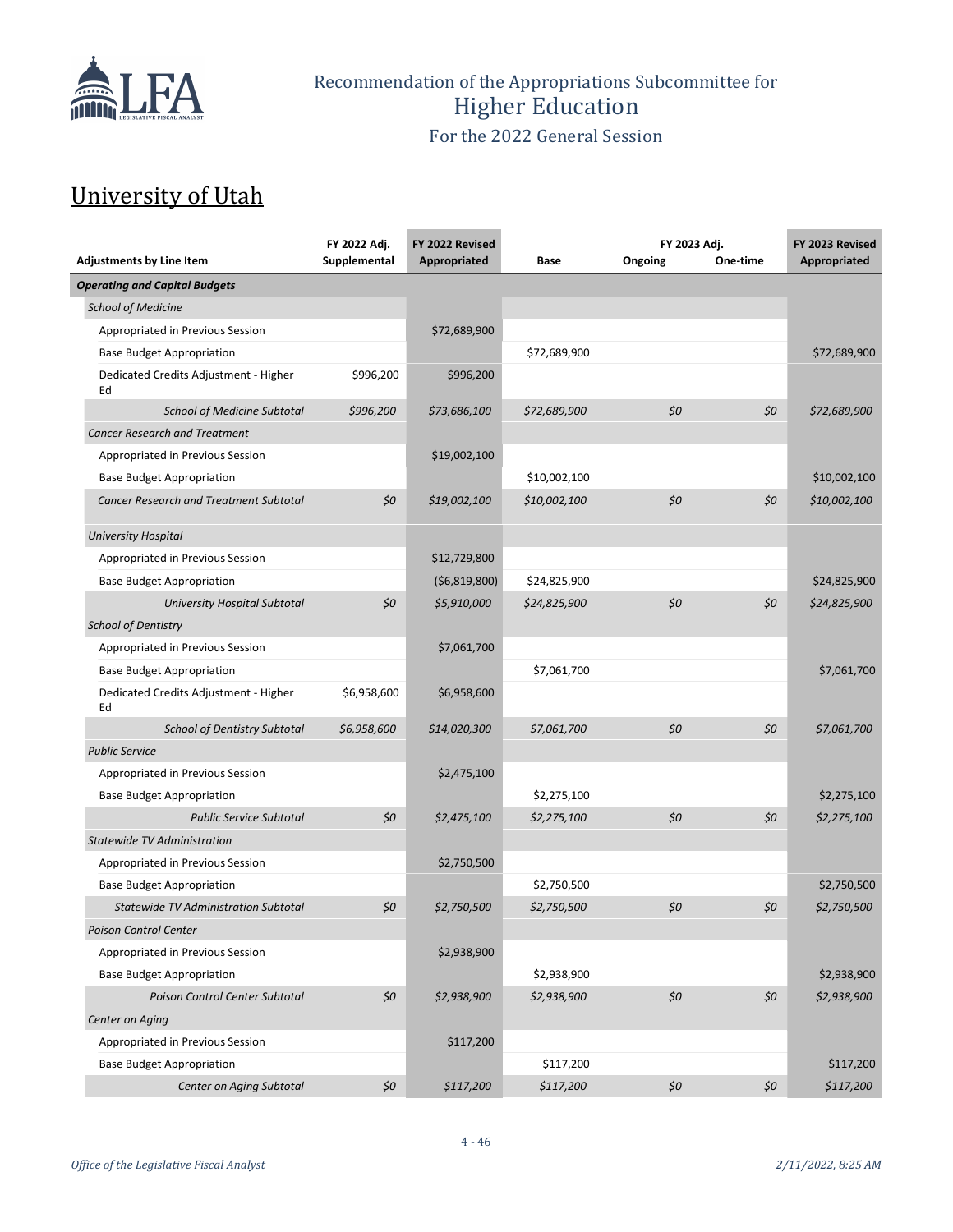

### For the 2022 General Session

# University of Utah

|                                                                             | FY 2022 Adj. | FY 2022 Revised |               | FY 2023 Adj. |             | FY 2023 Revised |
|-----------------------------------------------------------------------------|--------------|-----------------|---------------|--------------|-------------|-----------------|
| <b>Adjustments by Line Item</b>                                             | Supplemental | Appropriated    | <b>Base</b>   | Ongoing      | One-time    | Appropriated    |
| <b>Operating and Capital Budgets</b>                                        |              |                 |               |              |             |                 |
| Rocky Mountain Center for Occupational and Environmental<br><b>Health</b>   |              |                 |               |              |             |                 |
| Appropriated in Previous Session                                            |              | \$180,400       |               |              |             |                 |
| <b>Base Budget Appropriation</b>                                            |              |                 | \$180,400     |              |             | \$180,400       |
| Rocky Mountain Center for Occupational<br>and Environmental Health Subtotal | 50           | \$180,400       | \$180,400     | 50           | \$0         | \$180,400       |
| SafeUT Crisis Text and Tip                                                  |              |                 |               |              |             |                 |
| Appropriated in Previous Session                                            |              | \$2,895,000     |               |              |             |                 |
| <b>Base Budget Appropriation</b>                                            |              |                 | \$2,895,000   |              |             | \$2,895,000     |
| SafeUT Crisis Text and Tip Subtotal                                         | \$0          | \$2,895,000     | \$2,895,000   | SO           | \$0         | \$2,895,000     |
| <b>Operating and Capital Budgets Subtotal</b>                               | \$11,088,200 | \$750,182,800   | \$748,191,700 | \$0          | (5646,500)  | \$747,545,200   |
| <b>University of Utah Total</b>                                             | \$11,088,200 | \$750,182,800   | \$748,191,700 | \$0          | (\$646,500) | \$747,545,200   |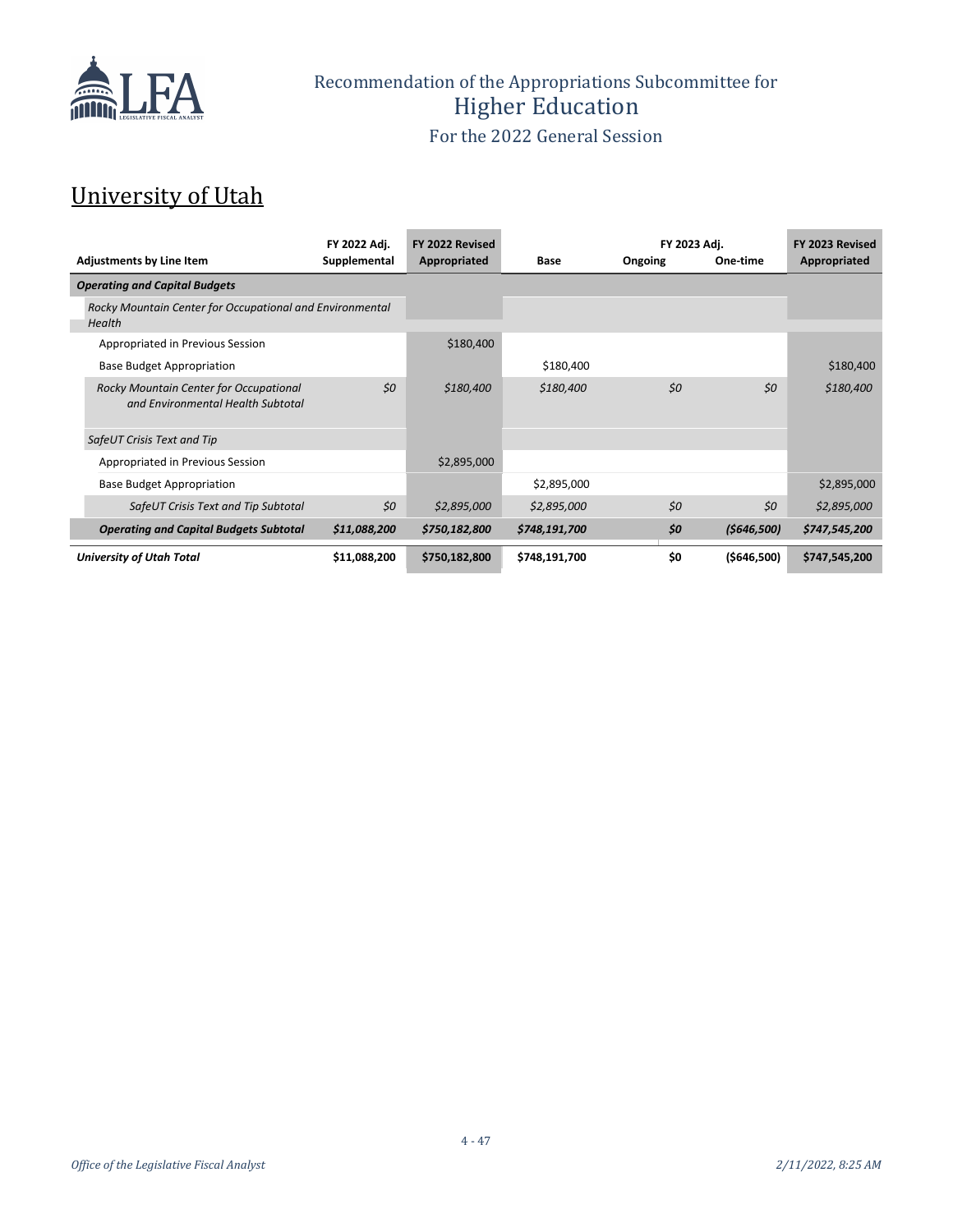

### For the 2022 General Session

|                                                                         | FY 2022 Adj. | FY 2022 Revised |                 | FY 2023 Adj. |               | FY 2023 Revised |
|-------------------------------------------------------------------------|--------------|-----------------|-----------------|--------------|---------------|-----------------|
| Financing                                                               | Supplemental | Appropriation   | Base            | Ongoing      | One-Time      | Appropriation   |
| General Fund                                                            | \$355,400    | Ś.              | \$99,644,600    | \$175,000    | ( \$31,000)   | \$99,788,600    |
| <b>Federal Mineral Lease</b>                                            | \$           | \$1,745,800     | \$1,745,800     | \$           | \$            | \$1,745,800     |
| <b>Education Fund</b>                                                   | ( \$355,400) | \$244,639,300   | \$144,316,800   | \$           | ( \$383,500)  | \$143,933,300   |
| Infrastructure and Economic Diversification<br>Investment Account (GFR) | \$           | \$250,000       | \$250,000       | \$           | \$            | \$250,000       |
| Land Exchange Distribution Account (GFR)                                | \$           | \$66,400        | \$66,400        | \$           | \$            | \$66,400        |
| Performance Funding Restricted Account<br>(EFR)                         | \$           | \$3,175,300     | \$3,175,300     | \$           | \$            | \$3,175,300     |
| <b>Transfers</b>                                                        | \$           | \$2,629,400     | \$2,409,400     | \$           | \$            | \$2,409,400     |
| <b>Federal Funds</b>                                                    | \$           | \$3,902,300     | \$3,902,300     | \$           | \$            | \$3,902,300     |
| Federal Funds - American Rescue Plan                                    | \$           | \$117,600       | \$              | \$           | Ś.            | Ś               |
| <b>Dedicated Credits Revenue</b>                                        | \$11,955,600 | \$167,028,000   | \$156,656,400   | \$10,601,900 | \$            | \$167,258,300   |
| Dedicated Credits - State Land Grants                                   | \$           | \$257,000       | \$257,000       | \$           | \$            | \$257,000       |
| <b>Beginning Nonlapsing</b>                                             | \$           | \$49,093,700    | \$49,093,700    | \$           | \$            | \$49,093,700    |
| <b>Closing Nonlapsing</b>                                               | \$           | (549,093,700)   | (548, 298, 200) | \$           | \$82,400      | (548, 215, 800) |
| <b>Total</b>                                                            | \$11,955,600 | \$423,811,100   | \$413,219,500   | \$10,776,900 | ( \$332, 100) | \$423,664,300   |

|                     | FY 2022 Adj. | FY 2022 Revised |             | FY 2023 Adj. |                 | FY 2023 Revised |
|---------------------|--------------|-----------------|-------------|--------------|-----------------|-----------------|
| FTE / Other         | Supplemental | Appropriation   | <b>Base</b> | Ongoing      | One-Time        | Appropriation   |
| <b>Budgeted FTE</b> | .0           | 3,206.2         | 3.206.4     | .0           | .∪              | 3,206.4         |
| Vehicles            |              | 838.0           | 838.0       | .0           | .0 <sub>1</sub> | 838.0           |

| <b>Adjustments by Line Item</b>                                                              | FY 2022 Adj.<br>Supplemental | FY 2022 Revised<br>Appropriated | <b>Base</b>   | FY 2023 Adj.<br>Ongoing | One-time    | FY 2023 Revised<br>Appropriated |
|----------------------------------------------------------------------------------------------|------------------------------|---------------------------------|---------------|-------------------------|-------------|---------------------------------|
| <b>Operating and Capital Budgets</b>                                                         |                              |                                 |               |                         |             |                                 |
| <b>Education and General</b>                                                                 |                              |                                 |               |                         |             |                                 |
| Appropriated in Previous Session                                                             |                              | \$308,055,000                   |               |                         |             |                                 |
| <b>Base Budget Appropriation</b>                                                             |                              | \$1,380,800                     | \$309,435,800 |                         |             | \$309,435,800                   |
| <b>Center for Advanced Composite</b><br><b>Materials and Structures Reallocation</b><br>(To) |                              |                                 |               | \$175,000               |             | \$175,000                       |
| Dedicated Credits Adjustment - Higher<br>Ed                                                  | \$9,713,600                  | \$9,713,600                     |               | \$9,633,000             |             | \$9,633,000                     |
| Higher Education Operations and<br>Maintenance Adjustments                                   |                              |                                 |               |                         | (5332, 100) | ( \$332, 100)                   |
| Reallocations - Higher Ed (From)                                                             |                              |                                 |               | ( \$339,600)            |             | ( \$339,600)                    |
| Reallocations - Higher Ed (To)                                                               |                              |                                 |               | \$2,472,400             |             | \$2,472,400                     |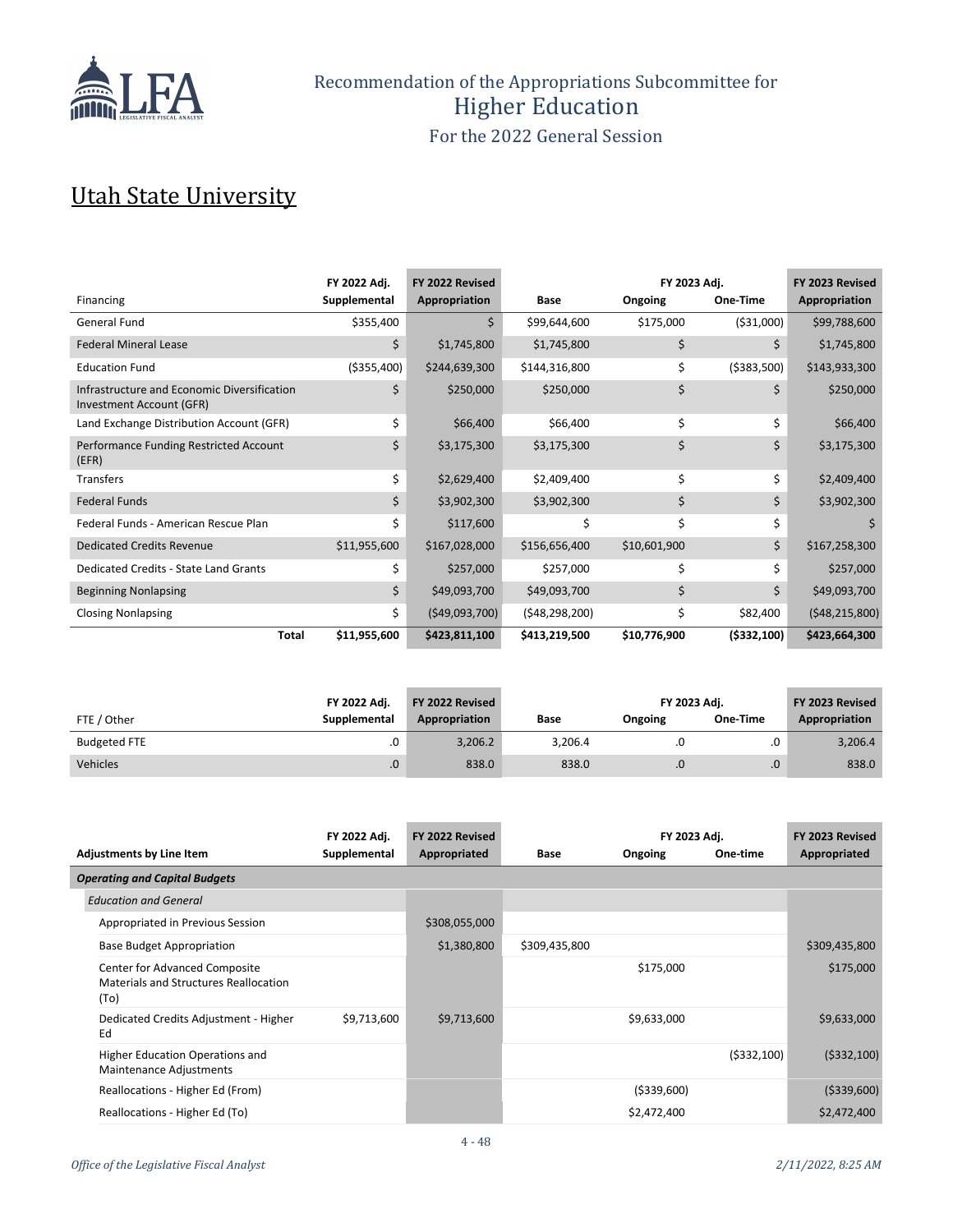

Ī

# Recommendation of the Appropriations Subcommittee for Higher Education

### For the 2022 General Session

|                                                                 | FY 2022 Adj. | FY 2022 Revised |               | FY 2023 Adj.   |             | FY 2023 Revised |
|-----------------------------------------------------------------|--------------|-----------------|---------------|----------------|-------------|-----------------|
| <b>Adjustments by Line Item</b>                                 | Supplemental | Appropriated    | Base          | Ongoing        | One-time    | Appropriated    |
| <b>Operating and Capital Budgets</b>                            |              |                 |               |                |             |                 |
| <b>Education and General</b>                                    |              |                 |               |                |             |                 |
| <b>Education and General Subtotal</b>                           | \$9,713,600  | \$319,149,400   | \$309,435,800 | \$11,940,800   | (5332, 100) | \$321,044,500   |
| <b>USU - Eastern Education and General</b>                      |              |                 |               |                |             |                 |
| Appropriated in Previous Session                                |              | \$13,186,200    |               |                |             |                 |
| <b>Base Budget Appropriation</b>                                |              |                 | \$13,186,200  |                |             | \$13,186,200    |
| Dedicated Credits Adjustment - Higher<br>Ed                     | \$1,273,100  | \$1,273,100     |               |                |             |                 |
| Reallocations - Higher Ed (From)                                |              |                 |               | (5699,300)     |             | ( \$699, 300)   |
| Reallocations - Higher Ed (To)                                  |              |                 |               | \$94,600       |             | \$94,600        |
| <b>USU - Eastern Education and General</b><br>Subtotal          | \$1,273,100  | \$14,459,300    | \$13,186,200  | (5604, 700)    | \$0         | \$12,581,500    |
| <b>Educationally Disadvantaged</b>                              |              |                 |               |                |             |                 |
| Appropriated in Previous Session                                |              | \$98,100        |               |                |             |                 |
| <b>Base Budget Appropriation</b>                                |              |                 | \$98,100      |                |             | \$98,100        |
| Reallocations - Higher Ed (From)                                |              |                 |               | (5300)         |             | ( \$300)        |
| <b>Educationally Disadvantaged Subtotal</b>                     | 50           | \$98,100        | \$98,100      | (5300)         | \$0         | \$97,800        |
| USU - Eastern Educationally Disadvantaged                       |              |                 |               |                |             |                 |
| Appropriated in Previous Session                                |              | \$102,800       |               |                |             |                 |
| <b>Base Budget Appropriation</b>                                |              |                 | \$102,800     |                |             | \$102,800       |
| USU - Eastern Educationally<br><b>Disadvantaged Subtotal</b>    | \$0          | \$102,800       | \$102,800     | \$0            | \$0         | \$102,800       |
| USU - Eastern Career and Technical Education                    |              |                 |               |                |             |                 |
| Appropriated in Previous Session                                |              | \$6,379,200     |               |                |             |                 |
| <b>Base Budget Appropriation</b>                                |              | ( \$5,500)      | \$6,373,700   |                |             | \$6,373,700     |
| Dedicated Credits Adjustment - Higher<br>Ed                     | \$182,000    | \$182,000       |               | \$182,000      |             | \$182,000       |
| Reallocations - Higher Ed (From)                                |              |                 |               | ( \$1,387,800) |             | (\$1,387,800)   |
| Reallocations - Higher Ed (To)                                  |              |                 |               | \$777,200      |             | \$777,200       |
| USU - Eastern Career and Technical<br><b>Education Subtotal</b> | \$182,000    | \$6,555,700     | \$6,373,700   | (5428,600)     | \$0         | \$5,945,100     |
| <b>Uintah Basin Regional Campus</b>                             |              |                 |               |                |             |                 |
| Appropriated in Previous Session                                |              | \$207,500       |               |                |             |                 |
| <b>Base Budget Appropriation</b>                                |              | (\$207,500)     |               |                |             |                 |
| Uintah Basin Regional Campus Subtotal                           | \$0          | \$0             | \$0           | \$0            | \$0         | \$0             |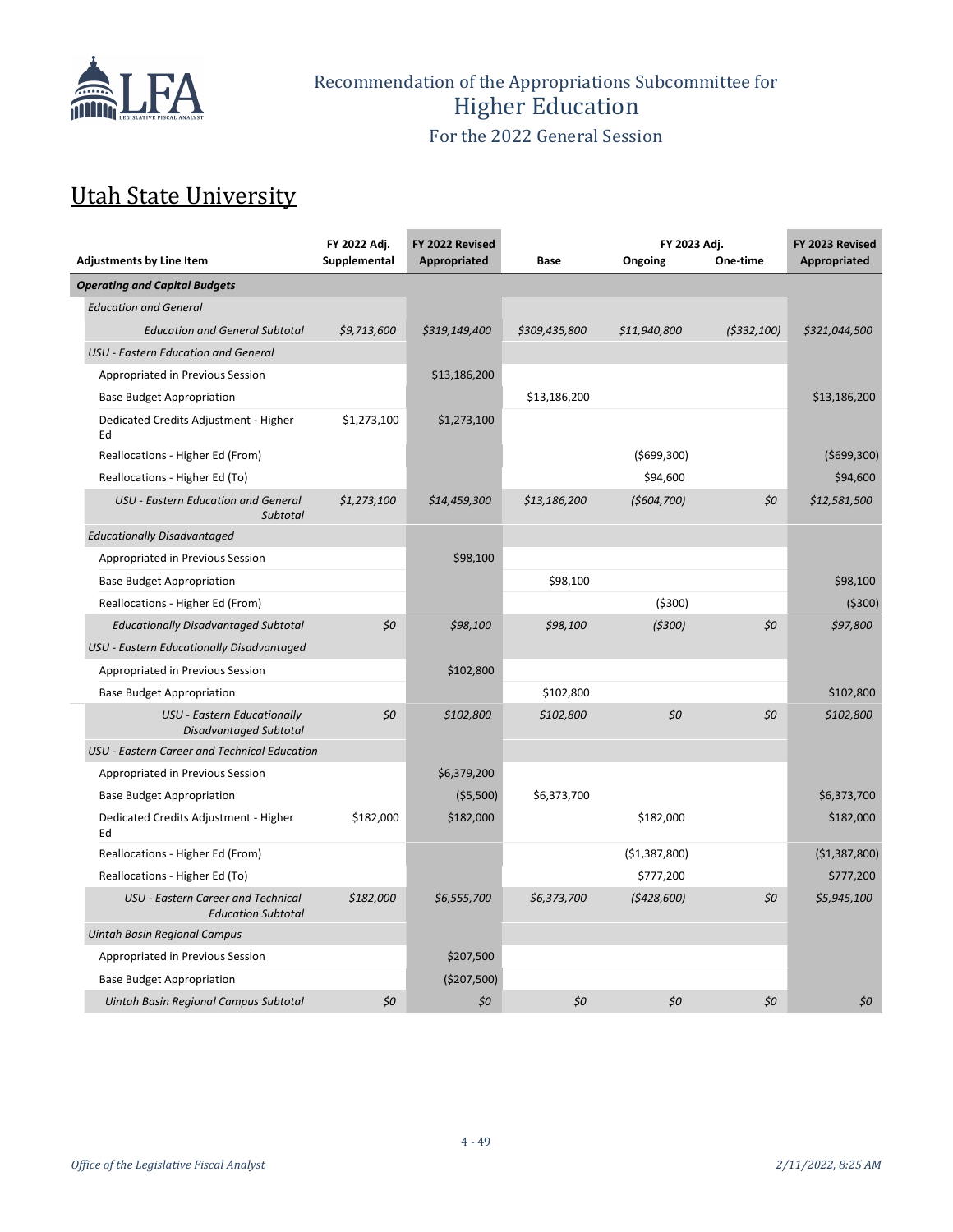

### Recommendation of the Appropriations Subcommittee for Higher Education For the 2022 General Session

| Adjustments by Line Item                     | FY 2022 Adj.<br>Supplemental | FY 2022 Revised<br>Appropriated | Base         | FY 2023 Adj.<br>Ongoing | One-time | FY 2023 Revised<br>Appropriated |
|----------------------------------------------|------------------------------|---------------------------------|--------------|-------------------------|----------|---------------------------------|
| <b>Operating and Capital Budgets</b>         |                              |                                 |              |                         |          |                                 |
| <b>Regional Campuses</b>                     |                              |                                 |              |                         |          |                                 |
| Appropriated in Previous Session             |                              | \$42,992,000                    |              |                         |          |                                 |
| <b>Base Budget Appropriation</b>             |                              | (56,983,200)                    | \$37,719,300 |                         |          | \$37,719,300                    |
| Reallocations - Higher Ed (From)             |                              |                                 |              | ( \$1,103,600)          |          | ( \$1,103,600)                  |
| Reallocations - Higher Ed (To)               |                              |                                 |              | \$270,200               |          | \$270,200                       |
| Regional Campuses Subtotal                   | \$0                          | \$36,008,800                    | \$37,719,300 | ( \$833, 400)           | \$0      | \$36,885,900                    |
| <b>Brigham City Regional Campus</b>          |                              |                                 |              |                         |          |                                 |
| Appropriated in Previous Session             |                              | \$276,500                       |              |                         |          |                                 |
| <b>Base Budget Appropriation</b>             |                              | (\$276,500)                     |              |                         |          |                                 |
| <b>Brigham City Regional Campus Subtotal</b> | \$0                          | \$0                             | $50$         | \$0                     | \$0      | \$0                             |
| <b>Tooele Regional Campus</b>                |                              |                                 |              |                         |          |                                 |
| Appropriated in Previous Session             |                              | \$290,000                       |              |                         |          |                                 |
| <b>Base Budget Appropriation</b>             |                              | ( \$290,000)                    |              |                         |          |                                 |
| <b>Tooele Regional Campus Subtotal</b>       | \$0                          | \$0                             | \$0          | \$0                     | \$0      | \$0                             |
| <b>Water Research Laboratory</b>             |                              |                                 |              |                         |          |                                 |
| Appropriated in Previous Session             |                              | \$4,106,000                     |              |                         |          |                                 |
| <b>Base Budget Appropriation</b>             |                              |                                 | \$4,106,000  |                         |          | \$4,106,000                     |
| Reallocations - Higher Ed (From)             |                              |                                 |              | ( \$21,500)             |          | ( \$21,500)                     |
| <b>Water Research Laboratory Subtotal</b>    | \$0                          | \$4,106,000                     | \$4,106,000  | (521, 500)              | \$0      | \$4,084,500                     |
| <b>Agriculture Experiment Station</b>        |                              |                                 |              |                         |          |                                 |
| Appropriated in Previous Session             |                              | \$16,381,400                    |              |                         |          |                                 |
| <b>Base Budget Appropriation</b>             |                              | \$16,600                        | \$16,381,400 |                         |          | \$16,381,400                    |
| Reallocations - Higher Ed (To)               |                              |                                 |              | \$16,600                |          | \$16,600                        |
| Agriculture Experiment Station Subtotal      | \$0                          | \$16,398,000                    | \$16,381,400 | \$16,600                | \$0      | \$16,398,000                    |
| Cooperative Extension                        |                              |                                 |              |                         |          |                                 |
| Appropriated in Previous Session             |                              | \$21,060,000                    |              |                         |          |                                 |
| <b>Base Budget Appropriation</b>             |                              | \$329,900                       | \$21,060,000 |                         |          | \$21,060,000                    |
| Reallocations - Higher Ed (From)             |                              |                                 |              | ( \$500)                |          | ( \$500)                        |
| Reallocations - Higher Ed (To)               |                              |                                 |              | \$190,000               |          | \$190,000                       |
| Cooperative Extension Subtotal               | \$0                          | \$21,389,900                    | \$21,060,000 | \$189,500               | \$0      | \$21,249,500                    |
| <b>Prehistoric Museum</b>                    |                              |                                 |              |                         |          |                                 |
| Appropriated in Previous Session             |                              | \$486,400                       |              |                         |          |                                 |
| <b>Base Budget Appropriation</b>             |                              |                                 | \$486,400    |                         |          | \$486,400                       |
| Reallocations - Higher Ed (From)             |                              |                                 |              | ( \$2,300)              |          | (52,300)                        |
| Prehistoric Museum Subtotal                  | \$0                          | \$486,400                       | \$486,400    | (52, 300)               | \$0      | \$484,100                       |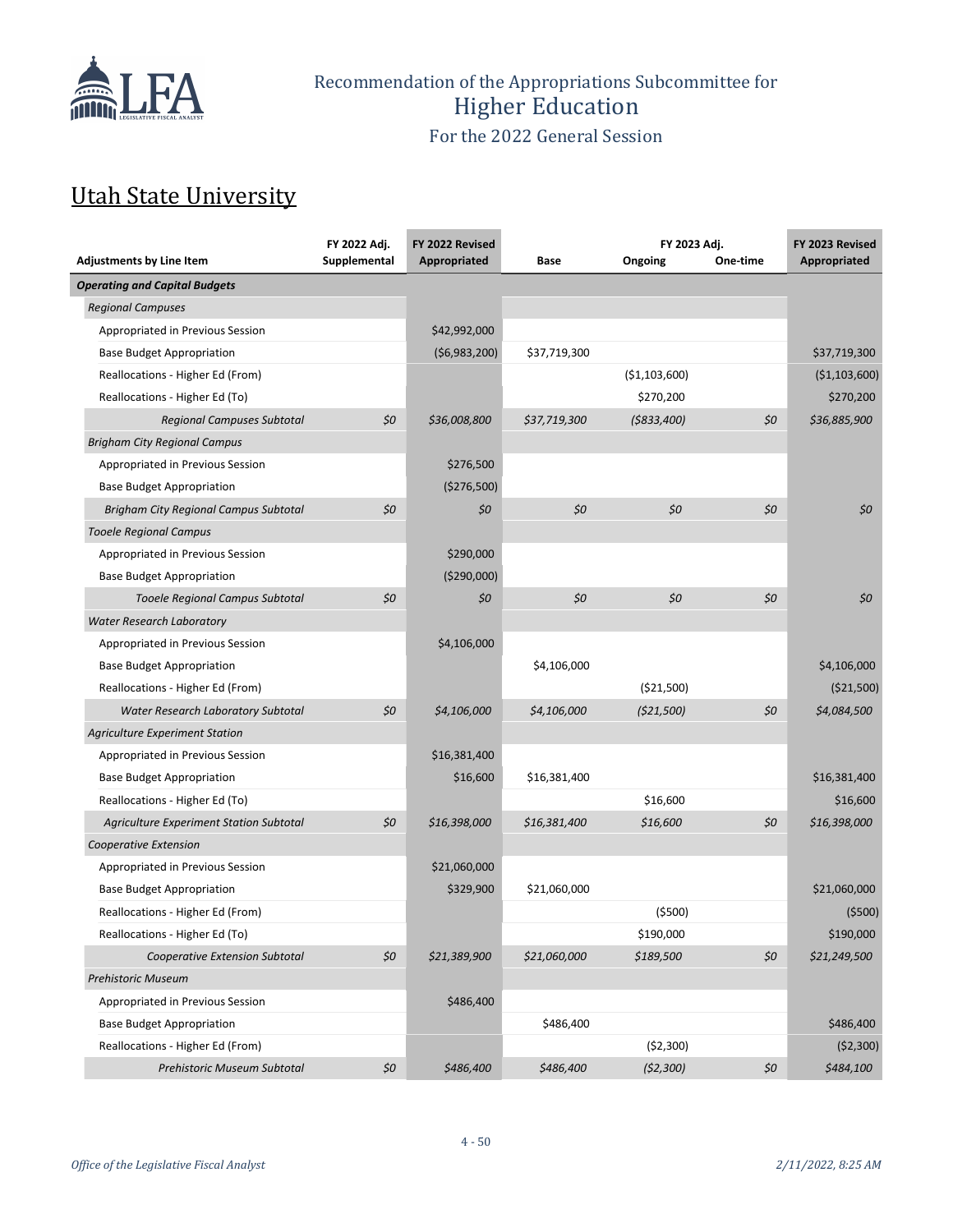

### Recommendation of the Appropriations Subcommittee for Higher Education For the 2022 General Session

|                                               | FY 2022 Adj. | FY 2022 Revised |               | FY 2023 Adj. |               | FY 2023 Revised |
|-----------------------------------------------|--------------|-----------------|---------------|--------------|---------------|-----------------|
| <b>Adjustments by Line Item</b>               | Supplemental | Appropriated    | Base          | Ongoing      | One-time      | Appropriated    |
| <b>Operating and Capital Budgets</b>          |              |                 |               |              |               |                 |
| <b>Blanding Campus</b>                        |              |                 |               |              |               |                 |
| Appropriated in Previous Session              |              | \$4,114,000     |               |              |               |                 |
| <b>Base Budget Appropriation</b>              |              | ( \$117, 300)   | \$3,996,700   |              |               | \$3,996,700     |
| Dedicated Credits Adjustment - Higher<br>Ed   | \$786,900    | \$786,900       |               | \$786,900    |               | \$786,900       |
| Reallocations - Higher Ed (From)              |              |                 |               | (5279,900)   |               | (5279,900)      |
| Reallocations - Higher Ed (To)                |              |                 |               | \$13,800     |               | \$13,800        |
| <b>Blanding Campus Subtotal</b>               | \$786,900    | \$4,783,600     | \$3,996,700   | \$520,800    | \$0           | \$4,517,500     |
| <b>USU - Custom Fit</b>                       |              |                 |               |              |               |                 |
| Appropriated in Previous Session              |              | \$273,100       |               |              |               |                 |
| <b>Base Budget Appropriation</b>              |              |                 | \$273,100     |              |               | \$273,100       |
| USU - Custom Fit Subtotal                     | \$0          | \$273,100       | \$273,100     | \$0          | \$0           | \$273,100       |
| <b>Operating and Capital Budgets Subtotal</b> | \$11,955,600 | \$423,811,100   | \$413,219,500 | \$10,776,900 | (5332, 100)   | \$423,664,300   |
| <b>Utah State University Total</b>            | \$11,955,600 | \$423,811,100   | \$413,219,500 | \$10,776,900 | ( \$332, 100) | \$423,664,300   |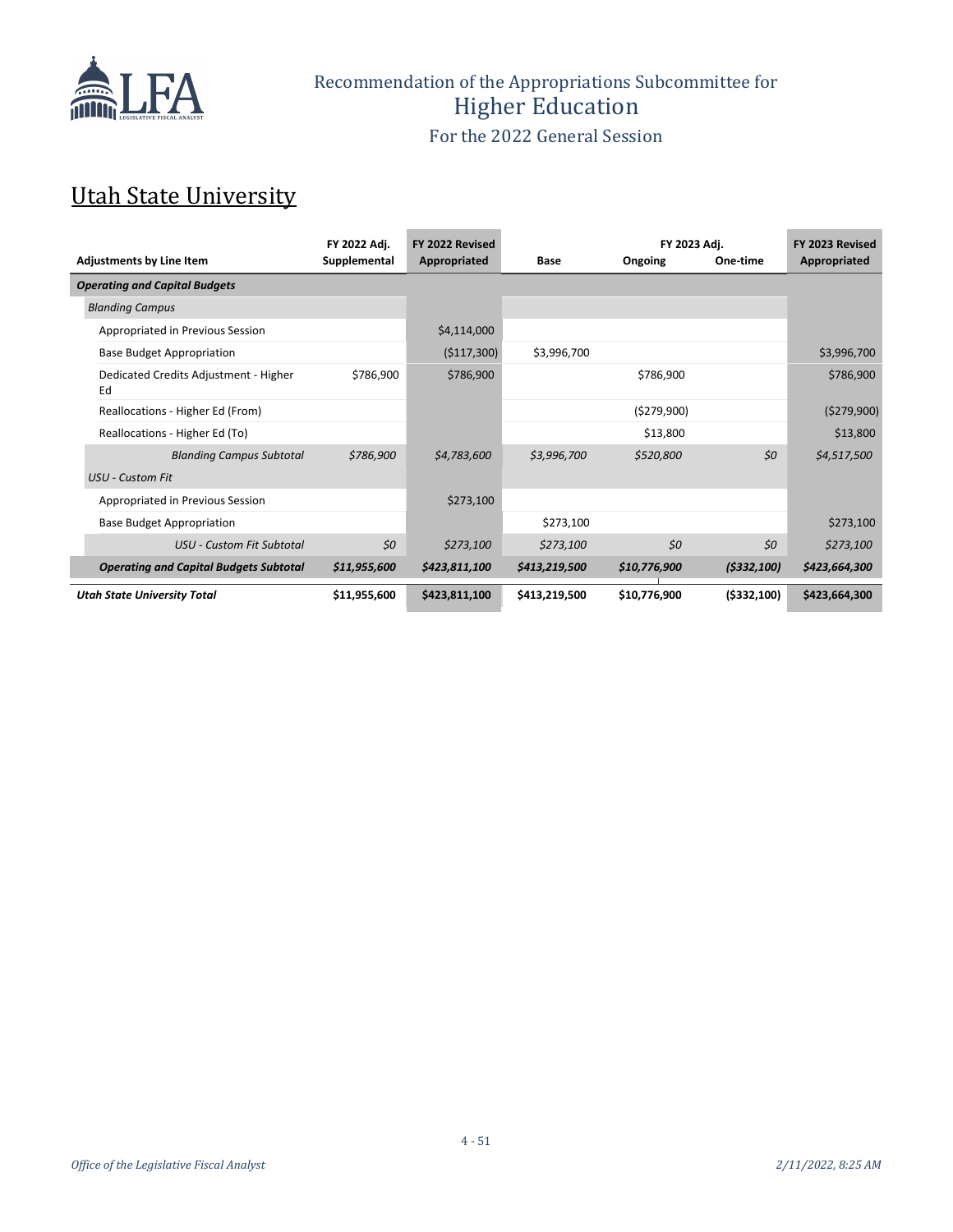

### For the 2022 General Session

## Weber State University

|                                                 | FY 2022 Adj. | FY 2022 Revised |               | FY 2023 Adi. |           | FY 2023 Revised |
|-------------------------------------------------|--------------|-----------------|---------------|--------------|-----------|-----------------|
| Financing                                       | Supplemental | Appropriation   | Base          | Ongoing      | One-Time  | Appropriation   |
| General Fund                                    |              | \$267,700       | \$267,700     | \$175,000    |           | \$442,700       |
| <b>Education Fund</b>                           | \$67,800     | \$103,262,200   | \$103,611,600 | \$           | \$130,500 | \$103,742,100   |
| Performance Funding Restricted Account<br>(EFR) | \$           | \$1,688,700     | \$1,688,700   | \$           |           | \$1,688,700     |
| Dedicated Credits Revenue                       | \$3,214,900  | \$82,373,600    | \$79,158,700  | \$3,214,900  | \$        | \$82,373,600    |
| <b>Beginning Nonlapsing</b>                     | \$           | \$3,115,100     | \$3,115,100   | \$           | Ś.        | \$3,115,100     |
| <b>Closing Nonlapsing</b>                       | \$           | ( \$3,115,100)  | (52,873,100)  | \$           | \$        | ( \$2,873,100)  |
| <b>Total</b>                                    | \$3,282,700  | \$187,592,200   | \$184,968,700 | \$3,389,900  | \$130.500 | \$188,489,100   |

|                     | FY 2022 Adj. | FY 2022 Revised |             | FY 2023 Adj. |                 | FY 2023 Revised |
|---------------------|--------------|-----------------|-------------|--------------|-----------------|-----------------|
| FTE / Other         | Supplemental | Appropriation   | <b>Base</b> | Ongoing      | One Time        | Appropriation   |
| <b>Budgeted FTE</b> | .0           | 1,699.8         | 1,699.8     | .0           | ٠υ              | 1,699.8         |
| Vehicles            |              | 160.0           | 160.0       | .0           | .0 <sub>1</sub> | 160.0           |

|                                                                                       | FY 2022 Adj. | FY 2022 Revised |               | FY 2023 Adj. |             | FY 2023 Revised |
|---------------------------------------------------------------------------------------|--------------|-----------------|---------------|--------------|-------------|-----------------|
| <b>Adjustments by Line Item</b>                                                       | Supplemental | Appropriated    | <b>Base</b>   | Ongoing      | One-time    | Appropriated    |
| <b>Operating and Capital Budgets</b>                                                  |              |                 |               |              |             |                 |
| <b>Education and General</b>                                                          |              |                 |               |              |             |                 |
| Appropriated in Previous Session                                                      |              | \$185,685,800   |               |              |             |                 |
| <b>Base Budget Appropriation</b>                                                      |              | (\$1,786,500)   | \$184,558,500 |              |             | \$184,558,500   |
| Center for Advanced Composite<br><b>Materials and Structures Reallocation</b><br>(To) |              |                 |               | \$175,000    |             | \$175,000       |
| Dedicated Credits Adjustment - Higher<br>Ed                                           | \$3,214,900  | \$3,214,900     |               | \$3,214,900  |             | \$3,214,900     |
| <b>Emergency Communications</b><br>Equipment - Enhanced Interoperability              |              |                 |               |              | \$95,200    | \$95,200        |
| Higher Education Operations and<br><b>Maintenance Adjustments</b>                     |              |                 |               |              | ( \$32,500) | ( \$32,500)     |
| Olene Walker VOTE Certification Course                                                | \$67,800     | \$67,800        |               |              | \$67,800    | \$67,800        |
| <b>Education and General Subtotal</b>                                                 | \$3,282,700  | \$187,182,000   | \$184,558,500 | \$3,389,900  | \$130,500   | \$188,078,900   |
| <b>Educationally Disadvantaged</b>                                                    |              |                 |               |              |             |                 |
| Appropriated in Previous Session                                                      |              | \$410,200       |               |              |             |                 |
| <b>Base Budget Appropriation</b>                                                      |              |                 | \$410,200     |              |             | \$410,200       |
| <b>Educationally Disadvantaged Subtotal</b>                                           | \$0          | \$410,200       | \$410,200     | \$0          | \$0         | \$410,200       |
| <b>Operating and Capital Budgets Subtotal</b>                                         | \$3,282,700  | \$187,592,200   | \$184,968,700 | \$3,389,900  | \$130,500   | \$188,489,100   |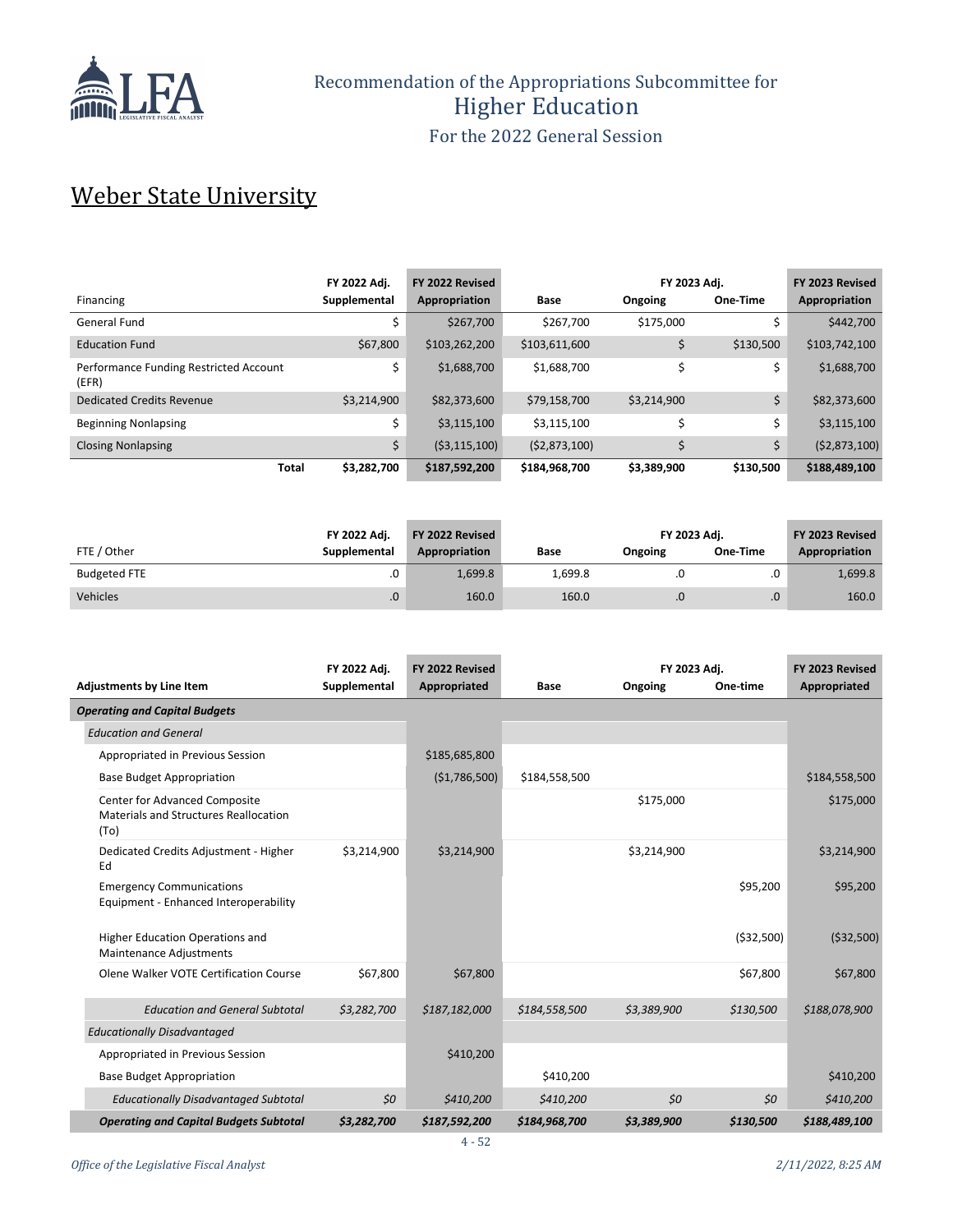

### For the 2022 General Session

## Weber State University

|                                 | FY 2022 Adi. | FY 2022 Revised |               | FY 2023 Adi. |           | FY 2023 Revised |
|---------------------------------|--------------|-----------------|---------------|--------------|-----------|-----------------|
| <b>Adjustments by Line Item</b> | Supplemental | Appropriated    | Base          | Ongoing      | One-time  | Appropriated    |
| Weber State University Total    | \$3,282,700  | \$187,592,200   | \$184.968.700 | \$3,389,900  | \$130,500 | \$188,489,100   |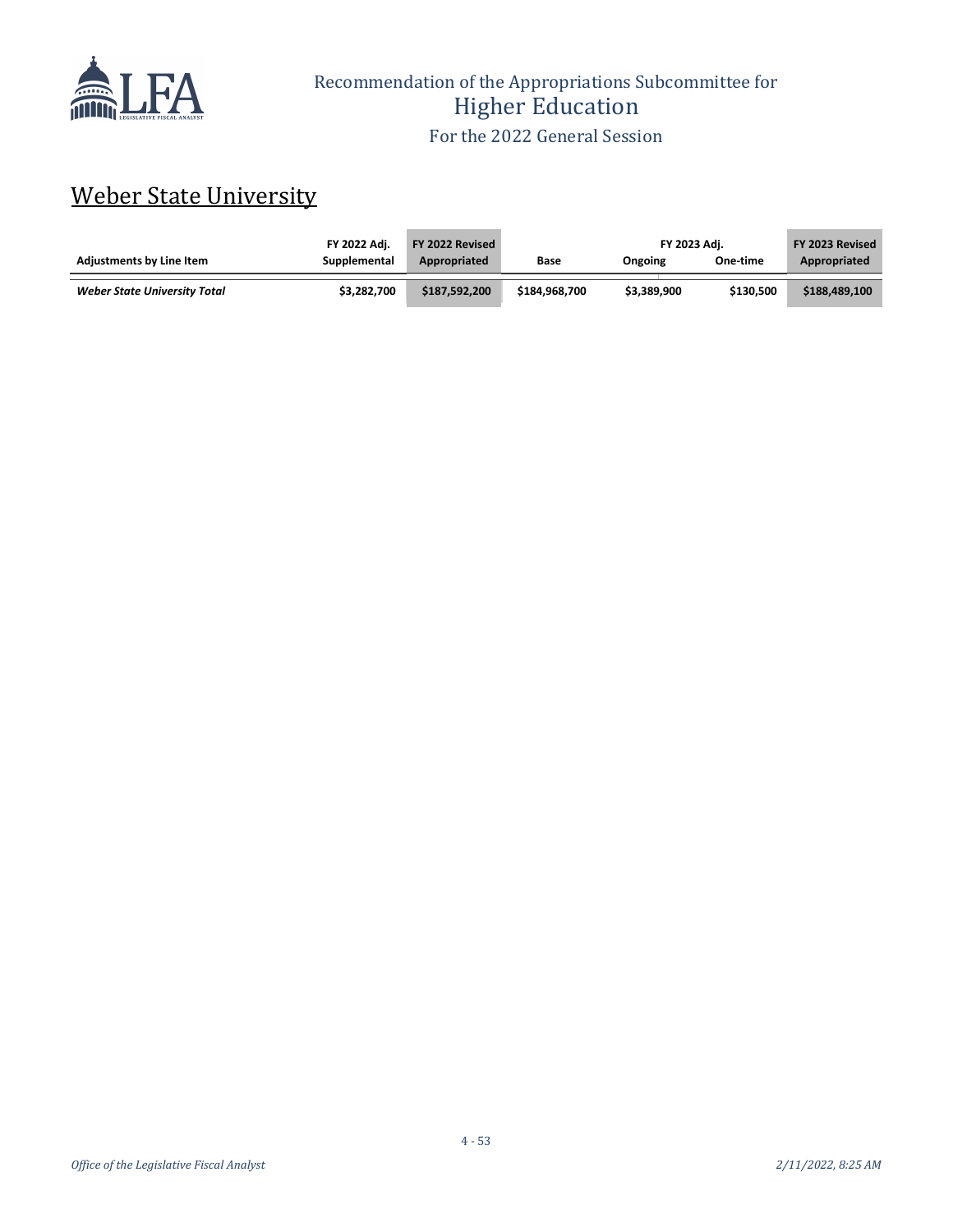

### For the 2022 General Session

## Southern Utah University

| Financing                                       | FY 2022 Adj.<br>Supplemental | FY 2022 Revised<br>Appropriation | Base            | Ongoing | FY 2023 Adi.<br>One-Time | FY 2023 Revised<br>Appropriation |
|-------------------------------------------------|------------------------------|----------------------------------|-----------------|---------|--------------------------|----------------------------------|
| General Fund                                    |                              | \$20,100                         | \$20,100        |         |                          | \$20,100                         |
| <b>Education Fund</b>                           | Ś.                           | \$53,761,800                     | \$54,336,200    | \$      | ( \$335, 800)            | \$54,000,400                     |
| Performance Funding Restricted Account<br>(EFR) | Ś.                           | \$798,600                        | \$798,600       | \$      |                          | \$798,600                        |
| Dedicated Credits Revenue                       | \$9,115,500                  | \$60,280,000                     | \$51,164,500    | \$      | \$                       | \$51,164,500                     |
| <b>Beginning Nonlapsing</b>                     | Ś.                           | \$11,532,000                     | \$11,532,000    | \$      | Ś                        | \$11,532,000                     |
| <b>Closing Nonlapsing</b>                       | Ś.                           | ( \$11,532,000]                  | ( \$11,532,000) | \$      | \$                       | ( \$11,532,000)                  |
| <b>Total</b>                                    | \$9,115,500                  | \$114,860,500                    | \$106,319,400   | \$0     | ( \$335, 800)            | \$105,983,600                    |

|                     | FY 2022 Adj. | FY 2022 Revised |             | FY 2023 Adj. |                 | FY 2023 Revised |
|---------------------|--------------|-----------------|-------------|--------------|-----------------|-----------------|
| FTE / Other         | Supplemental | Appropriation   | <b>Base</b> | Ongoing      | One-Time        | Appropriation   |
| <b>Budgeted FTE</b> | .0           | 826.8           | 826.1       | .0           | ٠υ              | 826.1           |
| Vehicles            |              | 132.0           | 132.0       | .0           | .0 <sub>1</sub> | 132.0           |

|                                                            | FY 2022 Adj. | FY 2022 Revised |               | FY 2023 Adj. |               | FY 2023 Revised |
|------------------------------------------------------------|--------------|-----------------|---------------|--------------|---------------|-----------------|
| <b>Adjustments by Line Item</b>                            | Supplemental | Appropriated    | <b>Base</b>   | Ongoing      | One-time      | Appropriated    |
| <b>Operating and Capital Budgets</b>                       |              |                 |               |              |               |                 |
| <b>Education and General</b>                               |              |                 |               |              |               |                 |
| Appropriated in Previous Session                           |              | \$105,278,300   |               |              |               |                 |
| <b>Base Budget Appropriation</b>                           |              |                 | \$106,084,700 |              |               | \$106,084,700   |
| Dedicated Credits Adjustment - Higher<br>Ed                | \$9,115,500  | \$9,115,500     |               |              |               |                 |
| Higher Education Operations and<br>Maintenance Adjustments |              |                 |               |              | ( \$335, 800) | ( \$335, 800)   |
| <b>Education and General Subtotal</b>                      | \$9,115,500  | \$114,393,800   | \$106,084,700 | 50           | ( \$335, 800) | \$105,748,900   |
| <b>Educationally Disadvantaged</b>                         |              |                 |               |              |               |                 |
| Appropriated in Previous Session                           |              | \$99,300        |               |              |               |                 |
| <b>Base Budget Appropriation</b>                           |              |                 | \$99,300      |              |               | \$99,300        |
| <b>Educationally Disadvantaged Subtotal</b>                | \$0          | \$99,300        | \$99,300      | 50           | \$0           | \$99,300        |
| Shakespeare Festival                                       |              |                 |               |              |               |                 |
| Appropriated in Previous Session                           |              | \$21,600        |               |              |               |                 |
| <b>Base Budget Appropriation</b>                           |              |                 | \$21,600      |              |               | \$21,600        |
| Shakespeare Festival Subtotal                              | \$0          | \$21,600        | \$21,600      | 50           | \$0           | \$21,600        |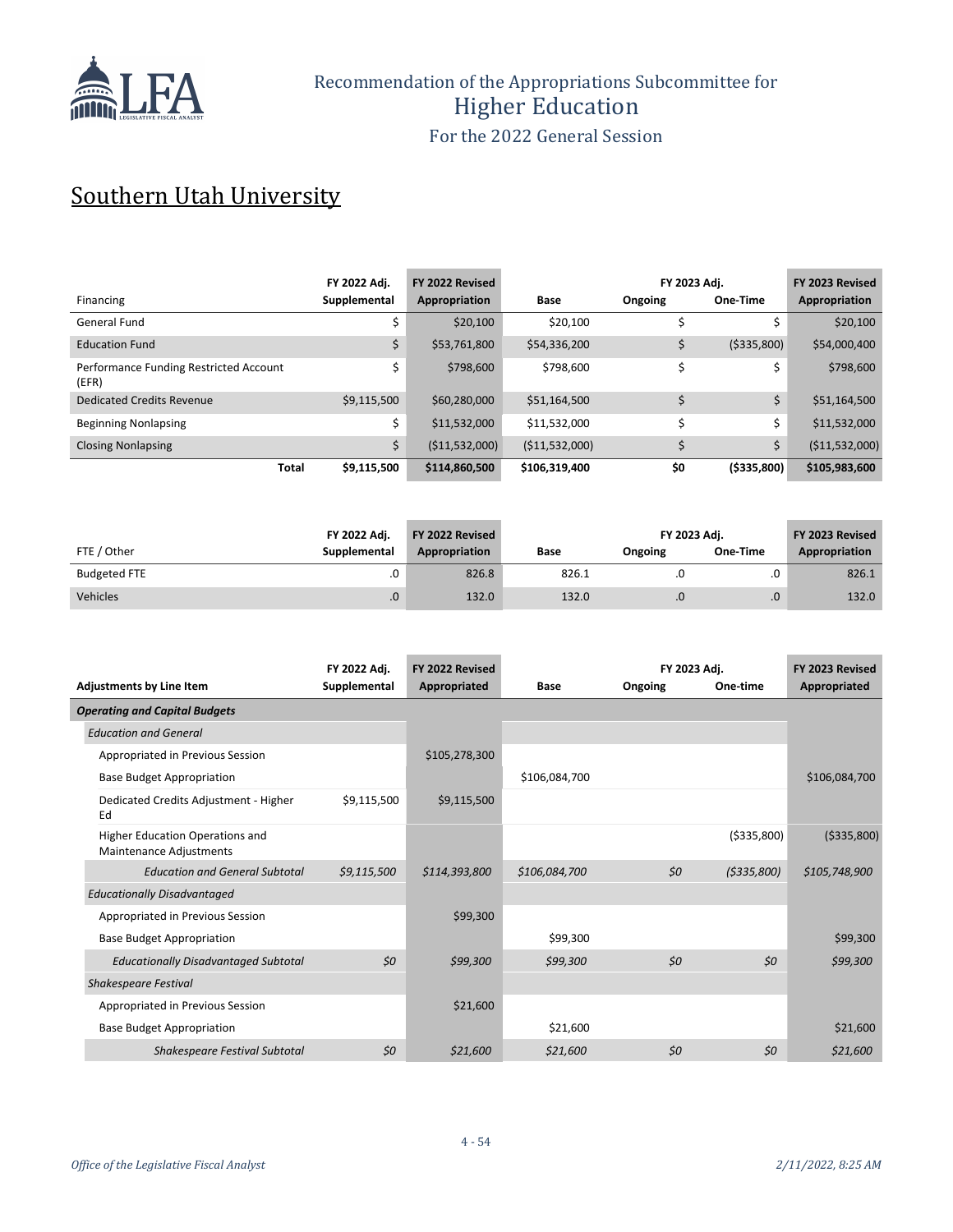

### For the 2022 General Session

# Southern Utah University

|                                               | FY 2022 Adi. | FY 2022 Revised |               | FY 2023 Adi. |               | FY 2023 Revised |
|-----------------------------------------------|--------------|-----------------|---------------|--------------|---------------|-----------------|
| <b>Adjustments by Line Item</b>               | Supplemental | Appropriated    | Base          | Ongoing      | One-time      | Appropriated    |
| <b>Operating and Capital Budgets</b>          |              |                 |               |              |               |                 |
| <b>Rural Development</b>                      |              |                 |               |              |               |                 |
| Appropriated in Previous Session              |              | \$345,800       |               |              |               |                 |
| <b>Base Budget Appropriation</b>              |              |                 | \$113.800     |              |               | \$113,800       |
| <b>Rural Development Subtotal</b>             | \$0          | \$345,800       | \$113,800     | \$0          | \$0           | \$113,800       |
| <b>Operating and Capital Budgets Subtotal</b> | \$9,115,500  | \$114,860,500   | \$106,319,400 | \$0          | (5335,800)    | \$105,983,600   |
| <b>Southern Utah University Total</b>         | \$9.115.500  | \$114,860,500   | \$106,319,400 | \$0          | ( \$335, 800) | \$105,983,600   |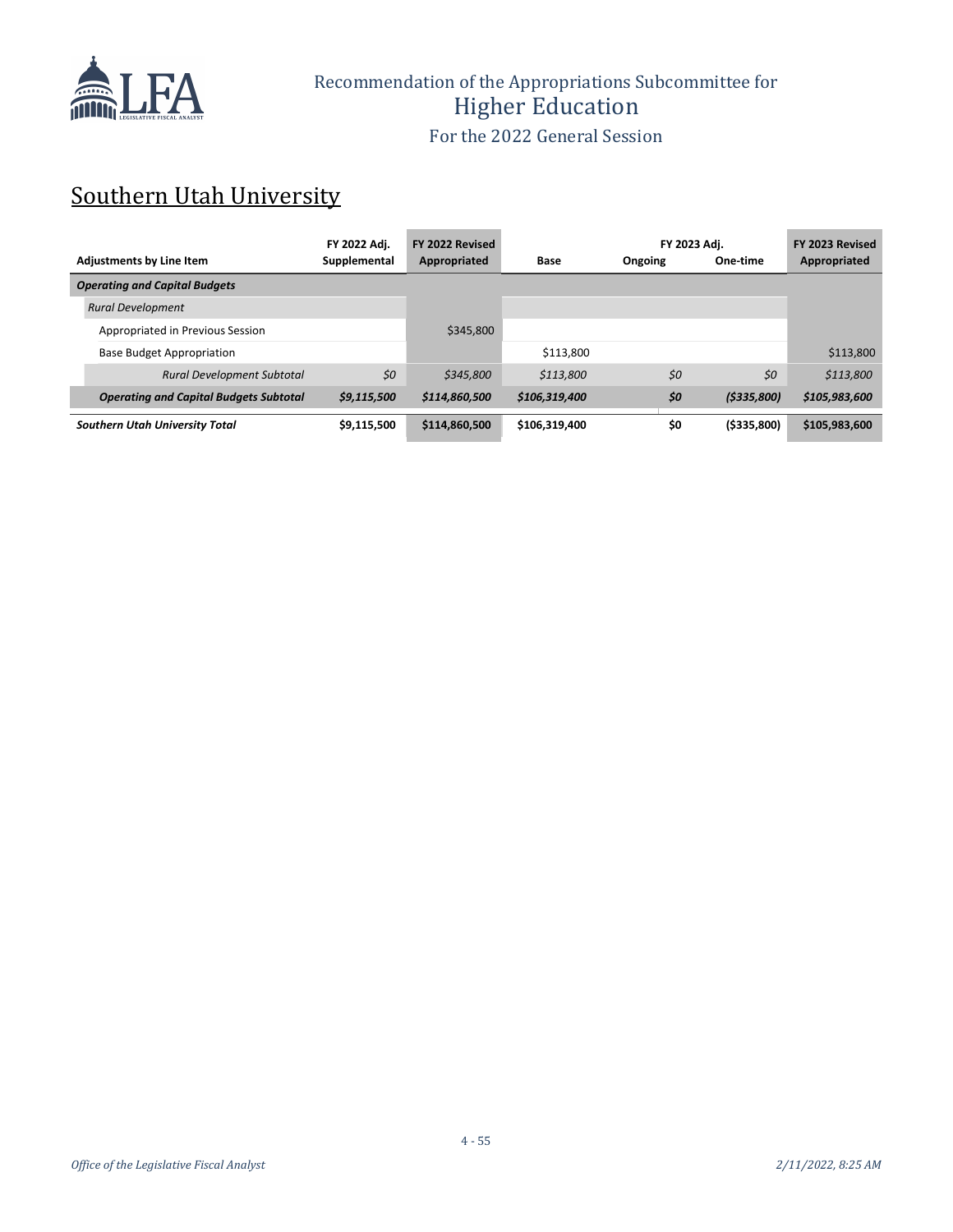

### For the 2022 General Session

# Snow College

|                                                 | FY 2022 Adj. | FY 2022 Revised |                | FY 2023 Adj. |          | FY 2023 Revised |
|-------------------------------------------------|--------------|-----------------|----------------|--------------|----------|-----------------|
| Financing                                       | Supplemental | Appropriation   | <b>Base</b>    | Ongoing      | One-Time | Appropriation   |
| General Fund                                    | \$           | \$90,200        | \$90,200       |              |          | \$90,200        |
| <b>Education Fund</b>                           | \$           | \$32,775,800    | \$32,775,800   | \$           | \$       | \$32,775,800    |
| Performance Funding Restricted Account<br>(EFR) | \$           | \$405,800       | \$405,800      | \$           |          | \$405,800       |
| <b>Transfers</b>                                | \$           |                 | \$753,400      | \$           | \$       | \$753,400       |
| Dedicated Credits Revenue                       | \$           | \$10,877,700    | \$12,279,200   | \$           | Ś.       | \$12,279,200    |
| <b>Beginning Nonlapsing</b>                     | \$           | \$5,354,200     | \$5,354,200    | \$           | \$       | \$5,354,200     |
| <b>Closing Nonlapsing</b>                       | \$           | (55,354,200)    | ( \$5,354,200) | \$           | Ś.       | (55, 354, 200)  |
| <b>Total</b>                                    | \$0          | \$44,149,500    | \$46,304,400   | \$0          | \$0      | \$46,304,400    |

|              | FY 2022 Adj.    | FY 2022 Revised |       | FY 2023 Adj. |          | FY 2023 Revised |
|--------------|-----------------|-----------------|-------|--------------|----------|-----------------|
| FTE / Other  | Supplemental    | Appropriation   | Base  | Ongoing      | One-Time | Appropriation   |
| Budgeted FTE | $.0 \,$         | 357.2           | 357.2 |              |          | 357.2           |
| Vehicles     | .0 <sub>1</sub> | 51.0            | 51.0  |              | .0       | 51.0            |

|                                               | FY 2022 Adj. | FY 2022 Revised |              | FY 2023 Adi. |          | FY 2023 Revised |
|-----------------------------------------------|--------------|-----------------|--------------|--------------|----------|-----------------|
| <b>Adjustments by Line Item</b>               | Supplemental | Appropriated    | <b>Base</b>  | Ongoing      | One-time | Appropriated    |
| <b>Operating and Capital Budgets</b>          |              |                 |              |              |          |                 |
| <b>Education and General</b>                  |              |                 |              |              |          |                 |
| Appropriated in Previous Session              |              | \$43,009,300    |              |              |          |                 |
| <b>Base Budget Appropriation</b>              |              | ( \$2,154,900)  | \$43,009,300 |              |          | \$43,009,300    |
| <b>Education and General Subtotal</b>         | \$0          | \$40,854,400    | \$43,009,300 | 50           | \$0      | \$43,009,300    |
| <b>Educationally Disadvantaged</b>            |              |                 |              |              |          |                 |
| Appropriated in Previous Session              |              | \$32,000        |              |              |          |                 |
| <b>Base Budget Appropriation</b>              |              |                 | \$32,000     |              |          | \$32,000        |
| <b>Educationally Disadvantaged Subtotal</b>   | \$0          | \$32,000        | \$32,000     | 50           | 50       | \$32,000        |
| Snow College - CTE                            |              |                 |              |              |          |                 |
| Appropriated in Previous Session              |              | \$2,965,000     |              |              |          |                 |
| <b>Base Budget Appropriation</b>              |              |                 | \$2,965,000  |              |          | \$2,965,000     |
| Snow College - CTE Subtotal                   | \$0          | \$2,965,000     | \$2,965,000  | 50           | \$0      | \$2,965,000     |
| Snow College - Custom Fit                     |              |                 |              |              |          |                 |
| Appropriated in Previous Session              |              | \$298,100       |              |              |          |                 |
| <b>Base Budget Appropriation</b>              |              |                 | \$298,100    |              |          | \$298,100       |
| Snow College - Custom Fit Subtotal            | \$0          | \$298,100       | \$298,100    | 50           | \$0      | \$298,100       |
| <b>Operating and Capital Budgets Subtotal</b> | \$0          | \$44,149,500    | \$46,304,400 | \$0          | \$0      | \$46,304,400    |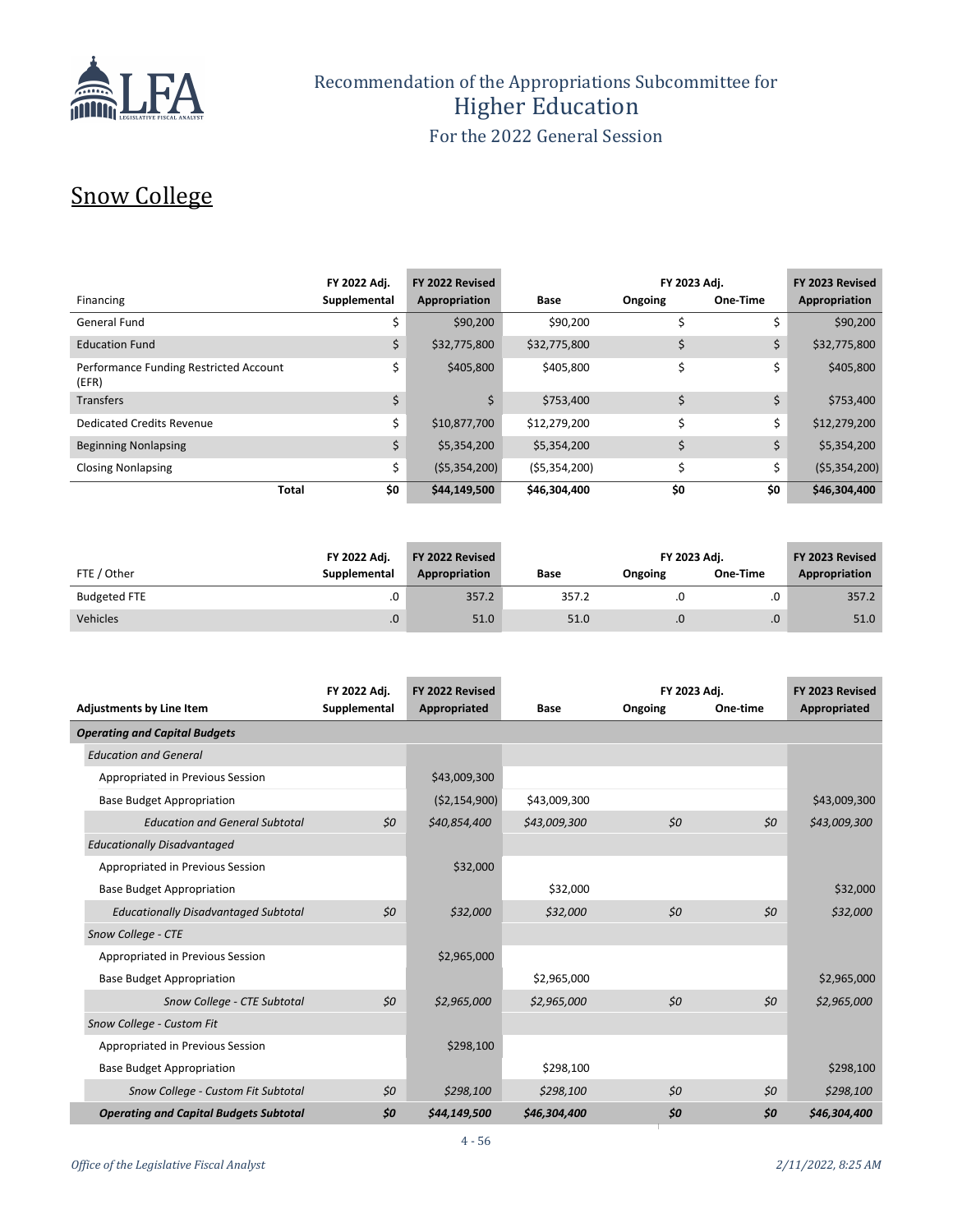

### Recommendation of the Appropriations Subcommittee for Higher Education For the 2022 General Session

# Snow College

|                                 | FY 2022 Adj. | FY 2022 Revised | FY 2023 Adi. |         |          | FY 2023 Revised |
|---------------------------------|--------------|-----------------|--------------|---------|----------|-----------------|
| <b>Adjustments by Line Item</b> | Supplemental | Appropriated    | Base         | Ongoing | One-time | Appropriated    |
| Snow College Total              | \$0          | \$44,149,500    | \$46,304,400 | \$0     | \$0      | \$46,304,400    |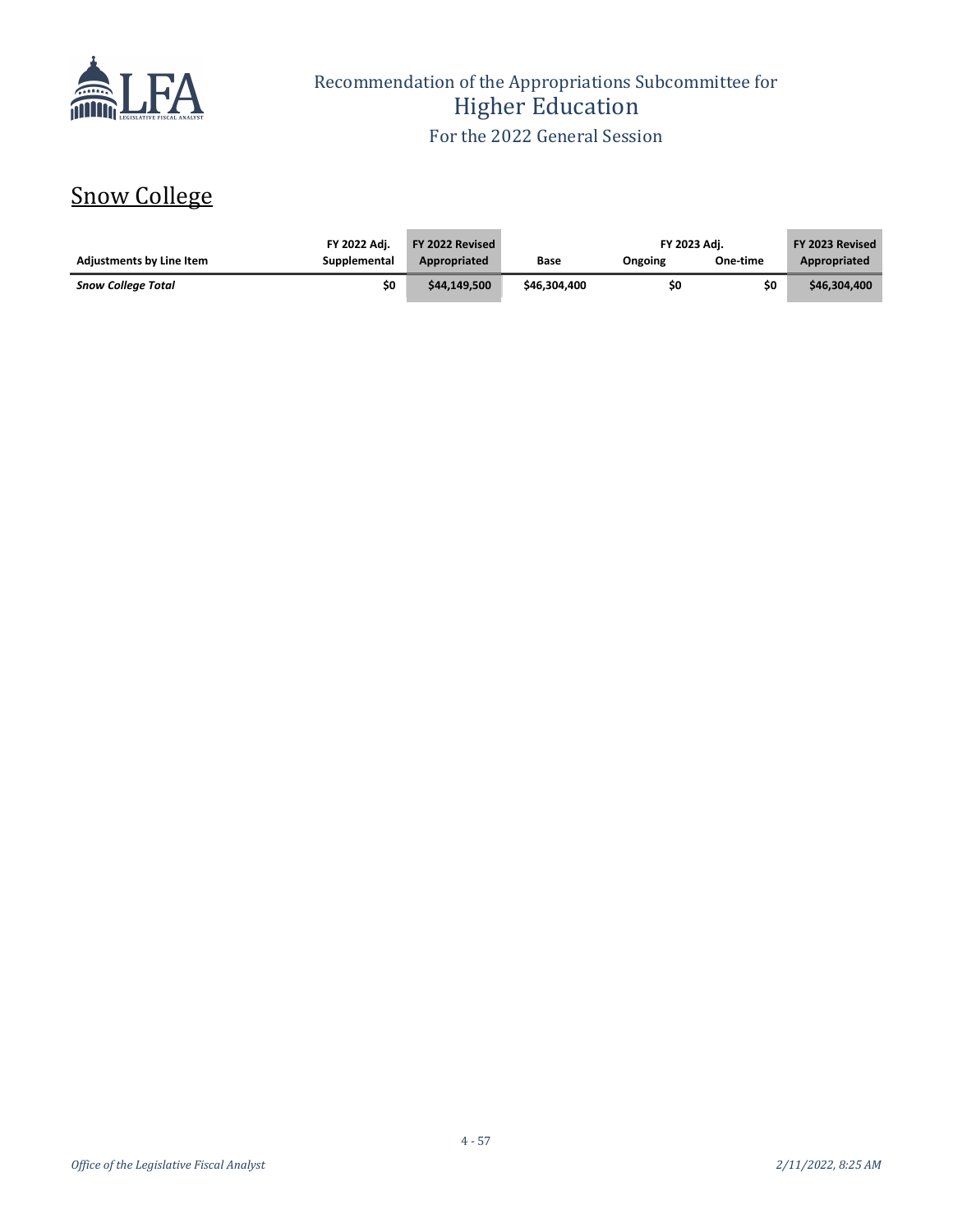

### For the 2022 General Session

# Utah Tech University

|                                                 | FY 2022 Adj. | FY 2022 Revised |              | FY 2023 Adj. |          | FY 2023 Revised |
|-------------------------------------------------|--------------|-----------------|--------------|--------------|----------|-----------------|
| Financing                                       | Supplemental | Appropriation   | <b>Base</b>  | Ongoing      | One-Time | Appropriation   |
| General Fund                                    | \$           | \$100,500       | \$100,500    | \$           |          | \$100,500       |
| <b>Education Fund</b>                           | \$           | \$51,315,000    | \$50,515,000 | \$           | \$       | \$50,515,000    |
| Performance Funding Restricted Account<br>(EFR) | \$           | \$499,600       | \$499,600    | \$           | \$       | \$499,600       |
| <b>Transfers</b>                                | \$           | \$830,000       | \$150,000    | \$           | \$       | \$150,000       |
| Dedicated Credits Revenue                       | \$6,545,700  | \$41,754,600    | \$35,208,900 | \$           | \$       | \$35,208,900    |
| <b>Other Financing Sources</b>                  | \$           |                 | \$555,000    | \$           | \$       | \$555,000       |
| <b>Beginning Nonlapsing</b>                     | \$           | \$7,098,500     | \$7,098,500  | \$           | Ś.       | \$7,098,500     |
| <b>Closing Nonlapsing</b>                       | \$           | (57,098,500)    | (57,098,500) | \$           | \$       | (57,098,500)    |
| Total                                           | \$6,545,700  | \$94,499,700    | \$87,029,000 | \$0          | \$0      | \$87,029,000    |

|                     | FY 2022 Adj. | FY 2022 Revised |       | FY 2023 Adi. |          | FY 2023 Revised |
|---------------------|--------------|-----------------|-------|--------------|----------|-----------------|
| FTE / Other         | Supplemental | Appropriation   | Base  | Ongoing      | One-Time | Appropriation   |
| <b>Budgeted FTE</b> | .0           | 752.1           | 752.1 |              |          | 752.1           |
| Vehicles            |              | 61.0            | 61.0  |              | .0       | 61.0            |

|                                               | FY 2022 Adj. | FY 2022 Revised |              | FY 2023 Adj. |          | FY 2023 Revised |
|-----------------------------------------------|--------------|-----------------|--------------|--------------|----------|-----------------|
| <b>Adjustments by Line Item</b>               | Supplemental | Appropriated    | <b>Base</b>  | Ongoing      | One-time | Appropriated    |
| <b>Operating and Capital Budgets</b>          |              |                 |              |              |          |                 |
| <b>Education and General</b>                  |              |                 |              |              |          |                 |
| Appropriated in Previous Session              |              | \$87,709,400    |              |              |          |                 |
| <b>Base Budget Appropriation</b>              |              | \$125,000       | \$86,909,400 |              |          | \$86,909,400    |
| Dedicated Credits Adjustment - Higher<br>Ed   | \$6,545,700  | \$6,545,700     |              |              |          |                 |
| <b>Education and General Subtotal</b>         | \$6,545,700  | \$94,380,100    | \$86,909,400 | SO           | \$0      | \$86,909,400    |
| <b>Educationally Disadvantaged</b>            |              |                 |              |              |          |                 |
| Appropriated in Previous Session              |              | \$25,500        |              |              |          |                 |
| <b>Base Budget Appropriation</b>              |              |                 | \$25,500     |              |          | \$25,500        |
| <b>Educationally Disadvantaged Subtotal</b>   | 50           | \$25,500        | \$25,500     | \$0          | \$0      | \$25,500        |
| Zion Park Amphitheater                        |              |                 |              |              |          |                 |
| Appropriated in Previous Session              |              | \$94,100        |              |              |          |                 |
| <b>Base Budget Appropriation</b>              |              |                 | \$94,100     |              |          | \$94,100        |
| Zion Park Amphitheater Subtotal               | \$0          | \$94,100        | \$94,100     | \$0          | \$0      | \$94,100        |
| <b>Operating and Capital Budgets Subtotal</b> | \$6,545,700  | \$94,499,700    | \$87,029,000 | \$0          | \$0      | \$87,029,000    |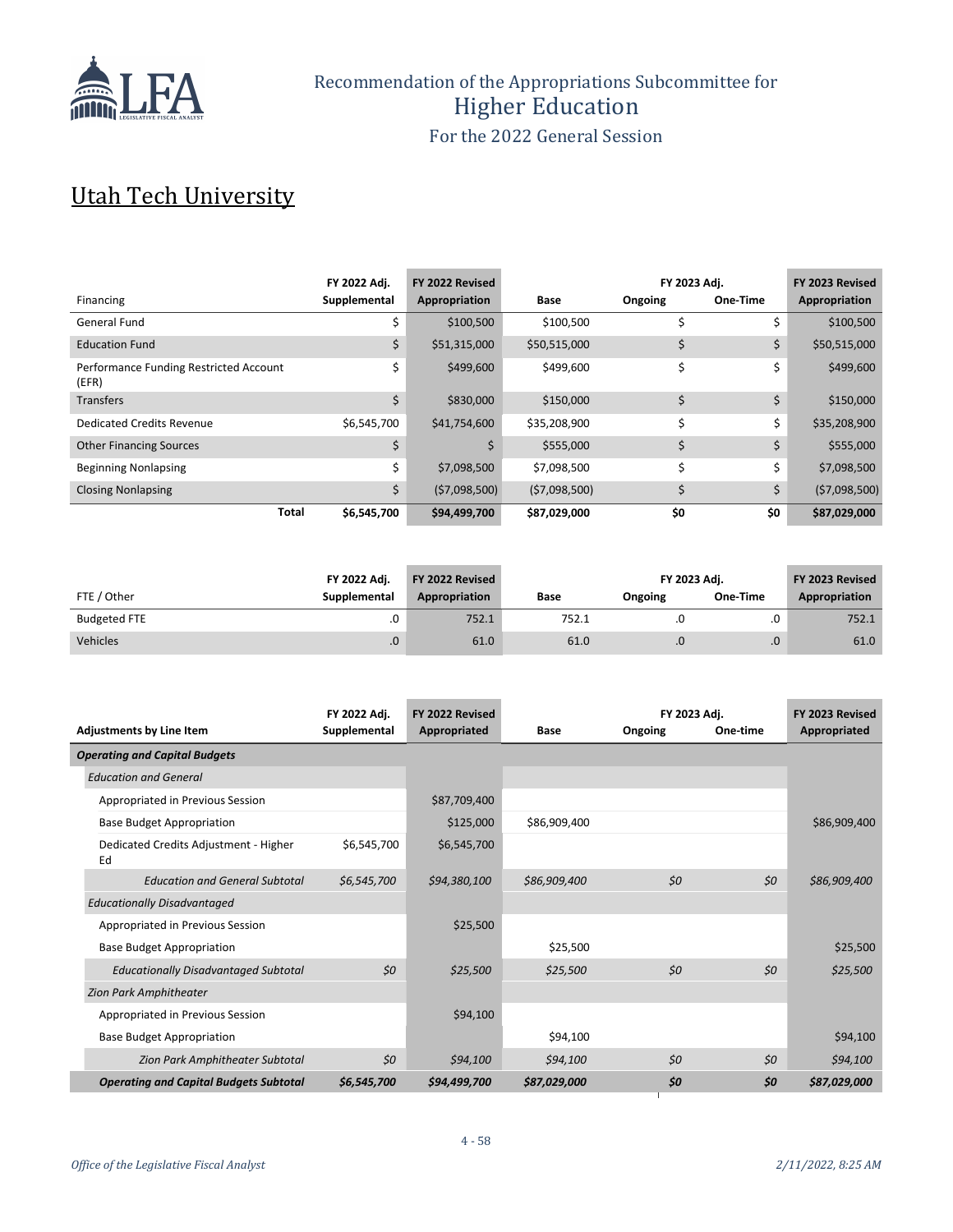

### For the 2022 General Session

# Utah Valley University

| Financing                                       | FY 2022 Adj.<br>Supplemental | FY 2022 Revised<br>Appropriation | Base            | FY 2023 Adj.<br>Ongoing | One-Time | FY 2023 Revised<br>Appropriation |
|-------------------------------------------------|------------------------------|----------------------------------|-----------------|-------------------------|----------|----------------------------------|
|                                                 |                              |                                  |                 |                         |          |                                  |
| General Fund                                    | \$                           | \$305,700                        | \$100,305,700   |                         | \$       | \$100,305,700                    |
| <b>Education Fund</b>                           | \$                           | \$143,083,900                    | \$42,278,400    | \$                      | \$       | \$42,278,400                     |
| Performance Funding Restricted Account<br>(EFR) | \$                           | \$2,038,300                      | \$2,038,300     | \$                      | \$       | \$2,038,300                      |
| Federal Funds - American Rescue Plan            | \$                           | \$78,400                         | \$              | \$                      | \$       |                                  |
| <b>Dedicated Credits Revenue</b>                | \$2,682,200                  | \$149,253,400                    | \$146,730,600   | \$                      | Ś        | \$146,730,600                    |
| <b>Other Financing Sources</b>                  | \$                           | \$128,300                        | \$135,000       | \$                      | \$       | \$135,000                        |
| <b>Beginning Nonlapsing</b>                     | \$                           | \$21,969,700                     | \$21,969,700    | \$                      | \$       | \$21,969,700                     |
| <b>Closing Nonlapsing</b>                       | \$                           | (521, 969, 700)                  | ( \$21,969,700) | \$                      | \$       | (\$21,969,700)                   |
| <b>Total</b>                                    | \$2,682,200                  | \$294,888,000                    | \$291,488,000   | \$0                     | \$0      | \$291,488,000                    |

|              | FY 2022 Adj. | FY 2022 Revised |         | FY 2023 Adj. |          | FY 2023 Revised |
|--------------|--------------|-----------------|---------|--------------|----------|-----------------|
| FTE / Other  | Supplemental | Appropriation   | Base    | Ongoing      | One-Time | Appropriation   |
| Budgeted FTE | .0           | 2,558.3         | 2,558.3 |              | ٠.       | 2,558.3         |
| Vehicles     |              | 149.0           | 149.0   |              |          | 149.0           |

|                                             | FY 2022 Adj. | FY 2022 Revised |               | FY 2023 Adj. |          | FY 2023 Revised |
|---------------------------------------------|--------------|-----------------|---------------|--------------|----------|-----------------|
| <b>Adjustments by Line Item</b>             | Supplemental | Appropriated    | Base          | Ongoing      | One-time | Appropriated    |
| <b>Operating and Capital Budgets</b>        |              |                 |               |              |          |                 |
| <b>Education and General</b>                |              |                 |               |              |          |                 |
| Appropriated in Previous Session            |              | \$286,606,300   |               |              |          |                 |
| <b>Base Budget Appropriation</b>            |              | ( \$166, 100)   | \$286,722,400 |              |          | \$286,722,400   |
| Dedicated Credits Adjustment - Higher<br>Ed | \$2,682,200  | \$2,682,200     |               |              |          |                 |
| <b>Education and General Subtotal</b>       | \$2,682,200  | \$289,122,400   | \$286,722,400 | 50           | \$0      | \$286,722,400   |
| <b>Educationally Disadvantaged</b>          |              |                 |               |              |          |                 |
| Appropriated in Previous Session            |              | \$190,700       |               |              |          |                 |
| <b>Base Budget Appropriation</b>            |              |                 | \$190,700     |              |          | \$190,700       |
| <b>Educationally Disadvantaged Subtotal</b> | \$0          | \$190,700       | \$190,700     | 50           | 50       | \$190,700       |
| <b>Fire and Rescue Training</b>             |              |                 |               |              |          |                 |
| Appropriated in Previous Session            |              | \$4,574,900     |               |              |          |                 |
| <b>Base Budget Appropriation</b>            |              |                 | \$4,574,900   |              |          | \$4,574,900     |
| Fire and Rescue Training Subtotal           | \$0          | \$4,574,900     | \$4,574,900   | 50           | \$0      | \$4,574,900     |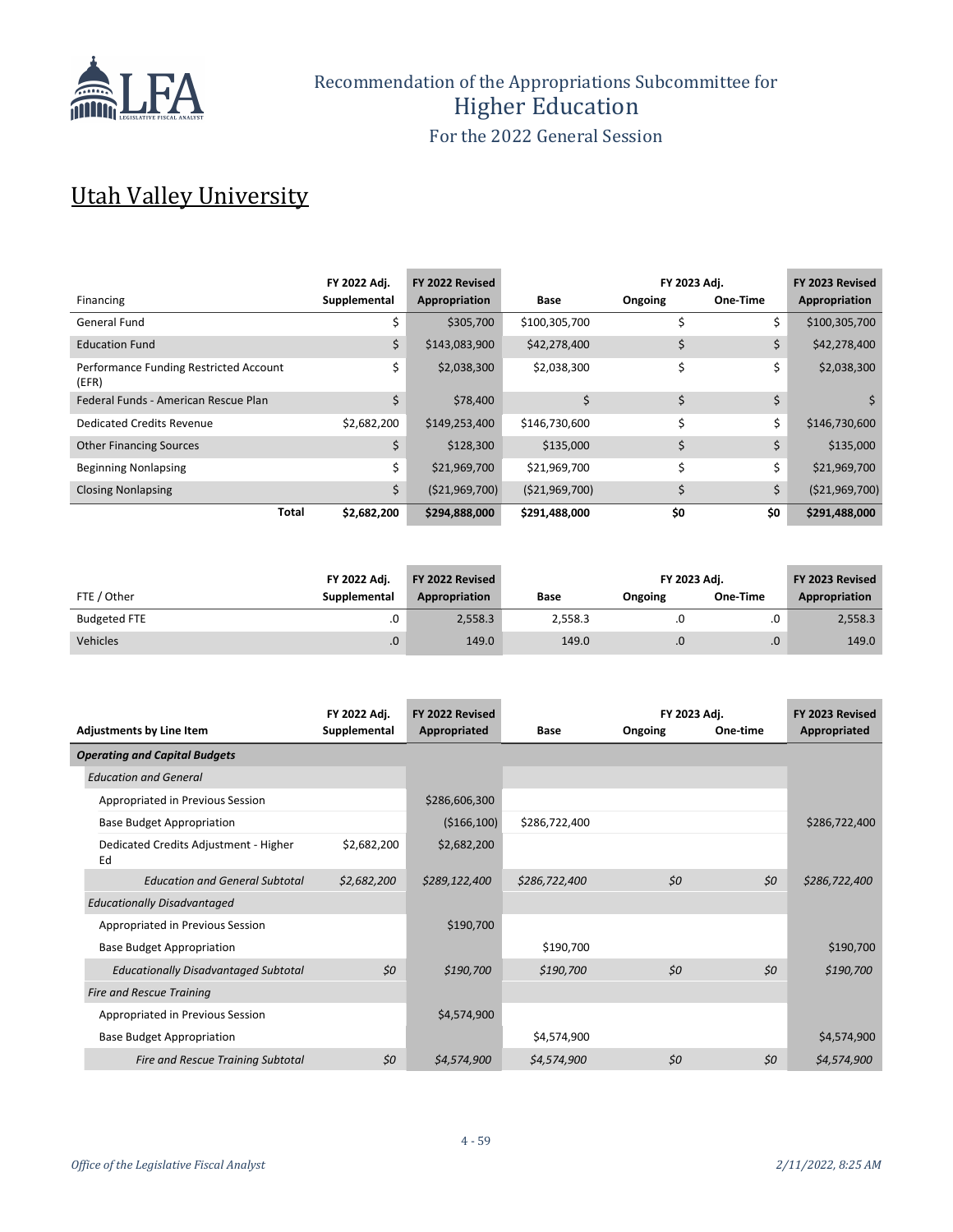

### For the 2022 General Session

# Utah Valley University

|                                                     | FY 2022 Adj. | FY 2022 Revised |               | FY 2023 Adi. |          | FY 2023 Revised |
|-----------------------------------------------------|--------------|-----------------|---------------|--------------|----------|-----------------|
| <b>Adjustments by Line Item</b>                     | Supplemental | Appropriated    | <b>Base</b>   | Ongoing      | One-time | Appropriated    |
| <b>Operating and Capital Budgets</b>                |              |                 |               |              |          |                 |
| Civic Thought and Leadership Initiative             |              |                 |               |              |          |                 |
| Appropriated in Previous Session                    |              | \$1,000,000     |               |              |          |                 |
| Civic Thought and Leadership Initiative<br>Subtotal | 50           | \$1,000,000     | \$0           | \$0          | \$0      | \$0             |
| <b>Operating and Capital Budgets Subtotal</b>       | \$2,682,200  | \$294,888,000   | \$291,488,000 | \$0          | \$0      | \$291,488,000   |
| <b>Utah Valley University Total</b>                 | \$2,682,200  | \$294,888,000   | \$291,488,000 | \$0          | \$0      | \$291,488,000   |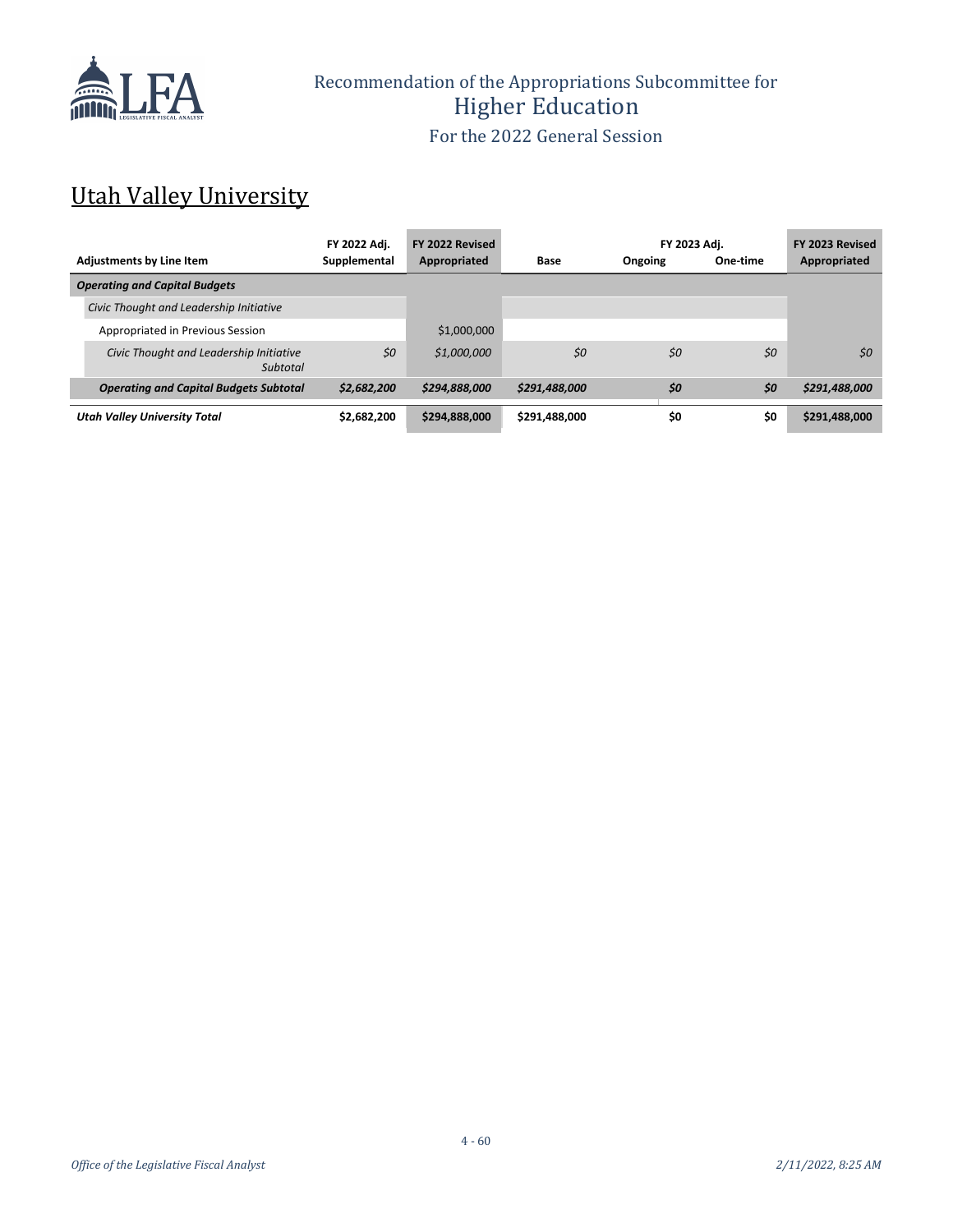

For the 2022 General Session

# Salt Lake Community College

|                                                 | FY 2022 Adj. | FY 2022 Revised |                 | FY 2023 Adj. |            | FY 2023 Revised |
|-------------------------------------------------|--------------|-----------------|-----------------|--------------|------------|-----------------|
| Financing                                       | Supplemental | Appropriation   | <b>Base</b>     | Ongoing      | One Time   | Appropriation   |
| General Fund                                    | \$           | \$30,900        | \$30,900        |              |            | \$30,900        |
| <b>Education Fund</b>                           | \$245,000    | \$114,053,800   | \$114,835,300   | \$           | (5399,000) | \$114,436,300   |
| Performance Funding Restricted Account<br>(EFR) | \$.          | \$1,720,800     | \$1,720,800     | \$           | \$         | \$1,720,800     |
| <b>Transfers</b>                                | \$           |                 | \$3,688,300     | \$           | \$         | \$3,688,300     |
| <b>Dedicated Credits Revenue</b>                | \$1,991,400  | \$62,483,600    | \$60,584,300    | \$           | \$         | \$60,584,300    |
| <b>Other Financing Sources</b>                  | \$230,000    | \$230,000       |                 | \$           | \$         |                 |
| <b>Beginning Nonlapsing</b>                     | \$           | \$11,734,000    | \$11,861,400    | \$           | \$         | \$11,861,400    |
| <b>Closing Nonlapsing</b>                       | \$           | ( \$11,861,400) | ( \$11,861,400) | \$           | \$         | ( \$11,861,400) |
| <b>Total</b>                                    | \$2,466,400  | \$178,391,700   | \$180,859,600   | \$0          | (5399,000) | \$180,460,600   |

|                     | FY 2022 Adj.    | FY 2022 Revised | FY 2023 Adj. |         | FY 2023 Revised |               |
|---------------------|-----------------|-----------------|--------------|---------|-----------------|---------------|
| FTE / Other         | Supplemental    | Appropriation   | Base         | Ongoing | One Time        | Appropriation |
| <b>Budgeted FTE</b> |                 | 1,715.1         | 1,715.1      |         | .∪              | 1,715.1       |
| Vehicles            | .0 <sub>1</sub> | 155.0           | 155.0        |         |                 | 155.0         |

|                                                            | FY 2022 Adj. | FY 2022 Revised |               | FY 2023 Adj. |              | FY 2023 Revised |
|------------------------------------------------------------|--------------|-----------------|---------------|--------------|--------------|-----------------|
| <b>Adjustments by Line Item</b>                            | Supplemental | Appropriated    | <b>Base</b>   | Ongoing      | One-time     | Appropriated    |
| <b>Operating and Capital Budgets</b>                       |              |                 |               |              |              |                 |
| <b>Education and General</b>                               |              |                 |               |              |              |                 |
| Appropriated in Previous Session                           |              | \$168,996,800   |               |              |              |                 |
| <b>Base Budget Appropriation</b>                           |              | ( \$3,907,800)  | \$170,023,300 |              |              | \$170,023,300   |
| Dedicated Credits Adjustment - Higher<br>Ed                | \$1,974,400  | \$1,974,400     |               |              |              |                 |
| Higher Education Operations and<br>Maintenance Adjustments |              |                 |               |              | (5644,000)   | (5644,000)      |
| Other Sources - Higher Ed                                  | \$230,000    | \$230,000       |               |              |              |                 |
| Reallocations - Higher Ed (To)                             |              |                 |               | \$700,000    |              | \$700,000       |
| <b>SLCC PACE Program Scholarships</b>                      | \$245,000    | \$245,000       |               |              | \$245,000    | \$245,000       |
| <b>Education and General Subtotal</b>                      | \$2,449,400  | \$167,538,400   | \$170,023,300 | \$700,000    | ( \$399,000] | \$170,324,300   |
| <b>Educationally Disadvantaged</b>                         |              |                 |               |              |              |                 |
| Appropriated in Previous Session                           |              | \$178,400       |               |              |              |                 |
| <b>Base Budget Appropriation</b>                           |              |                 | \$178,400     |              |              | \$178,400       |
| <b>Educationally Disadvantaged Subtotal</b>                | \$0          | \$178,400       | \$178,400     | \$0          | \$0          | \$178,400       |